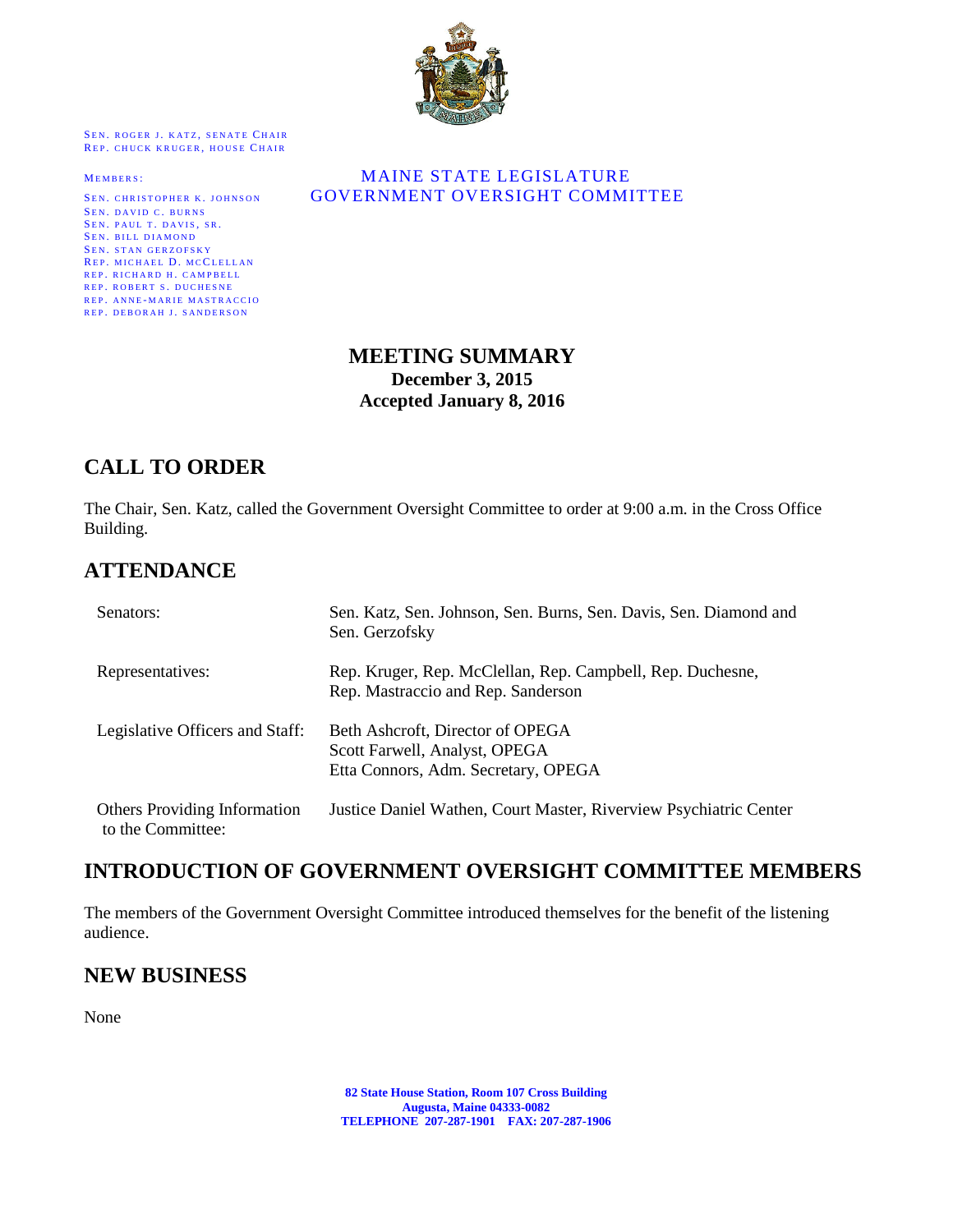### **UNFINISHED BUSINESS**

#### • **OPEGA Information Brief on State Funding for Good Will-Hinckley**

#### - **Committee Work Session - Further Consideration of Possible GOC Action**

Chair Katz referred to the Draft Report of Actions of the GOC on OPEGA's Information Brief on State Funding for Good Will-Hinckley in the Committee's materials. He explained that the document will be a Committee addendum to the Brief and summarizes what has occurred since the Brief was presented.

Director Ashcroft reminded the Committee that they had revised this part of the Report procedure in February 2015. The Committee had approved a definition to clarify what a vote of endorsement on OPEGA's report meant. The vote on endorsement is an indication of the GOC's public approval and support for OPEGA's reported results and recommendations. Generally the Committee will fully endorse the report if it finds: (a) the reported results are credible, objectively derived and sufficiently relevant and complete in regard to the assigned scope for the review and (b) the reported recommendations are reasonable and appropriate for addressing the issues identified.

Director Ashcroft said the Draft Report of GOC Actions is prepared on completion of the GOC's work sessions on an OPEGA report. OPEGA drafts a report summarizing the Committee's activities and actions regarding the Report that also reflects the Committee's vote on endorsement of the Report, including any formal comments from members regarding their individual votes that they want to have included. The GOC will review and approve that Report and it would then be posted to OPEGA's website and issued to those who receive a hard copy of OPEGA's Report.

Director Ashcroft summarized the Draft Report of Actions on the Information Brief on State Funding for Good Will-Hinckley. (A copy is attached to the Meeting Summary.)

The GOC's comments and questions regarding the Draft Report included:

Rep. Mastraccio noted that the GOC has not received additional information through its actions so far that changed the results in OPEGA's Brief.

Sen. Diamond referred to the section of the draft titled Additional Information gathered and asked the Director if the information she would be adding there was based on the scope of what the Committee voted on to do. Director Ashcroft said that was correct, it would be the scope of the Report.

The GOC considered a possible approach for getting the GOC addendum reviewed, revised and approved by GOC members via email so as not to delay release of it until January. During discussion, Committee members identified concerns about the transparency of that process and agreed to wait and do the GOC's final review and approval of the GOC Addendum at its public meeting in January. Director Ashcroft will distribute a final draft of the document to GOC members before then and collect proposed changes or other concerns members have which will be considered at that meeting.

Chair Katz directed the GOC to vote on endorsement of OPEGA's Information Brief.

#### - **Committee Vote**

**Motion:** That the Government Oversight Committee moves to fully endorse OPEGA's Information Brief on State Funding for Good Will-Hinckley dated September 8, 2015. (Motion by Chair Kruger, second by Rep. Campbell)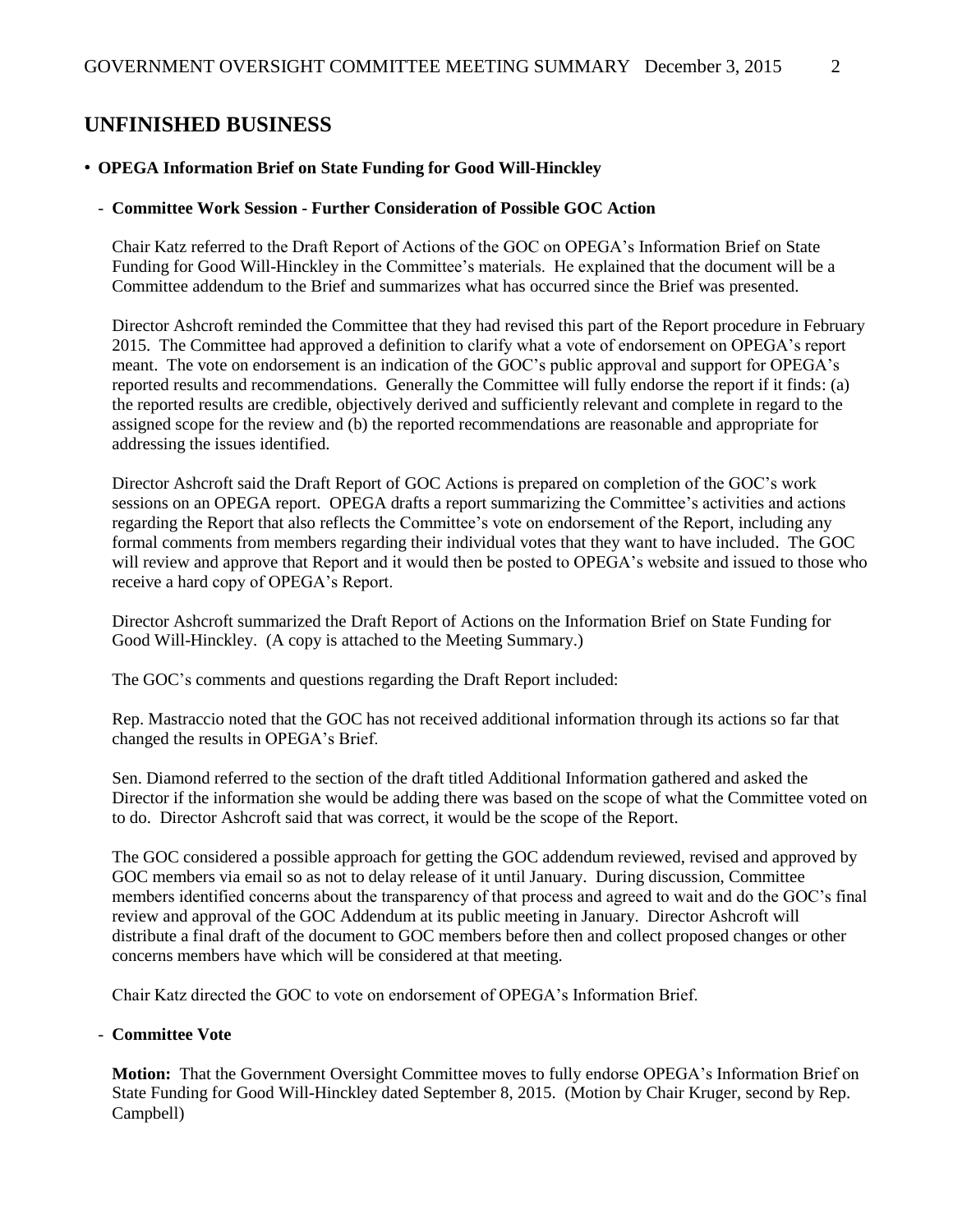#### **Discussion:**

Chair Katz thought the Committee's job was to get the facts out for everyone to see and for everyone to draw their own conclusions and the GOC did a good job of that. He said the Committee's job was going to be done that day and it was up to others if anything happens from here. He said as you look at what happened he thought all twelve members of the GOC had approached this work in a bipartisan manner. It shouldn't make any difference how they review the facts whether this Governor happens to be a Republican or a Democrat, whether his name is Baldacci or LePage or any other name. Chair Katz said they were talking about the facts of these events only involving Good Will-Hinckley. Others have suggested that the GOC should view these events in a larger context of some pattern of conduct by the Chief Executive, but that is not what the GOC's job had been. That was not the GOC's mandate and the Committee has not done that.

Chair Katz also thought they needed to keep in mind, as some have reminded them, that this was done in the context of politics which is sometimes a rough and tumble sport and they could not be naïve about it. He said many people will ask if any laws were broken, but that analysis is also beyond the scope of the GOC's work and the Committee has not looked at that question, nor have they sought any legal opinion on that question and this is not the forum to answer that question.

Chair Katz said the question was what had the Committee learned after a rather exhaustive process which involved numerous interviews, review of many documents and a full day of testimony under oath. What he thinks he has learned is as follows. That GWH needed a new President. That their Board undertook a recruitment and application process and as a result of that process the Board decided it was in the best interest of the School to hire Mark Eves and the Board voted unanimously to do so. The Board then offered the job to Mark Eves and he accepted. The Chief Executive learned of the hiring and was upset by it. The Governor believed that GWH was making a mistake. He believed that Mark Eves lacked the credentials to be an effective leader of the School. At that point, a number of Administration Officials, including the Acting Commissioner of Education, a Senior Aid to the Governor and the Governor himself all communicated to GWH that if Mark Eves were hired then discretionary State funding of approximately \$500,000 a year might well be withdrawn. That money that the School was depending on would be pulled. Learning of this, the Harold Alfond Foundation became concerned about its own investment in the School. The Chairman of the Foundation's Board worried that if State funding were withdrawn the School might not be able to expand its student population and meet other performance goals. Based on that, the Foundation itself decided to reevaluate its own multi-million dollar financial commitment to the School and communicated that to School Officials. GWH now found itself in a terrible position. The School now faced the possible loss of State funding and the possible loss of Harold Alfond Foundation funding, both of which could cause the School to default on a bank loan and lead to potential foreclosure on some of its School real estate. In the face of these facts the Board decided to fire Mark Eves.

Chair Katz said a question that has been explored here is whether members of the Administration actually threatened to withdraw the funds. On this question, from his perspective, the GOC has the testimony of four people. Jack Moore, the Chair of the Board of the School, Rich Abramson the Interim President of GWH, Sarah Vanderwood, the lobbyist for the School and Greg Powell the President of the Alfond Foundation. All four of these people are highly skilled in the use of the English language. All four of them could not have been more clear in their testimony to the GOC. All four of them reached exactly the same conclusion. The members of the Administration conveyed to them that if Mark Eves were hired, that State funding would likely be pulled at the direction of the Governor. Chair Katz said he reached that conclusion himself beyond a reasonable doubt. It quacks like a duck, it walks like a duck, he thinks it is a duck.

Chair Katz noted that on top of that the most compelling evidence comes from the Governor himself who stated in no uncertain terms on television that he had threatened the funding withdrawal.

Chair Katz noted that some will say that is exactly what happened, but that the Governor was completely justified in what he did. That it was perfectly appropriate to step in because of his belief that Mark Eves was unqualified for the job for President of the School. Chair Katz said he did not agree with that for a couple of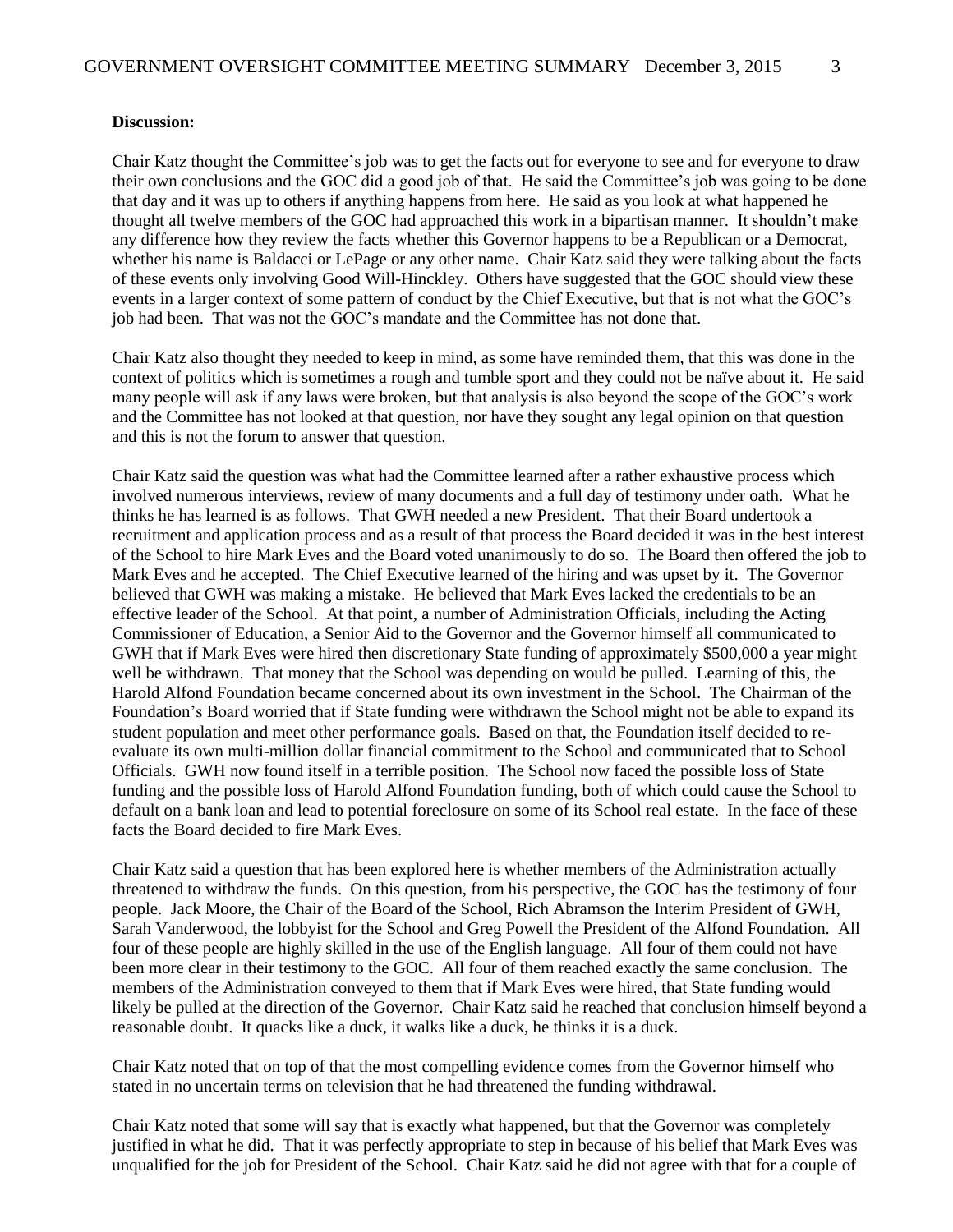reasons. First, GWH is a private non-profit institution. It may receive some government funding, but it is still a private organization. As such, he thought they had the right to make their own hiring decisions without fear of interference by anyone, especially someone from the government. There are literally hundreds of similar private entities that receive some State of Maine funding and he worries about the precedent this case sets if this kind of Executive action becomes the new normal. He asked if we were entering an era when private institutions will feel a need to give politicians a veto power over their internal hiring decisions. He hoped that was not the road they were going down. Chair Katz said this is hardly speculative thinking. He has already heard in the last few months about another private organization that had exactly this concern as it went through a hiring process of its own.

Chair Katz said the second concern he had was with respect to his colleagues in the Legislature, present and future, and the First Amendment. He said it is a citizen Legislature and most legislators have other jobs. He hopes it does not get to the point where legislators start weighing their votes worrying if they push the wrong button that their own present or future employment might be in jeopardy. Legislators cannot do their job if every vote, every floor speech, is viewed through the lens of what if.

Chair Katz said this was one person's view, one of twelve. He prides himself of the work on the GOC and OPEGA and respects the view of each and every one of his colleagues, all of whom are struggling to do the right thing.

Chair Kruger said the role of the Committee is to shine a light. The actions of Governor LePage as they relate to GWH and Speaker Eves raise serious questions about the government and political system. The GOC had questions before them about the abuse of public office and tax payer dollars, and allegations that threats were made and carried out toward an organization for at risk youth in order to exact retribution against a political rival. He said these are questions that could shake the faith of Maine people in their government and the GOC owed it to them to get to the bottom of the matter. If an elected official is able to use the power of his office to punish a lawmaker for his voting record who among them was safe. Every day Mainers and independent organizations need to go about their business without worrying about crossing the wrong person in power. As elected officials, their conscience and constituents, not the fear of intimidation and retribution, must be the guide for their actions. He said these serious concerns moved some legislators, republicans, democrats and independents, to request an investigation. The GOC, as a Committee, unanimously determined that OPEGA should investigate. That strong bipartisan vote showed how seriously GOC members take their duties. They remained committed to them when others tried to undermine the effort and even attacked their work and mission.

Chair Kruger said OPEGA produced an excellent, impartial report that spelled out what happened. They now know with complete certainty that the Governor did use State dollars to threaten GWH because it hired Speaker Eves, and that funds were withheld and restored only after Speaker Eves was fired from his new post. He said now, with the GOC's fact finding mission drawing to a close, it is going to be up to others outside the GOC to decide what comes next. He believes the investigation and report can be valuable tools and urges the Legislature to take action so nothing of this sort ever happens again. Chair Kruger said that is what is needed to ensure that the people of Maine can have confidence in the system.

Sen. Gerzofsky agreed with the Chairs on the GOC's process and what they were charged to do. He understood from the beginning that they voted on a fairly narrow scope of what was going to be reviewed on GWH. He was sad that when they voted on the scope of the review it did not include a review of what was legal and what was not legal. He said at the same time he thought they were looking at how politics related to Maine's governing. He said he was voting on the report from the perspective of his constituents and what their concerns are.

Rep. Sanderson said she would not be voting to accept OPEGA's Report on GWH as a whole, but will be voting to accept the Report in part. She thought there was an important piece in the Report that Committee members should have been allowed to question and find the answers to, but they were not allowed to continue down that path at the last GOC meeting. She referred to page 21 of the Report regarding the hiring process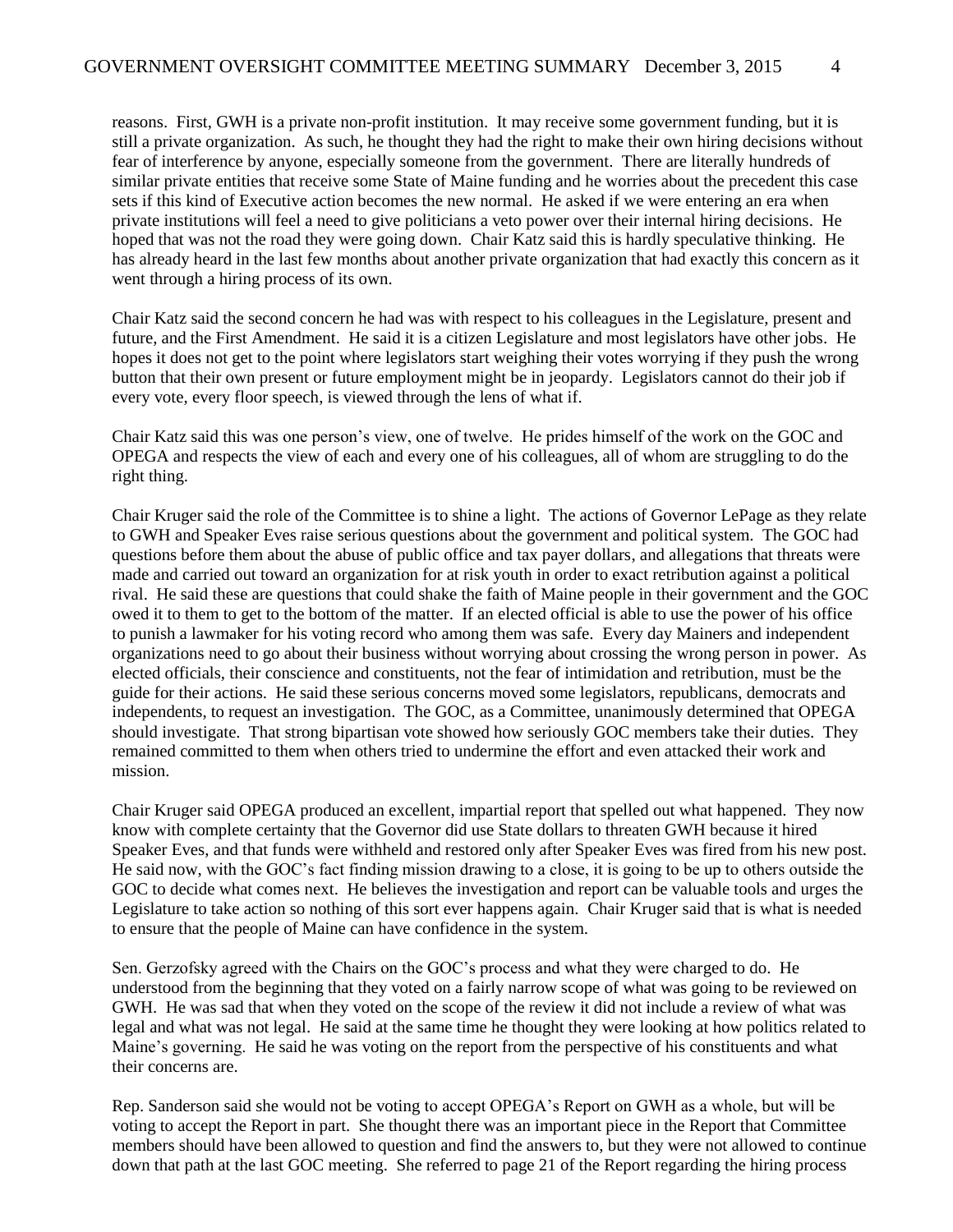and said that she was not referring to Speaker Eves, as he applied for the job in good faith. She said it was about the hiring process and some of the information that came forth when Mr. Brown was speaking in front the GOC at their last meeting. When she asked Mr. Brown if he offered any tips, he admitted that he had coached Speaker Eves. When you have an individual who may have recused himself from the Speaker's interview, yet sat in on the other five and admitted that he had coached Speaker Eves, then you do not have a fair hiring process, especially when the criteria and qualifications initially posted for the position changed drastically at the other end of the process. She said anybody who had had those goal posts changed on them probably would feel the same, that something wasn't exactly right. Rep. Sanderson said she was going to reject the piece on page 21 that says "GWH established in advance, and consistently adhered to, a candidate selection process that was well documented, thorough, thoughtful, and fair for all candidates". She did not think it was fair for all candidates. All the other candidates were not being coached about what the School may, or may not, have been looking for.

Chair Katz asked Director Ashcroft to explain what the process would be for different actions taken by the GOC on an OPEGA report.

Director Ashcroft said the way the Committee decided to deal with multiple votes on an OPEGA Report would be captured for the record in the GOC's Report Addendum. Multiple members could vote differently on the Report and the comments that they have with regard to the way they vote will be captured there.

Sen. Johnson thought the Committee Chairs had summed up the situation well. He shared a great deal of concern. It was clear from the Information Brief that the scope to find the facts regarding what was done with the GWH funding and how that was handled, have been captured. He was concerned that they have an abuse of power with the Governor threatening GWH with funding and admitting as much. Sen. Johnson felt strongly that the matter needed to be taken to its conclusion because it is a threat to the institution and not the kind of government wanted where persons in private organizations, or in public office, feel they are personally, or financially, threatened by someone else in power. He said it was not the GOC's job to draw conclusions on how to follow through on making a determination of impeachable offenses, laws broken, etc. because those things are for other people and other bodies.

Rep. McClellan said his take away from what has been looked at is that the story involves a very poor process and behavior on behalf of the three entities talked about. He did not hear that the threatening of funding is what happened. When someone says they are taking support away that could mean a lot of things. He had asked several people at the last meeting if this even was extraordinary, or was it just the nasty business of politics. The Committee heard from someone under subpoena that some of Leadership in the House and Senate had once sent a letter to an organization doing something similar. There was an allegation, and he didn't know if it was true. Rep. McClellan said he has thought about things he has heard on the House floor and things he observed that are nasty and similar to what the Committee was talking about. He noted that earlier remarks addressed precedence and asked how many stories were going to fall into the same category as this. When legislators are called into Leadership Offices because they are going to vote against a bill and they come out crying. You could assume they were being told if they didn't vote for that bill, they were not going to be a legislator next time. Rep. McClellan said precedence is important, and as serious as he thinks this situation and behavior was, and the bad process, it is a really big deal to set precedent and hopes everyone thinks about that.

Rep. Mastraccio thanked the Chairs for articulating what she thinks OPEGA's Report was about. She had been thinking about what it means to have a leader who uses unethical behavior and the power of their position to influence a process. To her it was not about process and politics, but about modeling behavior at the top. The most powerful person in the State is showing everyone this is how you get something done and, in her estimation, it is unethical and whatever happens she thought OPEGA did a great job in gathering the information.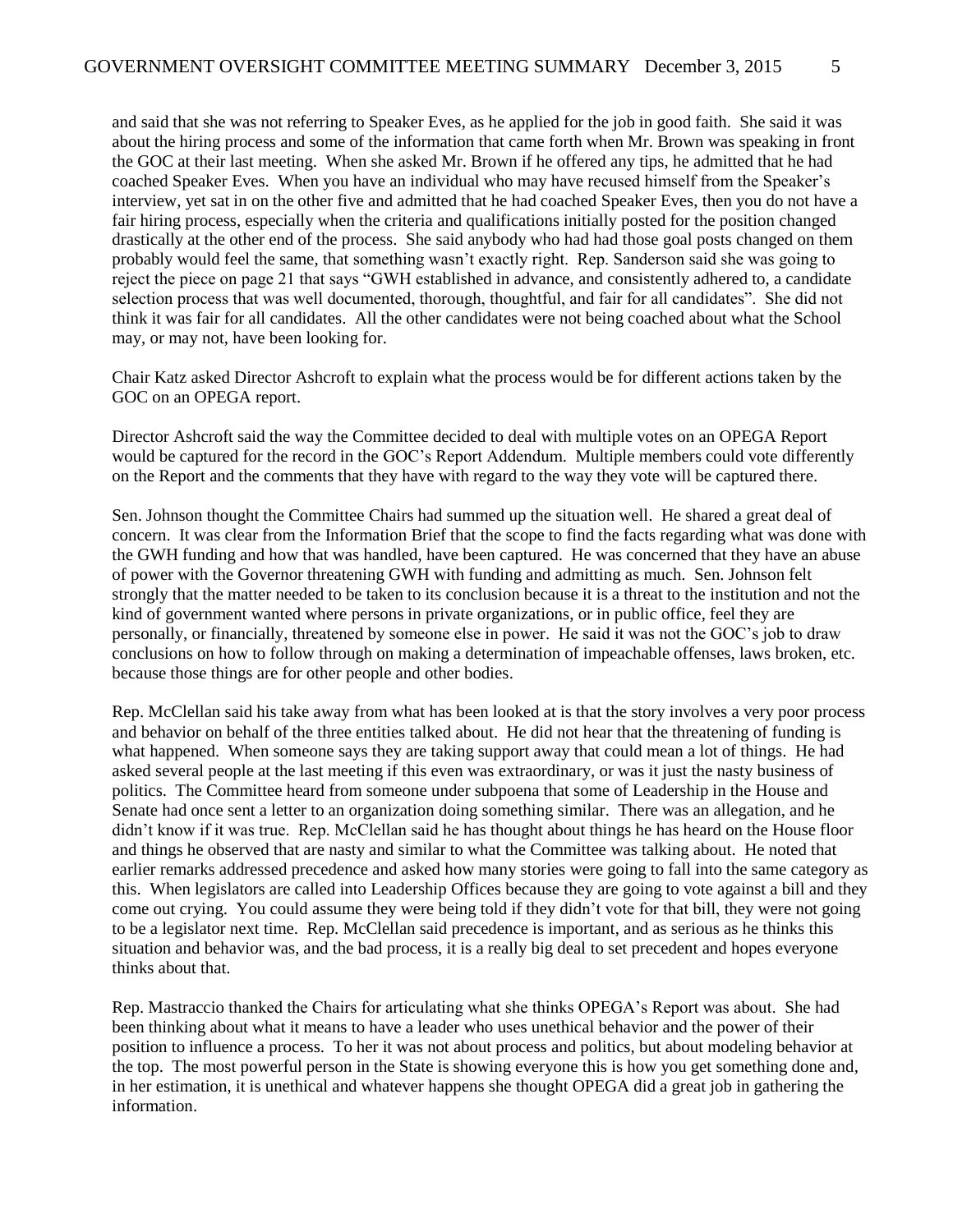Rep. Duchesne said what the last few GOC meetings demonstrated is that the original Report was extraordinarily accurate and nothing came up that contradicted anything in the Report. The Report did outline some gray areas and he thinks that is what the Committee delved into as they went forward with the additional compelled testimony and the cooperation of other witnesses the Committee asked to attend a meeting. He said that process cleared up a number of questions about whether anybody else in the Governor's staff acted on their own authority without the permission, or knowledge, of the Governor. He can now accept what the Governor said in public, yes I did it, and that he was responsible. He put it in writing and on camera and told Commissioner Desjardin he did not want to spend any more money than was legally required. Rep. Duchesne thought this matter was extraordinary because, if it isn't, it should be going forward. To him there was a difference between whatever political horse trading and arm twisting may happen on a bill, or a matter, before the Legislature and attacking a man's employment and the income it takes to feed his family. He said that is extraordinarily different.

Sen. Diamond thought the review of these topics strikes to the heart of what the GOC is about. He has been on past GOCs and was involved with three major reviews and each time the Committee rose to the occasion and for the most part, acted in a very bipartisan manner. He saw this review as the most significant because it deals with the most powerful person in the State and the precedent it may set. Sen. Diamond thought OPEGA's review was complete and what other organizations do, they do, but the GOC's role was significant and important because they laid the ground work. He said the public and the media have sometimes misunderstood what the GOC's role is. The Committee's role in this instance was not to come to a conclusion and make a recommendation, but to gather the facts and present them and that is what has been done. He thanked the members of the Committee for staying tuned to what they had to focus on.

Rep. Campbell referred to the key word "support" which was repeated over and over in the recent testimony. He said "support", in most instances, did not get directly to the word funding, though everyone probably understands that is probably it. He thinks the action by one prompts a reaction by another and then that reaction becomes an action and a reaction by the previous, so he was not sure that everybody didn't have a part in this. Testimony from the heads of GWH continually mentioned the fact that they didn't want to be partisan and were non-political, but by their actions and choices it became political. In terms of what the Chief Executive said, although you don't always appreciate his process or his words, he does have a fiduciary responsibility for the funds and use of funds, especially discretionary. Rep. Campbell said Committee members were not able to get into the hiring process as much as he would have liked to at the last meeting. He thought OPEGA's Report was valuable, extensive and the quality was high, but he agrees with the exception noted by Rep. Sanderson.

Sen. Burns said he thought the review needed to be done in a public process and that was done. He agreed with Rep. Sanderson on the hiring process. He thought if it had not been for the process that was used he doubted the Committee would be talking about this particular subject and he hoped folks kept that in mind. He said Committee members were not allowed to get very deep into the hiring process at the last meeting and that a vast majority of OPEGA's Report deals with the process of how the hiring took place. He said he has great respect for Speaker Eves and the work he has done, for the Governor and the work he has done and for GWH's two Boards who went through the hiring process. From all that he has heard, seen and read, it was very clear to him that the process was changed in the middle of the game. The process was set up with a set of mandatory criteria and then desired criteria for this candidate. After going through nineteen candidates they decided to change the criteria and, as Mr. Moore told the GOC, they changed to looking for a candidate with an outward focus with the bottom line being an ability to raise money for the School. That is fine if that is what the School wanted to do, he does not have a problem with that because they are a body that can make those decisions, but that is not the process they started out with and that is not the one that people had been led to believe took place. He said it was clear, if you review the criteria, that the final candidate that was chosen probably didn't meet close to fifty percent of those criteria. He has strong attributes for some of the other criterion and met those, but if the process had been followed the GOC would not be talking about this matter.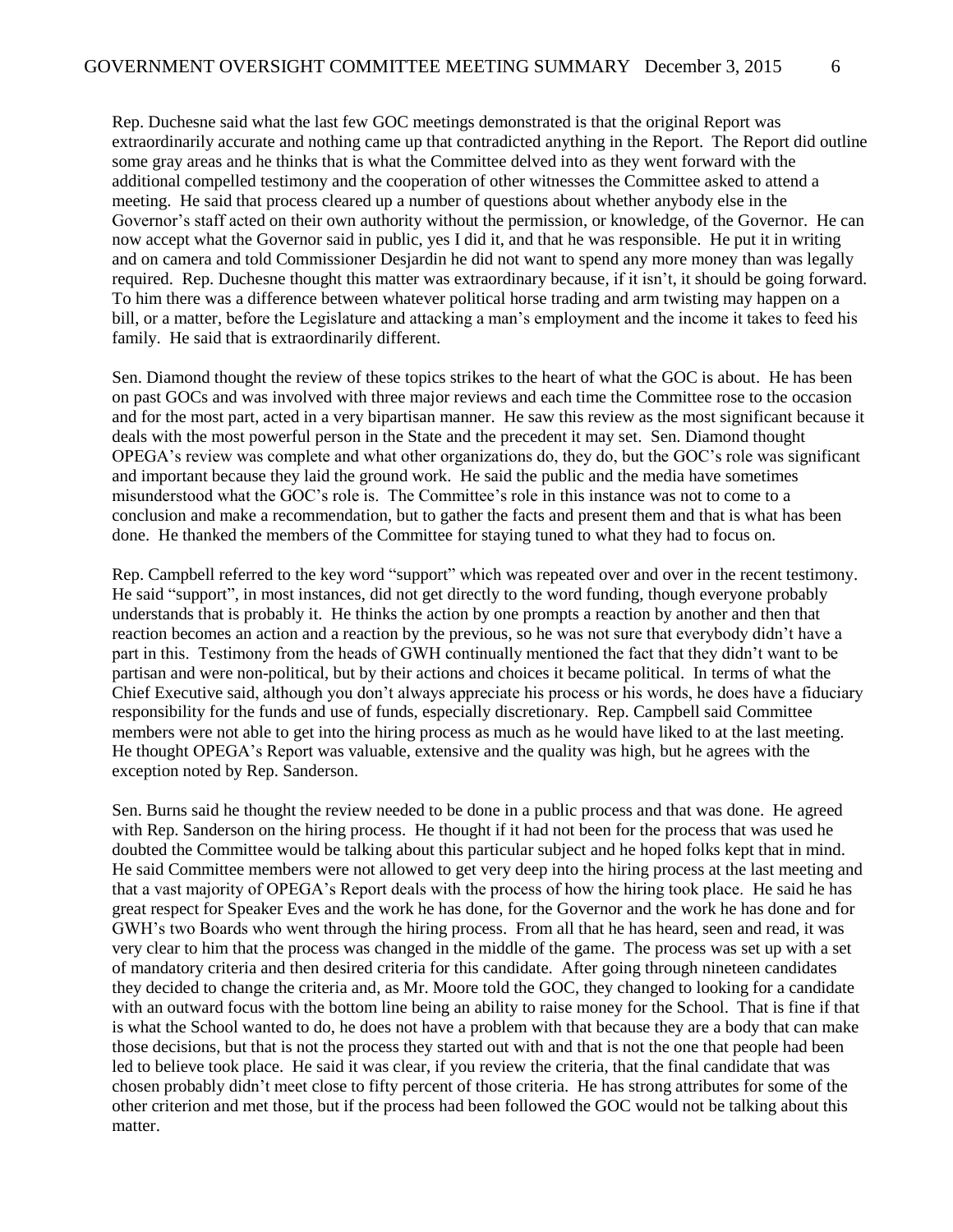Sen. Burns said GWH had the right to make their own decision and he did not take exception with that, but they also came into existence because of the efforts of a couple of different entities, one of whom was the Chief Executive and the other being the Alfond Foundation. He said he has heard discussion about dirty politics, the process being corrupt and the heavy-handedness of government, but said there is something called executive privilege that the rest of them, as legislators, don't enjoy and the general public does not enjoy, but is given to leaders and certainly to the Chief Executive. He did not know whether this matter would fall into executive privilege and expects any Chief Executive to exercise that privilege from time-totime. He said the GOC is about transparency, but when somebody is transparent and speaks what is on their mind and what their opinion is, we get upset and cry foul. Sen. Burns said maybe this was more than is acceptable to the citizens. He did not think a fair process was followed even though they might have thought they were doing what was best for the School, you still have to follow a set of criteria that is fair for everyone. He thinks there was a methodology for them to change that, but GWH did not follow that. Speaker Eves was told about an opportunity for a good job that he thought he was qualified for and Sen. Burns did not blame him for applying. He said on the other hand he knew that the Chief Executive put his sweat and blood into making the School viable. It is something good for the State and good for many deserving kids. The Governor saw it as going the wrong direction and exercised good judgment, in his opinion, and tried and did avert that change from happening. Sen. Burns said he accepts ninety percent of OPEGA's Report, but did not think it was a fair hiring process.

Rep. Sanderson said the GOC has heard a lot of references to withholding of funding. She said the Chair referred to it in his opening statement as withholding of funds. In the last GOC meeting it was clear from testimony from Ms. Vanderwood and others that what the Governor was saying was "I can't support that". She asked whether that meant withholding of funds. Depending on the conversation it may, or it may not. She said Mr. Powell's testimony said he and the Governor worked together very hard over the last few years to support GWH, ensuring that they got off the ground, ensuring against vigorous opposition that they had the extra funding needed when it became apparent that they were going to need the extra funding in order to be able to house some of the students who needed to stay there. She said what she found very interesting was when Mr. Powell spoke about his conversation with the Chief Executive on the phone and the distress that he portrayed, the Governor's words, about the decision that had been made to hire someone who had been such a vigorous opponent to the School. She said that was more important to her because people can learn things, but given the Speaker was a vigorous opponent to the actual mission of that School to begin with against an Executive who is a proponent of it, she thought it was understandable that maybe the Governor was upset. What stood out for Rep. Sanderson in Mr. Powell's testimony was how it was quite a while after his conversation with the Governor that he wondered whether the Governor's support meant withdrawal of funding. It was not apparent to Mr. Powell at first that the Governor's mention of the withdrawal of support meant funding. When she hears the Governor say I can't support that, she hears I can't support that decision, I can't support giving extra money above and beyond what any other school receives from that miscellaneous account to a School that is going to hire somebody who is in such vigorous opposition. Rep. Sanderson said everybody who testified at the last meeting said, and they admitted, they never heard you will not receive funds if this goes through. The word used was "support" and she thinks that is an important differentiation to make.

Rep. Sanderson agreed with Rep. Campbell regarding for every action you are going to get a reaction and she understood the Executive's reaction to the action taken by the Board. There was full knowledge on part of the Board that this may not be a popular decision, yet they made the choice to go ahead. She agreed with Rep. McClellan that there was not just one person at fault in this and that it is a combination of reactions, poor choices, and poor actions.

Chair Kruger noted that nowhere in the scope of the GWH review was there intention to review the Speaker's qualifications, or the process by which an independent institution makes its hiring decisions. He understands that Rep. Sanderson and the Governor didn't think it was a good choice, but that was not the purpose of the GOC's investigation.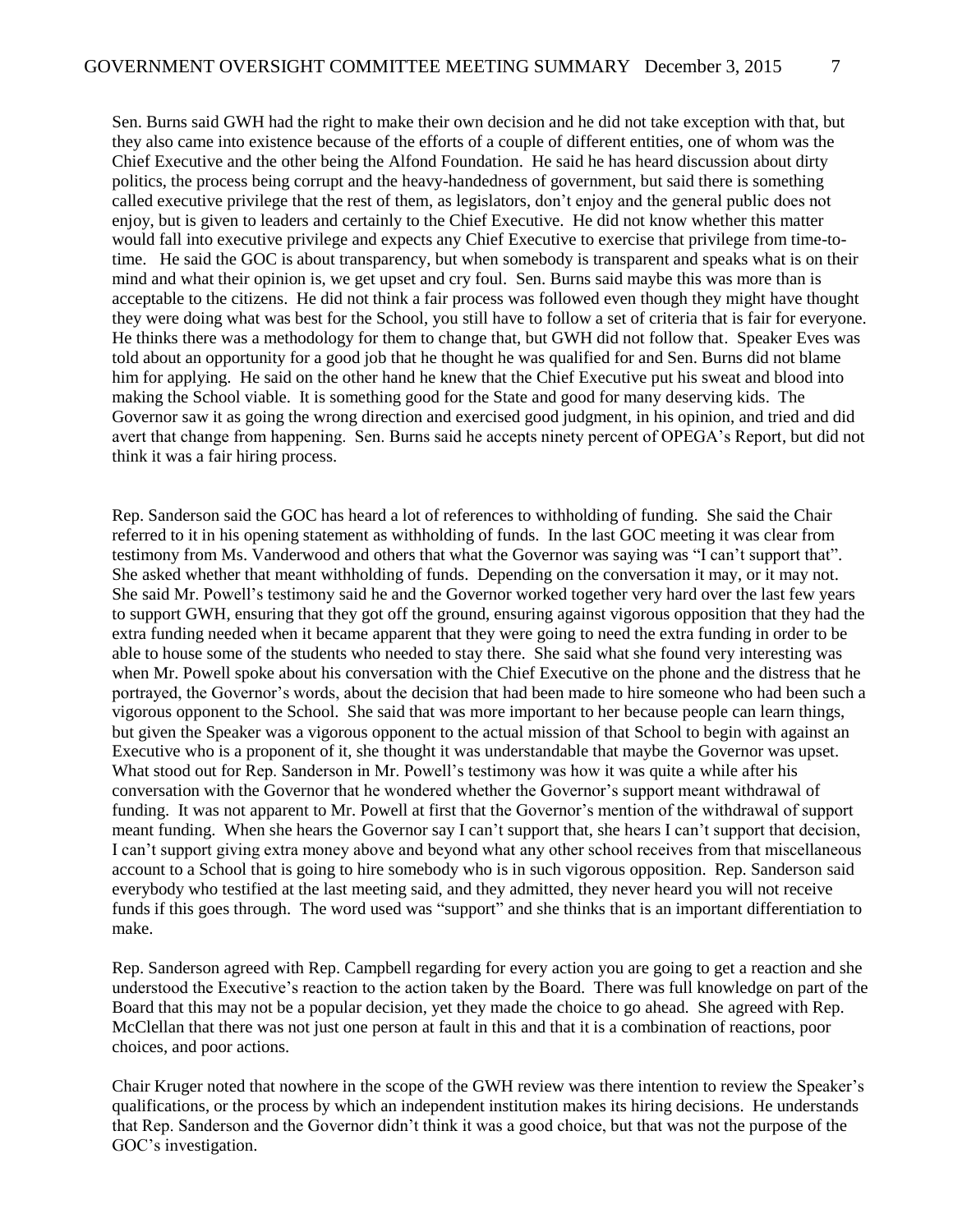Rep. Sanderson noted that the entire OPEGA Report is full of what happened in the process, how we got to where we are, how we reached what happened. She thinks to not talk about that because it may be unpopular to some folks is being short sighted and that you cannot look at what happened and not look at what led up to that event.

Sen. Johnson said OPEGA's Report is full of information about the process precisely because it is trying to construct a time line of what happened when, who said what and what was communicated regarding funding and how a quarterly payment was withheld. That is within the scope of the investigation. How the Governor felt about GWH, how he felt about the hiring of Speaker Eves are not germane to the question of what actions were taken regarding funding of GWH and what were the consequences. Ms. Vanderwood and others testified that "support" from the Governor was understood to be directly related to funding. In fact, Ms. Vanderwood's role was expressed as one trying to secure that support in the form of funding for the School. When she was contacted by the Governor's Office, what other possible intent would there be. Certainly there was no other intent, or meaning, taken by her. It was very clear to her that funding is what support meant and nothing further that happened after that made her question her assessment of that message. The Governor said "yes I did, why wouldn't I" regarding the funding so regardless of how your feelings fall on this matter, or how the Governor feels about GWH or Speaker Eves, the question before the GOC is what happened to the funding. Sen. Johnson said OPEGA had been very thorough and independent of people's concerns regarding politics raising its head. Politics should not enter into the GOC's work nor should any feelings about how people were driven to their actions. OPEGA's Report says what the facts of the matter are. The Governor threatened GWH's funding, it was an abuse of power because it is not an agency for which he decides who should be hired, or not hired, and the GOC would be neglecting their responsibilities if they did not put these facts forward to be dealt with appropriately.

Rep. Mastraccio commented that her understanding was that the Speaker's opposition to charter schools had nothing to do with the GWH Foundation. She thought if he had been someone who was totally in opposition to the School they would have never considered him and that is not the facts at all. Rep. Mastraccio said Speaker Eves was a huge supporter of the GWH Foundation. His opposition to charter schools and their funding was the main issue used after the fact as a reason for why he should not be President of the School. It is about looking at process after the fact to excuse your actions. She said that was fine and was people's right, but she didn't think you could argue with the accuracy of OEG's Report.

Sen. Burns said what he said, or meant to say, was that the Report claims that the process was fair. He sees otherwise so consequently, he could not, in good conscious, support the entire Report. He did not know whether OPEGA staff still feels that it was, but from the evidence that has been presented, it was not and that is why he does not think that part of the Report is accurate. Sen. Burns said you could go into great detail about the unfairness of the process, but that is not what the Committee was there to discuss. There was a lot of evidence produced to the GOC and also in the Report that it was not a fair process, but the Report still makes that statement and that is the part he disagrees with. He said the Committee's discussion one minute was saying let's talk just about what is in the scope and the next minute they talk about all the other ramifications that the Report talks about. He said OPEGA's Report talks about a lot more than just the primary subject as to whether or not the FY16 and FY17 budgets were going to be impacted by the influence that was exerted. It talks about the process and all the people that were involved and if the GOC had wanted to focus in on only that one question, the only thing they would have inquired from people was what was said to you and by whom. You would not have talked about all the other things and looked into how the process unveiled itself. Sen. Burns said the Report in itself covers that. He said the Report is fine, it is like other reports presented to the GOC, it does go beyond the scope a little bit, but he thought that was necessary. When you review an event that takes place you have to look at what led up to that and that is what OPEGA did and that is what the GOC also did during their efforts. He said that was appropriate, but some members did not think the hiring process was fair and that is what they had objections to.

Sen. Davis said he was disappointed at the Committee's last meeting that members did not have the opportunity to question Mr. Brown further. He said he had questions for him. He said it was his experience in law enforcement that when you investigate something you investigate all aspects of it, not just what is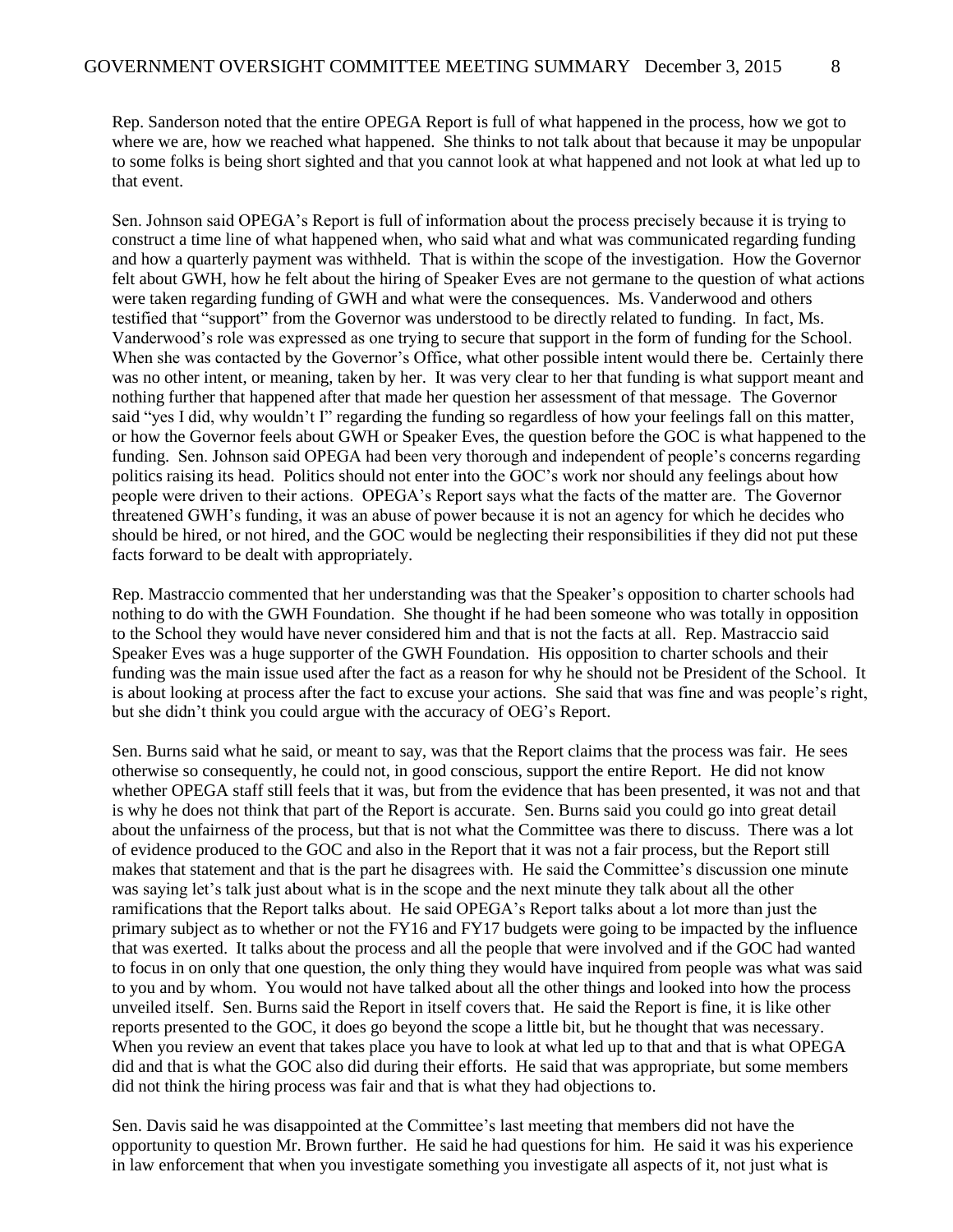pleasing to the ears. Sen. Davis did not think the hiring process was fair at all and agreed with his colleagues who say that. He said he believed that Roberts Rule allows a motion to move the question and he did so.

**Motion:** Pursuant to Roberts Rules that the GOC move the question. (Motion by Sen. Davis, second by Rep. Sanderson, 4-8, motion failed. Voting in favor of the Motion: Rep. Sanderson, Rep. Campbell, Sen. Davis and Rep. McClellan.)

Director Ashcroft addressed the issue in OPEGA's Report about whether the hiring process was fair and said on behalf of the Office and GWH she thought she needed to speak up. She said the GOC heard testimony from Mr. Brown, Mr. Moore and Mr. Abramson about what the selection process was. Aside from that, all the GOC has from OPEGA is the bulleted statement in the Report that it was OPEGA's assessment that it was a thorough, fair and well thought out process. The Committee does not have other details about what the process actually included. Director Ashcroft wanted the Committee to know that having looked at all of what the process included, including all of the documentation that GWH maintained around its hiring process, she said she stood by OPEGA's statement that she saw the process to be fair. To be clear, that assessment did not include taking what was initially laid out as the qualifications that they desired for the position and comparing it to where they ended up in the hiring process. She thought Mr. Moore described that to the GOC as something that evolved over time and said she could see why some may characterize that as being not what they set out to do, but in terms of what a hiring process looks like, the thoughtfulness of the interview questions, the multiple steps in the process, the huge amount of input from everybody on all different levels at the School and, the recusals that were done at particular points, she did see that to be a thorough, fair and well-structured process and thinks that GWH put a lot of thought into it, particularly Mr. Abramson, about how they were going to go about that process. Director Ashcroft said she stands by OPEGA's statement though she certainly understands some Committee members' viewpoints.

Sen. Burns said he was disappointed to hear what Director Ashcroft said. He said he has sat in on a lot of screening processes, and has never allowed himself to sit on one where somebody from the inside influenced the process through coaching, listening, taking part or recusing themselves at their own initiation. He said he has never been involved in that kind of process and he would refuse to do so. He said that was the process testified to at the last GOC meeting, and why he believed the process was skewed.

Rep. Sanderson noted that the initial Report statement that it was a fair process was made before OPEGA had interviewed Mr. Brown and before the GOC had the opportunity to ask Mr. Brown questions where he himself admitted that he offered advice or tips to Speaker Eves that he coached him on what the School was looking for. She said that is by Mr. Brown's own admission and it is not something he did for the other applicants because he said they didn't ask. When you have an individual who had the opportunity to sit in on the other five finalists' interviews, and though he may have recused himself from participating in Speaker Eves' interview, he still had that inside knowledge and admits that he coached the individual, she did not think the statement that the process was fair flies in the face of that comment. Rep. Sanderson said the Board's overall process and the documentation and the questions that they asked may have all been laid out in a very fair and conscious way but that testimony, in itself, leads her to believe very strongly that that comment within the Report should not stand as it is without some sort of counter comment to it.

Chair Kruger said he did not think anyone would find the word coached in Mr. Brown's testimony. He said what he heard, and he believes, is that Mr. Brown offered some tips to his friend on preparing a resume and that is very different from coaching. He said he did not believe that Mr. Brown participated in the interview either. He attended one meeting in Brunswick with other applicants. Chair Kruger felt he needed to get the facts out because people have to look at the record and he did not like the idea that the Committee was spinning this as some story involving Mr. Brown because he does not enter into this at all.

Sen. Burns said Mr. Brown's exact comments were "I told him what the School might be interested in and I told him he might consider highlighting these". He said if that is not coaching, he didn't know what was.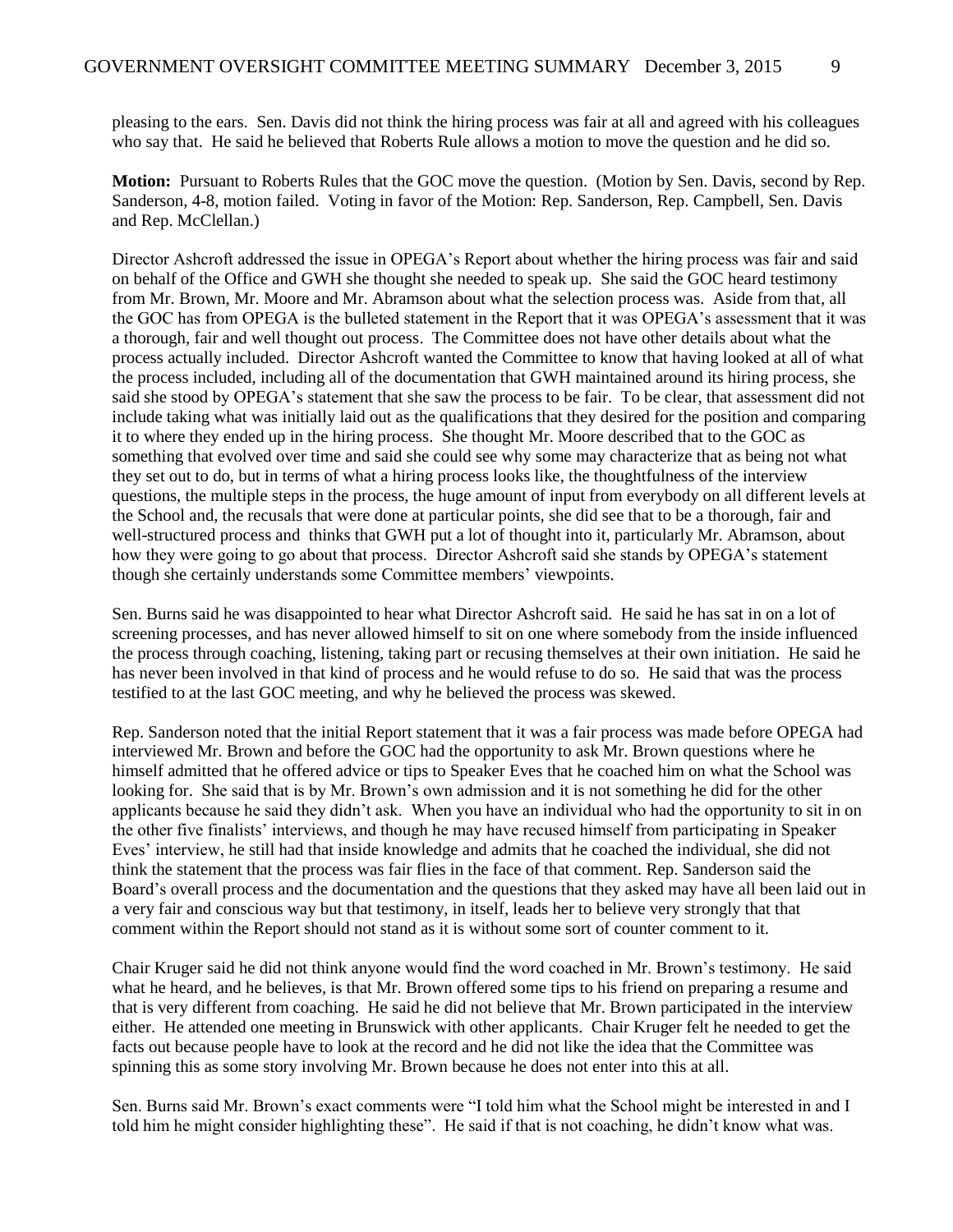Rep. McClellan referred to his earlier comments where he was questioning whether this was an extraordinary situation and Rep. Duchesne said he hoped that it was and was not the norm. Rep. McClellan said that was the saddest take away for him. He thinks this is politics and how things work, that it was bad behavior on many parts but he does not see it as being different than a lot of other things he has seen in the last five years that he has been a legislator.

Sen. Johnson said that was a sad statement for him and he could not agree with that is the way that politics is in Maine, or should be. Have there been other instances in Maine of people abusing their power? Probably there have and there seems to be a pattern of that occurring with the current Administration. He said he was not going to sit there and say that is okay, that its politics as usual and the way they should accept things, because it is not.

Rep. McClellan said he was not happy about it and that he definitely sees a lot of things in Augusta that he does not like. He said there is a part of him that would like to see this go forward because he has been thinking for six months of the instances he has seen in five years at the Legislature and he believes consistency should be applied. If they are going to do this, that's great, but it is not going to be just about the Governor, it is going to be about a lot of people.

Chair Katz asked Director Ashcroft to review what the Committee's options were before they began voting. Director Ashcroft said the GOC has a motion on the floor to endorse the report in full. She suggested the GOC vote on that motion and then if there is another motion for a minority position, so to speak, that that is made and that vote is taken and recorded with what the specific objections to OPEGA's Information Brief were.

Chair Katz said there was a motion on the floor to endorse OPEGA's Information Brief in full and if the Committee members were in favor of endorsing in full they will vote for that motion and if they are not in favor of endorsing in full you will vote no and then the Committee will move to a motion to endorse OPEGA's Brief in part.

Director Ashcroft said the purpose of the votes is to record what the GOC members voted, and why, on OPEGA's Brief. It will be recorded in the section of the GOC's Addendum that says GOC vote on endorsement of OPEGA's report. It will reflect that there was a vote for full endorsement and a vote for partial endorsement giving the reasons for the partial endorsement vote.

**Vote on endorsement of the Brief:** Motion passed 7-5. Voting against: Rep. Sanderson, Rep. Campbell, Sen. Burns, Sen. Davis and Rep. McClellan.

**Motion:** That OPEGA's Information Brief on State Funding of Good Will Hinckley be accepted in its entirety except for the section on page 21 having to do with the fairness of the hiring process. (Motion by Sen. Burns, second by Rep. Campbell.)

Sen. Diamond thought the word "accepted" in the motion should be "endorsed". Sen. Burns agreed.

**Vote:** Five members voted in favor of the motion. Rep. Sanderson, Rep. Campbell, Sen. Burns, Sen. Davis and Rep. McClellan.

Sen. Johnson said the GOC sometimes refers OPEGA's findings in a report to the Attorney General's Office to investigate and asked whether the Committee was going to be doing that with this Brief. Chair Katz said when the Committee did that in the past it was done pursuant to a motion being passed by the Committee. At this point there is no such motion.

Chair Katz thanked Committee members for the way their debate was conducted.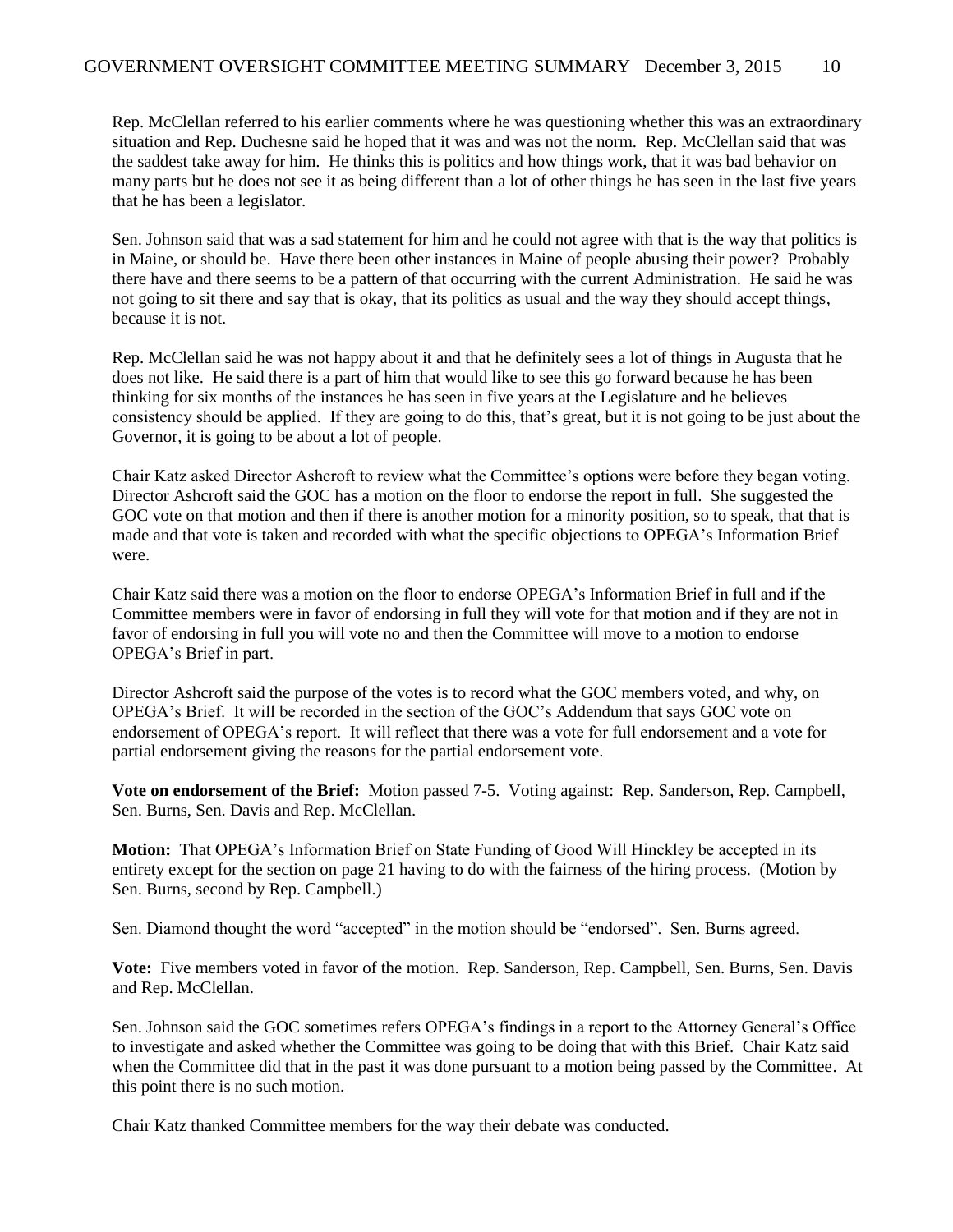#### • **Riverview Psychiatric Center Staffing Concerns**

Director Ashcroft said back in August OPEGA raised a concern to the GOC about the level of risk to patient and staff safety that may be existing at the Riverview Psychiatric Center (RPC) given some concerns around staffing levels and the staffing situation that had been coming through to OPEGA as part of the review that they are in process of conducting. OPEGA had been monitoring the staffing concerns as part of its work on Scope question 4. That scope question was about whether there were other areas of concern that might be appropriate for an OPEGA review that were not captured in the scope of the current review. The staffing concern is something that raised itself that she did not want to wait to bring to the Committee's attention until the review was complete. She said following that discussion in August the Committee sent questions to DHHS and RPC regarding the staffing situation. Director Ashcroft said the responses received to those questions from Commissioner Mayhew were in their notebooks. The GOC had invited Superintendent Harper, as well as Judge Wathen, the Court Master, to come and speak to the Committee about this, but between their lack of availability and the GOC's other agenda items, today was the first time there has been an opportunity to get back together with them. Director Ashcroft said unfortunately Commissioner Mayhew was not available to be at the meeting, but Justice Wathen was. She said that, in the time since OPEGA raised this issue in August, Justice Wathen has had Elizabeth Jones come back and do another review at RPC on the Court Master's behalf and has issued her second report. DHHS has also done a formal response to her report. Both of those documents are also in members' notebooks.

Director Ashcroft said Justice Wathen was at the meeting to discuss the staffing situations at RPC.

### **RECESS**

Chair Katz recessed the Government Oversight Committee at 10:45 a.m.

### **RECONVENED**

Chair Katz reconvened the GOC meeting at 10:58 a.m.

#### **- Justice Daniel Wathen, Court Master**

Justice Wathen said Elizabeth Jones did a site visit at RPC about a year ago to see if they were on the right track and she issued a report with sixteen recommendations. RPC responded to those recommendations in January of 2015, listing what they were going to do for each of them. He brought Ms. Jones back this September to take a look at whether, and how well RPC had done what it said it was going to do. He said out of the sixteen things RPC said they were going to do, six have been accomplished and ten are not satisfactorily accomplished. Justice Wathen said he is going to look into that further. He noted that RPC is in disagreement with Ms. Jones' report about whether they have done some of the things, or not. On Monday, December  $7<sup>th</sup>$ , he was going to begin a detailed inquiry into some of those questions and then plans on writing a report by the end of December to mid-January that will include recommendations. If there is any disagreement about it, they will go to Court right then to resolve it. He is going to try to move this matter along and be very detailed about the things they can.

Justice Wathen gave an overview and said there were some positive things at RPC. One is that they are currently operating at nearly one hundred percent capacity. For the past year RPC has been operating at eighty percent and having difficulty. He said they are managing to deal with client behavioral problems without the necessity of resorting to law enforcement and have been no incidents of seclusion, or use of measures that none would find objectionable.

Justice Wathen said the negative part is staffing and that will be included in the inquiry he will be making in the next month and will be reporting to the Court on. He noted that he had given Director Ashcroft a copy of some of the questions he was going to ask and told her if she had any suggestions to add he would be happy to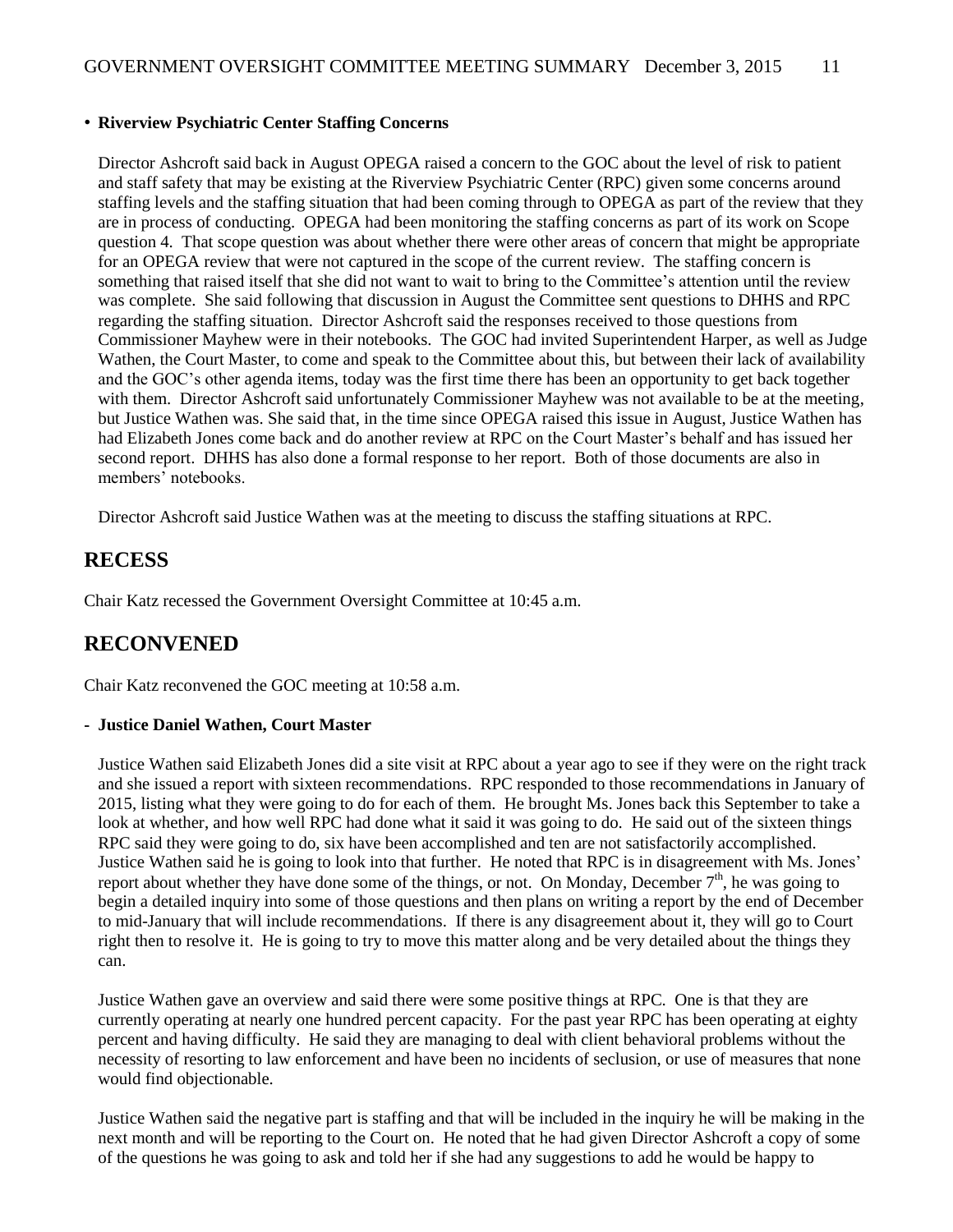include them. He said if they could cover something that the GOC was interested in, they would be happy to do it.

Justice Wathen said the last time Superintendent Harper was scheduled to be at a GOC meeting, or the Commissioner, they submitted some answers to the GOC's questions and he thought it would be useful to give his own response to those questions as he saw it at this time.

1. What are the vacancies?

The current vacancies are roughly 22 to 25 or so in the nursing staff and about 14 to 15 in mental health workers, so vacancies still exists.

2. What is the current situation with regard to ability to staff all shifts with at least minimum coverage?

Justice Wathen noted that DHHS' response was "We have consistently maintained higher than minimum coverage as outlined by the Consent Decree." He said that is correct, but it is accomplished by mandated overtime and shifts. He also believes it is accomplished by counting one-on-one situations, where someone has to have a mental health worker with them 24/7, as part of meeting the ratio even though that mental health worker is not available to the whole unit so it reduces the coverage you have. He believes RPC also meets the staffing ratios by counting the acuity specialists as the functional equivalent of mental health workers. He will be reviewing this to see if his beliefs are accurate. Justice Wathen said it is correct that RPC meets the staffing ratio, but it is not correct that they staff it in such a way that they can provide all of the treatment that they want, or the activities people should have. Because of staffing shortages, outdoor activities get shortened for the clients and it is not run the way it should be. He noted that the RPC jobs are among the toughest jobs in Maine and it should not be a system that has overtime and mandated shifts and working people to hard. It is a job where employees should put in their eight hours and go home because it is a high stress job.

3. What is the status of efforts to hire staff?

Justice Wathen thought you had to consider that question in two chunks. Is RPC making efforts to hire? He said yes. The most pressing need in long-term is that the psychiatric staff, the psychiatrists, the EAs and nurse practitioners, should be permanent and they are not. He said the Clinical Director is permanent at this point and one of the psychiatrists is permanent, but everybody else is on a contract and they come and go. The core of the medical staff at RPC is in and out and that is not good for anybody. He said RPC could not be faulted totally for that because psychiatrists are in short supply in New England generally, and probably in even shorter supply in Maine, and RPC is not the most attractive location to be working. He said in fact they are having difficulty in filling those positions and he thought there are a couple of the more permanent psychiatrists that have been there who are going to be leaving in the next couple of months so the situation is not improving. He intends to explore that and to see what their recruitment efforts have yielded, if anything.

Justice Wathen said the same thing holds true in the nursing category. He said you have a very poor situation where the top medical leadership and the top nursing leadership of RPC is dependent upon people who are there only for a short time. This complicates their ability to manage the Hospital, and treatment, and it short changes the clients that are there. He said there are vacancies for mental health workers and nursing as well.

Rep. Campbell asked if the reason for staffing shortages were because of the work or compensation. Justice Wathen suspected it was a combination of everything. One of the reasons they resort to staffing contracts is probably because they get paid more than what they would get paid if they were a permanent RPC employee. The contract option is also attractive to physicians who are retired and want to come for six months or so. He said it is not to say these people are not good, they are, but if you are only there for four or six months you have limited utility to everyone. Justice Wathen plans to talk with Superintendent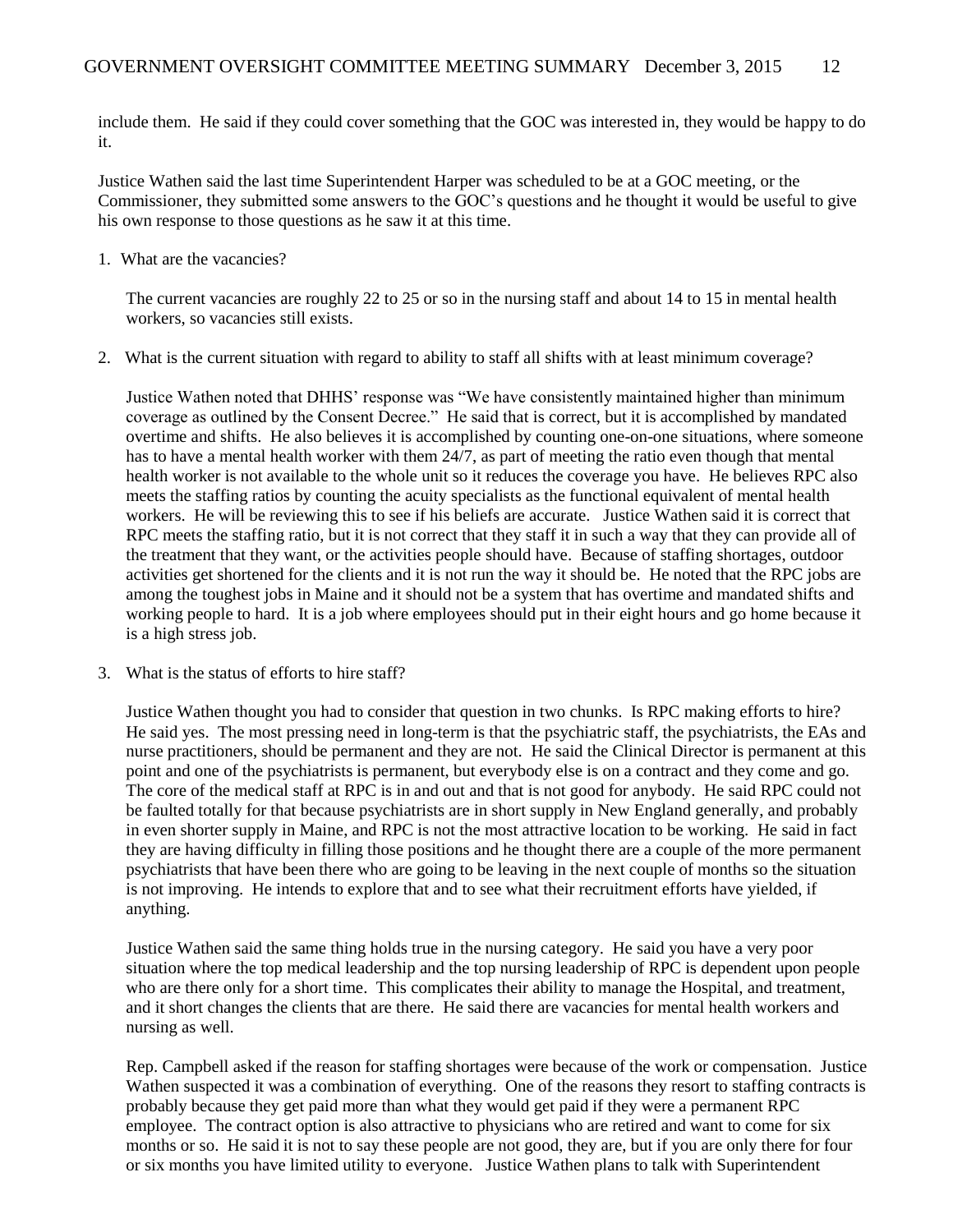Harper about staffing and whether there is a recruitment specialist and, if there is, what the results have yielded.

4. Are you monitoring working excessive amount of hours?

Sen. Burns referred to the overtime and said he understands RPC may be a bad environment to over use overtime, but asked if Justice Wathen was suggesting that the Legislature out to be looking at eliminating overtime. He thinks positive changes in overtime at the Prison were made, but it is hard to function without overtime. Justice Wathen said he did not think it was a question of eliminating overtime. He said what RPC would like to move to would be unit based staffing, which they do not currently have so if someone were hired to work Lower Saco that is where they would stay. The acuity-based staffing would be a layer on top of that and how do they implement that. To make those two work together you are always going to have to rely on overtime to some extent if people are willing to do it. It is preferable if it is voluntary overtime and you may occasionally have to bring in people from other units in order to handle the acuity level, but the degree of overtime currently seems excessive. For example, the mental health worker overtime hours in the last year have been about 2000 hours per month. Mandated overtime for a shift of over four hours has run from 100 to 50 a month. The RN overtime hours run six to seven hundred hours a month. In October they ran 45 mandated shifts and they typically run about twenty a month for RNs. Justice Wathen said he would not suggest getting rid of all overtime, but there should be a staffing situation that permits them to get by with far less hours.

Sen. Gerzofsky asked if looking at the staffing levels if Justice Wathen also took into consideration whether employees are fully able to work or if they might be on a work-related injury. Are they considered a full employee where there is quite a few things that they really can't do? Justice Wathen said it was his understanding that if they are there working they are counted as a full person for purposes of meeting the consent decree ratios. He said as Ms. Jones points out in her Report, RPC has two obligations. One is to provide treatment and the other is to provide safety and have minimum ratios. You may have to exceed the minimums in order to provide the treatment, which is essential, and what RPC is not doing at times. He said a few months back there was one shift that was so thin that they counted the psychiatrist as meeting the ratio for that particular night.

Justice Wathen referred to the GOC question of whether overtime was being monitored and said RPC does monitor over time and there is a sheet that shows how much of it there is. The Commissioner's response to the GOC was that they comply with all federal standards. He said he was sure they do, but that it is not the way it should be and that is directly related to the staffing vacancies that exists.

Sen. Diamond said he knew that staffing was so bad at RPC that the Department of Corrections (DOC) was asked to come in to help. He asked what role DOC staff played and how long were they there. Justice Wathen said RPC hired Correctional Officers from either DOC or the Kennebec County Sheriff's Office. They were brought in, not for staffing purposes, but because the Hospital was experiencing some client behavioral problems. They were brought in to handle those problems. He said what he saw was that the Correctional Officers did not do anything but stand there until there was an incident. Justice Wathen said that was totally inappropriate and RPC has acknowledged that was not the right thing to be doing. It was not reported properly and, even if it had been reported, it should not be done. RPC no longer has Correctional Officers in any of the Units. Capitol Police are present in the building, but not on the Units unless there is a crime that the Hospital, or one of the clients, claims and then the Police are called to investigate a crime. He said if there was an active assault going on and the Police were called, they would come. If they believed it was an assault, and there was some basis for believing that the person had the capacity to commit a crime, they could arrest them and take them away. Justice Wathen said that has not occurred in the last year. He said RPC is operating and controlling the behaviors with mental health workers and acuity specialists.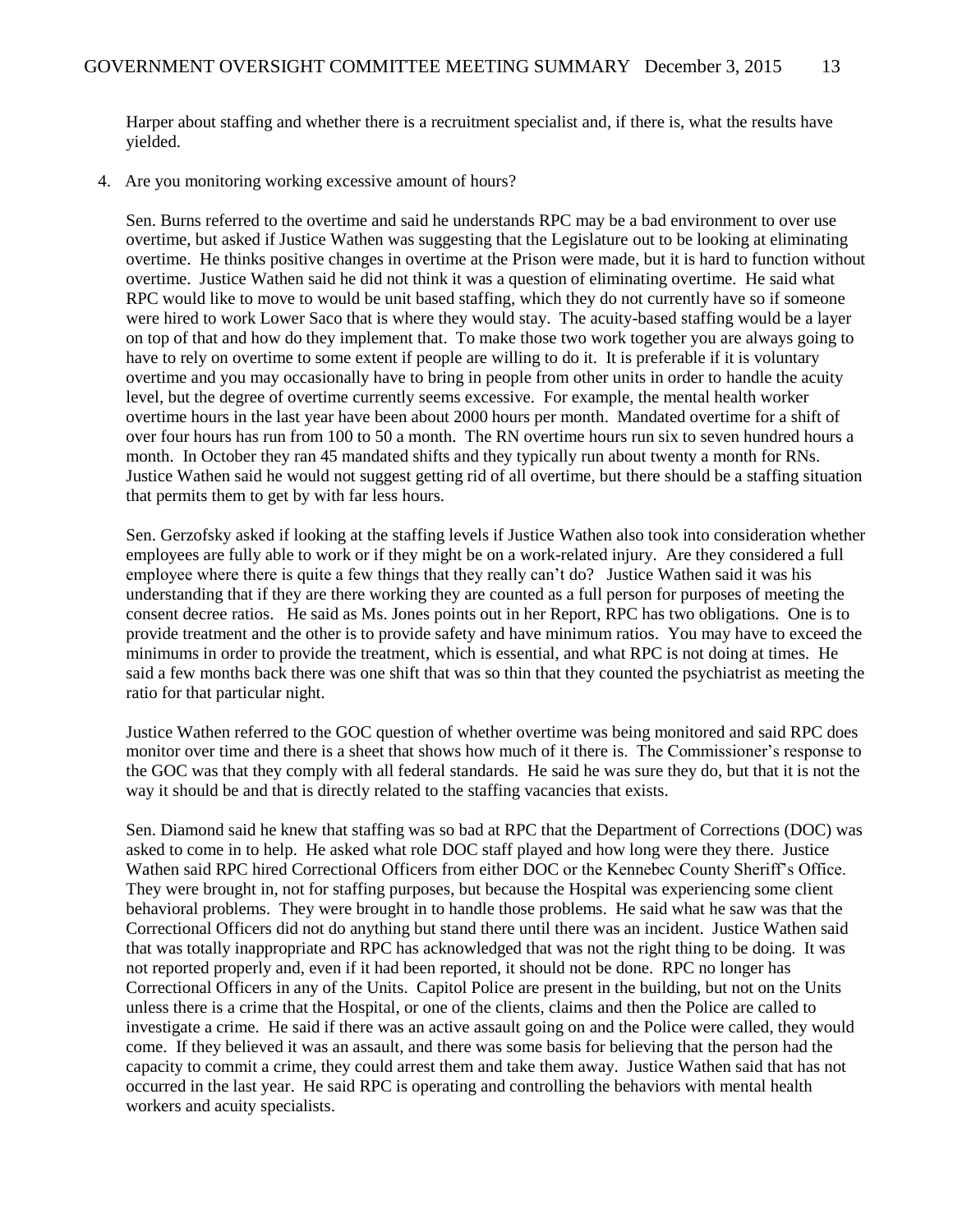Sen. Diamond asked whose decision was that to bring in the Correction Officers and did Justice Wathen know about it, or did they consult him prior to doing it? Justice Wathen said he did not know about it. It came at a time when the Hospital, in 2010, had achieved a level where he did not think he needed to go over there and actively supervise so the Court entered an Order saying they were suspending active supervision because there were a lot of other people looking at the Hospital, including CMS, Licensing, etc. He said he was not there at the time. He heard about the Correctional Officers, but he did not hear about the incident of the use of pepper spray and tasers and nobody ever discussed it with him, even though he had talked with them at that time, how they were handling the reporting of those incidents which was probably the most serious failure. What they did at that time, was they apparently assumed that if the Correctional Officers used a taser on a client to put them in their room, that was a Correctional incident and that they only had to report it through the Correctional chain of command, not through Adult Protective Services. He said what that meant was that the Correctional Officer would report to the Sheriff. Those should have been reported to Adult Protective Services, Licensing, etc. and that is when CMS came and did their survey.

Sen. Diamond asked how that decision would have been made and if there was a process RPC had to go through to bring the Correctional Officers in. Justice Wathen said as far as he knew it was the Superintendent at the time who made the decision to bring the Correctional Officers in. He didn't think there was necessarily anything wrong with bringing Correctional Officers in, it is how you manage their use and that you report their activities.

Sen. Gerzofsky said before they had the Correctional Officers come into RPC, response to calls for assistance was provided by the City of Augusta and then that went to the Sheriffs' Office. He asked who was performing those tasks now. Justice Wathen said there has always been security at the hospital, not law enforcement security, but security officers who are there. He said currently Capitol Police are there and they are called whenever there is a need for law enforcement activity. They are not called to handle behavioral problems with a client unless there is a crime occurring. Sen. Gerzofsky asked if the Capitol Police at RPC trained differently than the Capitol Police stationed at the State House complex. Justice Wathen said they are part of the Capitol Police and he believes they are all fully trained officers.

Chair Katz referred to the shortage of personnel, whether it is psychiatrists, nurses or mental health workers. He understood RPC may meet minimum standards under the Consent Decree, but given what is actually going on in the Unit, if somebody is one-on-one then obviously that throws everything off. He noted that Justice Wathen presented that as a real problem and asked if the Administration of RPC recognizes that as a real problem. Chair Katz said with all the vacancies, staffing needed to be brought up to a higher level and asked if he got a sense of urgency from the Administration to try to fix that problem. Justice Wathen believed RPC was trying to recruit staff as best they could and as quickly as they could and he did not think there was any holdback on that. The Court could issue an Order that says unless your staff is up to this level, your population is reduced to this level and that is what they sometimes do. Justice Wathen said he was not recommending that now, but that is what they really need to look at in terms of can you recruit people and, if you cannot, what are they going to do about it. They cannot just continue on with mandated overtime and working everybody to the bone. He said there may have to be some adjustments made and that is what the Court process is designed to do. In regard to the Chair's first question, Justice Wathen said the one-on-one is the perfect example of if there are four or five mental health workers assigned to a unit and somebody is one-on-one then, in fact, there are really only four workers on the unit. He said the question is how often did that interfere with client activities. If there is a shortage of staffing, they cannot just say they are going to limit the activities and treatment of the clients. He said that should not be happening, but has heard that it does happen and he thinks it probably does..

Chair Katz asked if Justice Wathen will be able to make an assessment in his own mind about the vigor of RPC's recruitment efforts. Justice Wathen said he will review recruitment and will report back to the GOC. He noted that the Plaintiffs' counsel, and the Attorney General who represents the Department, are going to also be involved and will be participating fully.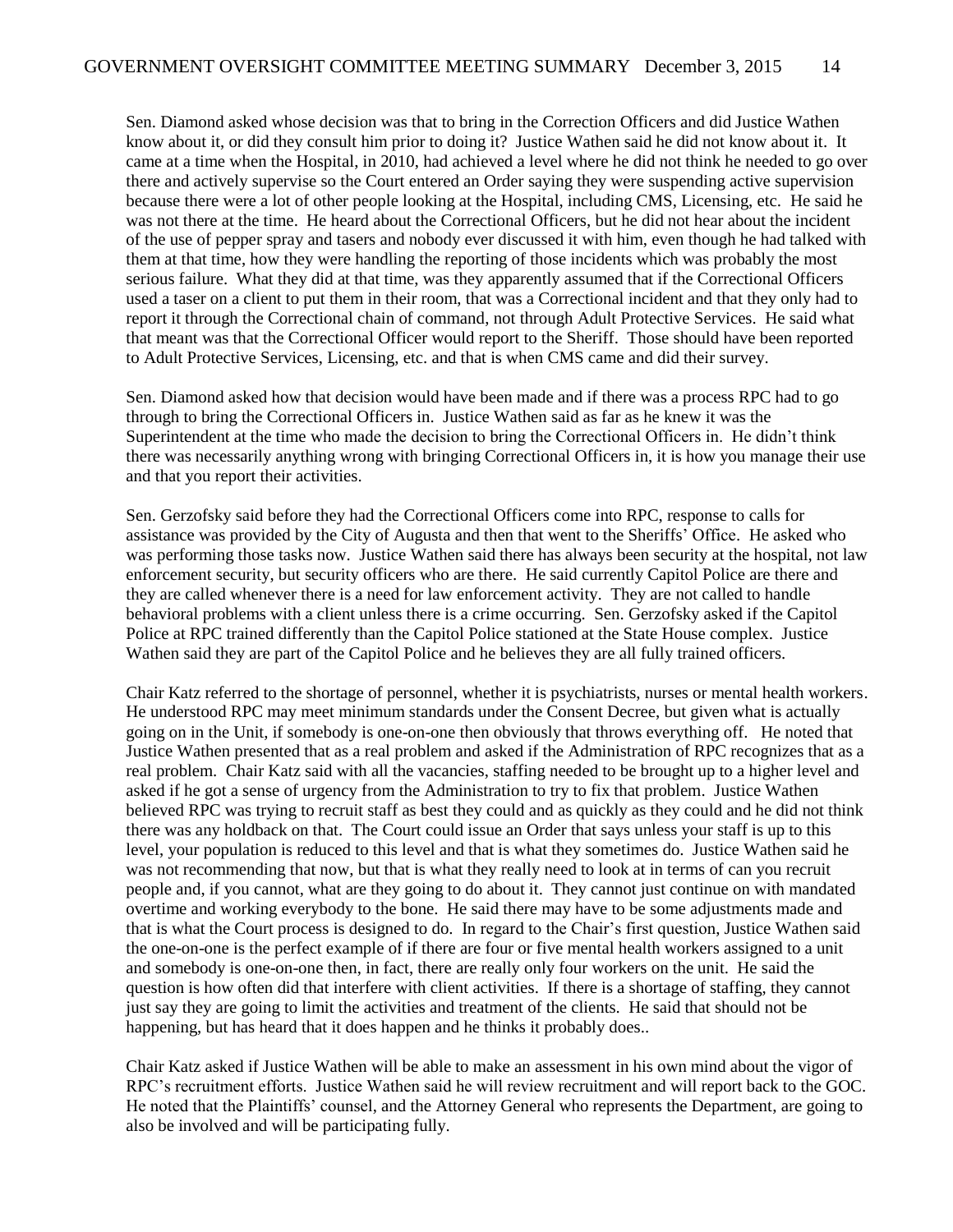5. What is senior management at RPC doing to address the staff tensions that appear to be associated with the implementation of the Acuity Specialist positions?

Justice Wathen said DHHS' response was that change is difficult and it takes a while for people to settle in. He said this is one of the problems of why he wanted to do a formal inquiry because his understanding was that the Acuity Specialist positions proposed were to be a supplement to the existing staff of mental health workers. They were having behavioral problems that were beyond the capacity of mental health workers to deal with. Correctional Officers were tried, but that did not work so the answer was to bring in Acuity Specialists who would address those problems and supplement the mental health workers. Justice Wathen said it appears that rather than being a supplement they have been a substitution for mental health workers. He said some of the mental health workers are no longer there and the Acuity Specialists fill in. RPC is treating these positions, for purposes of the staffing ratio, as complying with the mental health workers staffing ratio. They are being used the same in some instances, and he believes that at times they are assigned to an entire shift where they work essentially as the mental health worker. Justice Wathen said the problem is the Acuity Specialist has a pay differential of about \$5 an hour and when you use those people interchangeable with mental health workers that is not a very good situation and it creates problems. He believes all of this needs to be fleshed out because as it was presented this was to be a supplement to, not a substitution for, mental health workers. Justice Wathen said he is sure that Superintendent Harper can straighten him out about his confusion of what his plan was, but he has never heard what the plan is for how we put those two positions together and where are we going with them hereafter. In a client forum, he heard for the first time an explanation that RPC was attempting to increase the educational level of mental health workers. Currently those positions require a high school education plus a CNA Certification. He heard RPC wanted to elevate that to an Associates' Degree, and perhaps to a Bachelor's Degree, dropping the CNA and would teach those nursing courses at the Hospital. Justice Wathen thought that was a good theory, but he did not know whether it was actually taking place and that is what he wants to understand. He thought the Acuity Specialists would alleviate the staffing problems.

Sen. Johnson said there seems to be a systemic problem in which multiple factors are contributing to people not wanting to work at RPC, people working there not having time to get training, etc. and no one being up to speed to the extent they should be able to communicate the objectives. He asked whether Justice Wathen will be able to ascertain from staff how they intend to change that, where they are headed, how they are going to get there and what their part is in defining that work environment that meets the needs of clients, and a reasonable work environment so they can attract other people to come join them. Justice Wathen said what he is doing is that he is not holding them to what he thinks they should be doing, or what somebody else thinks they should be doing. He is trying to hold them to what they said in January, 2015 they would do. An example is in January they said they would implement unit based staffing, which would go a long ways towards resolving many of the problems, by the end of 2015. He said it is now December and he would like to know where they are on that because he knows that unit base staffing is not there. Justice Wathen said he was not in a position to manage RPC, but he can hold them to what they said they were going to do, and what the Court approved, as being an appropriate response to that situation.

Justice Wathen said DHHS mapped out and presented a plan to the Court. The Judge said it was a good system, this will work if you do it. So the question is are you doing it and if not, why not, and when will you do it. Justice Wathen said he could make a recommendation, for example, he could say you will institute unit base staffing by January  $30<sup>th</sup>$  and if they do not accept that then they can challenge it in Court within thirty days, but they have to either do it or challenge it in Court. The Court could uphold his recommendation and then if they didn't do it then they would be in a position of contempt. He said there has to be accountability built into it. Sen. Johnson hoped they would be questioned about what they are doing about all the inhibiting factors in planning their next steps because clearly ignoring them is not working.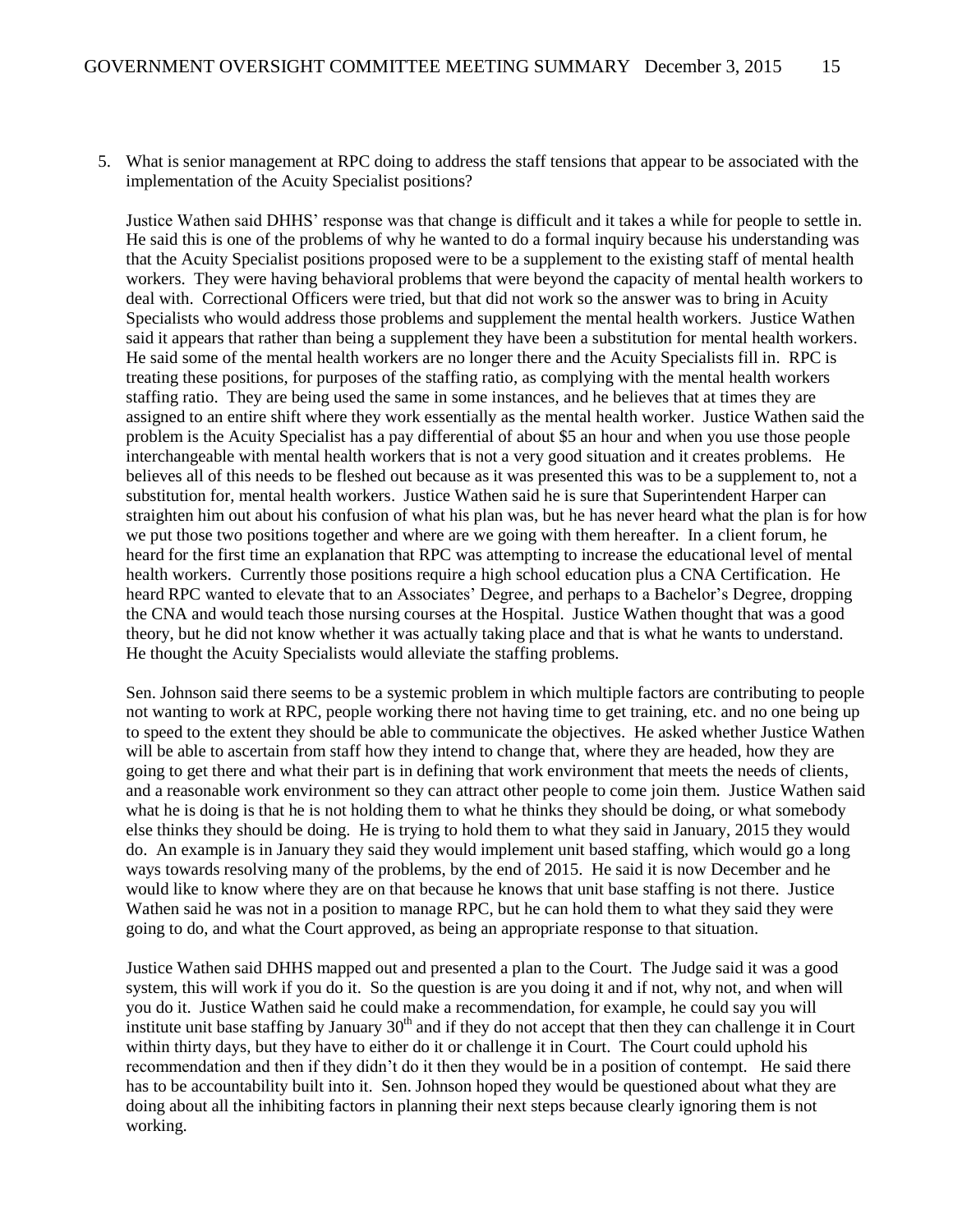Chair Katz reminded people of what Director Ashcroft said earlier and he thinks is unfortunate that Jay Harper was not at the meeting. The GOC wanted to have the opportunity to speak with him so they could have a dialogue about what is going on at RPC and if things are not being met, what the obstacles are. He said what he understood was that Superintendent Harper was not permitted to be at the meeting so the GOC could not have that discussion and it was frustrating.

Rep. Mastraccio agreed and added it would have been helpful to have Commissioner Mayhew at the meeting too. She said there was such a disconnect between Commissioner Mayhew's response to the GOC's questions and the Investigator's Report, and she gets the impression from Justice Wathen that he feels the same way. She asked why those people were not at the meeting. Director Ashcroft said there was a protocol in place for requesting agency participation at legislative committee meetings which requires those requests to go through the Governor's Office for the Governor's approval. A formal request from the Governor's Office was made under that protocol for Mr. Harper to be at the meeting to respond to the questions that had been provided in writing by Commissioner Mayhew and talk about them further. The response received was that it would not be appropriate for Mr. Harper to be giving further response to Commissioner Mayhew's responses and that it would be more appropriate to request she be at the meeting. So a request was sent for the Commissioner to come to the meeting. The response received was her schedule would not allow her to be here today. Rep. Mastraccio asked if she gave a date of when she could attend a meeting because she did not understand how the GOC, or anybody, can do their work if they don't have the people who can give the answers in front of them. Director Ashcroft said the response came from the Governor's Office and she has not followed up yet.

Rep. McClellan said he reviewed the information provided for this matter and was struck by Justice Wathen's answers being so different. Justice Wathen said if you boil down to what he said and compare to their responses, he would say yes there are vacancies here and, rather than saying we consistently met staff ratios, he would say they have met staff ratios by resorting to inordinate amounts of overtime and mandated shifts and by counting people who were intended to be supplements and not substitutes for front line. He said he was not trying to protect them and agrees that it is not a satisfactory situation. Justice Wathen said he spends a lot of time at RPC and understands there are a lot of good people who are working hard to do some great things with people who are sick. He said there is some good work being done, but they just can't seem to clean up the edges to make it work the way it should. He said you have to focus on what you can do and he thinks unit based staffing is something they can and should do and it will solve a lot of their problems. It would probably enhance their recruitment efforts because if you are contemplating working at RPC and are told you could be working on any of the four units that may change a person's mind about working there.

In response to the question of what level of risk do you feel currently exists for serious staff or patient injury due to the staff situation, Justice Wathen thought it was dangerous because there are clients at RPC who are capable, at a moment's notice, of inflecting great injury on people. He said it was not wise to say it couldn't happen because it could. His own assessment was that the level of risk is less than it was a year ago.

Chair Katz asked what the GOC could do to help fix the problem of staff vacancies. He said the Committee had to decide what actions they needed to take to get answers. He said everyone has the same interest, it was not a partisan issue, and it was frustrating.

Sen. Gerzofsky said he thought it was appalling to have those who have been confirmed by the Legislature for their position to not come into a committee that is trying to get understanding of what they are doing. He didn't understand why the GOC would not subpoena Commissioner Mayhew and Superintendent Harper to a GOC meeting because he thinks the issue has gone on long enough without being resolved.

Justice Wathen wanted to add one thing and to end on an optimistic note. He said there is cause for optimism because typically you would be saying you need more money. However, because the Legislature in the last session in the budget included roughly \$6 million of additional funding for RPC per year,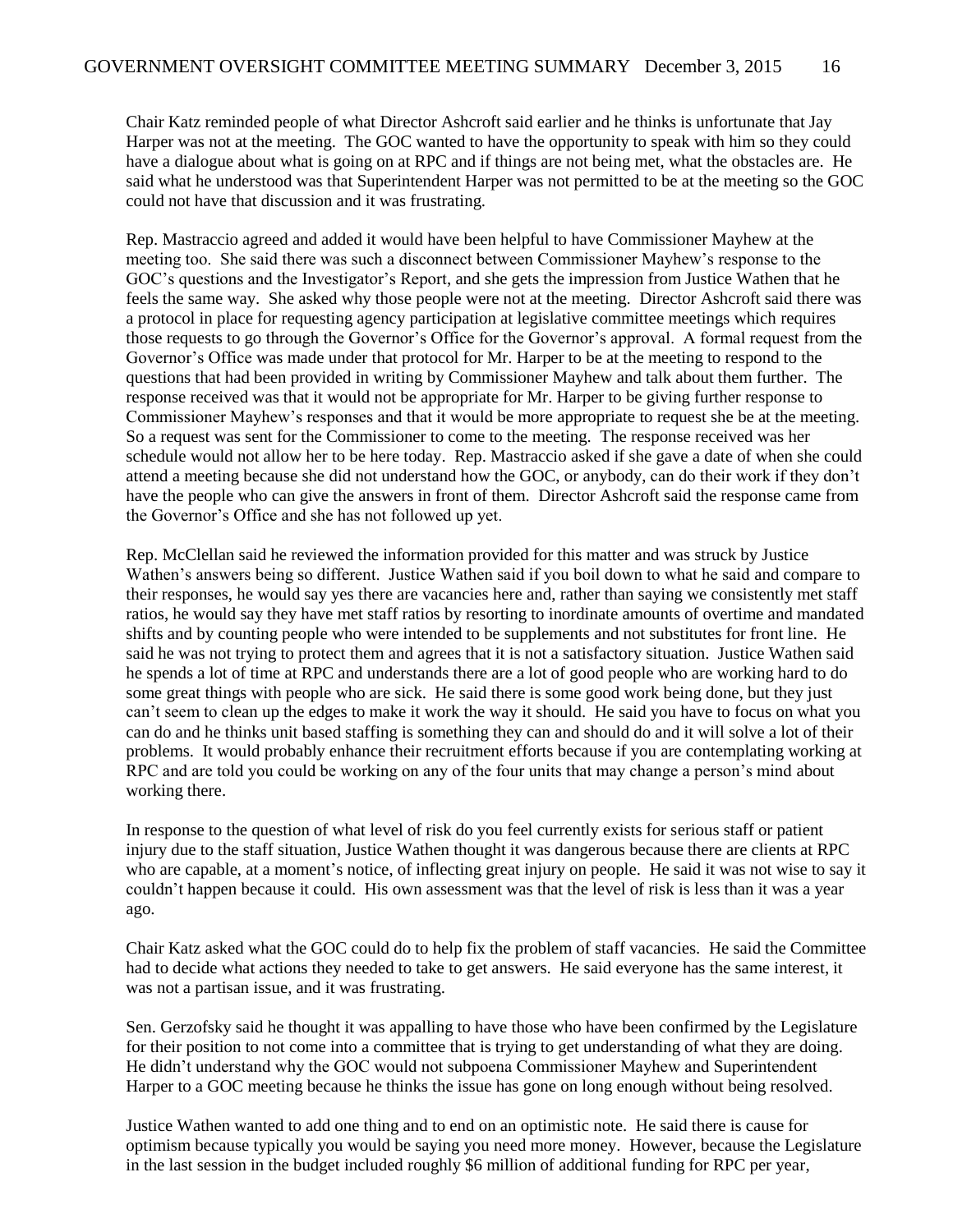primarily for staff, it is not a money situation at this point. It is a management and an execution situation so it is a question of can they execute. His question was, have you executed, and his conclusion is, not a hundred percent satisfactorily they haven't so what can we do to beef that up while we have the money to do it with.

Rep. Sanderson said it was her understanding throughout the process the Acuity Specialists were going to have a higher degree of training and, therefore, maybe they did not need to have them as well as all of the mental health workers. It was also her understanding that all of the mental health workers were not being replaced, just a portion, but the higher level of training in the Acuity level Specialists would give them the opportunity to recognize a situation, and perhaps defuse a situation prior to having it escalate into an event. That was the value of the Acuity Specialist. She asked if that was correct. Justice Wathen said yes and they do that and is a commendable addition, but not necessarily as substitution.

Rep. Sanderson confirmed that Justice Wathen received quarterly reports on everything that happens at RPC and has received those reports for years. She said when he was talking about the clients being tasered at RPC she got the impression it happened a lot. He said there were forty-seven incidents in a one year period where either a taser, or pepper spray, was used, displayed or threatened and nobody knew it. Rep. Sanderson asked if those incidents were supposed to be reported for the Consent Decree. Justice Wathen said yes and they also should have been reported to Licensing and Adult Protective Services. Rep. Sanderson asked whether the incidents were documented in the medical record. He said when the new Superintendent, who at that time was the Acting Superintendent came on, RPC reconstructed on their own the forty seven incidents and they were forthright in saying these were not reported and that should not have happened. Rep. Sanderson asked if it was documented by the medical staff in order for them to be able to reconstruct what happened in each incident. Justice Wathen said he knew, for example, on one of the incidents that medical record would not have indicated that there was anything wrong. The only thing that showed it up was that films did not match the medical records. They had films that showed incidents did not happen the way it was reflected in the medical record. He said the reporting was not handled correctly and they acknowledge that.

Rep. Sanderson said the real fly in the ointment is the higher level of forensic patients that are being brought into the Hospital that was clearly designed for civil patients to begin with. She asked how Justice Wathen saw that in the future. He said he was not sure he would agree that the real problem is the aggressive behaviorally-challenged forensic patients necessarily. He said you can have exactly the same situation on the civil side and there are often people on the civil side who present as much of a risk and produce as many assaults, etc. that there are on the forensic side. Justice Wathen said at times it is more on the forensic side and is more on Lower Saco because that is the entry unit, but it is not a case of let's go to all civil and we won't have those problems. Rep. Sanderson said that was not what she was saying, but certainly on the forensic side, until the clients who need to utilize the Hospital reach the level of stabilization, is there seen a higher escalation of events? Justice Wathen said if you looked at the incidents there would be more occurring on Lower Saco than there is on Lower Kennebec, but not totally different. He said probably one of the people who would be considered, under certain circumstances, the most dangerous person at RPC is on the civil side.

The members of the GOC thanked Justice Wathen for the information he provided and for answering their questions.

#### **Discussion:**

Rep. Sanderson asked if there was a refusal on the part of the Commissioner not to be at the meeting or was it that she had a prior commitment. Director Ashcroft said the response was that her schedule would not allow her to be here. Rep. Sanderson suggested the GOC try again to invite the Commissioner to a meeting before they subpoena her.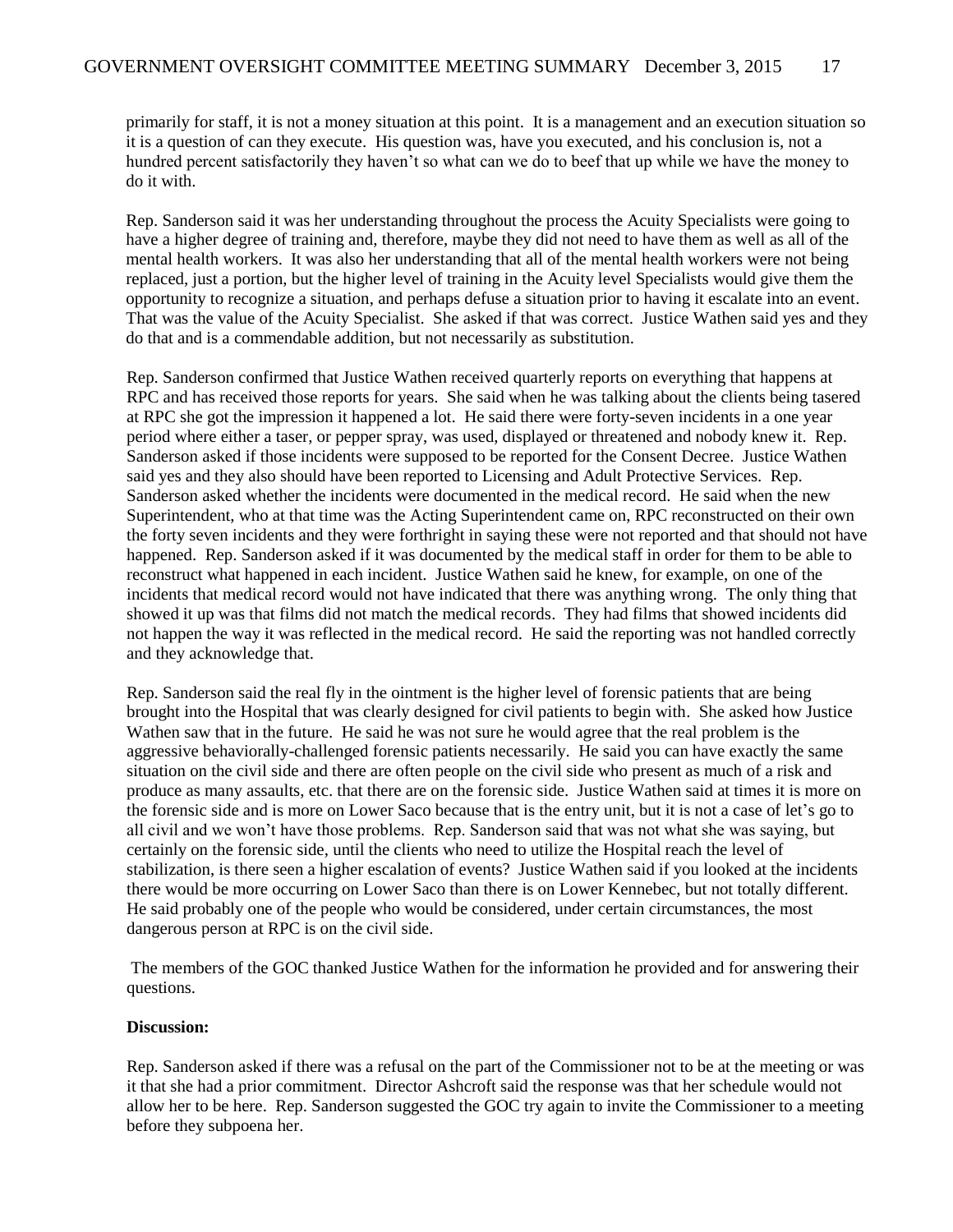Sen. Burns said he wanted the same information as other Committee members, but before they go to the extent of subpoenas he would like to know from Chief Deputy Attorney General Pistner whether there is any other way to have the presence of the people the Committee needs to hear from, and if possible, at the next meeting. He hopes the Committee uses that course first rather than going through the extent of subpoenaing staff.

Sen. Johnson noted that the GOC already has a refusal to have Superintendent Harper come before the Committee and there is a process which is interfering with them being able to ask people to appear before the Committee. He thinks there is an obstacle getting people before them. Director Ashcroft said there are some technicalities in the way one is supposed to make that request of the Governor's Office. One is to outline what it is the Committee wants to discuss with the person. In the GOC Chairs' letter requesting that Mr. Harper be at the meeting, we described the questions the GOC previously asked of Mr. Harper as the scope of what was to be discussed. But it was Commissioner Mayhew and not Mr. Harper that responded to the Committee in October so the scope that was laid out in the letter was for him to respond to the Commissioner's responses. Director Ashcroft said technically there was not a refusal for Mr. Harper to be at the meeting. What the Governor's Office said was that he was not the appropriate person to be responding to the Commissioner's information, she is. Director Ashcroft said the GOC may try again and lay it out differently as to why they would like to have Mr. Harper and the Commissioner be at a GOC meeting.

Sen. Diamond said the fact that they cannot get key people to come before the Committee because they are not allowed to has almost become routine and that every member of the Committee should be outraged and offended. He said the Committee is talking about two key people in a situation that they know may be life or death, certainly potentially injurious to people working for the State. He said the Committee should be so offended by that. He noted that he has worked under six Governors and this has never happened and the Legislature cannot let it go on. The GOC has to put their foot down and say this is not frivolous. GOC members will decide who they want to talk to and should say as a Committee we want "x" and "y" to come before our Committee. We will give you time to get your schedule right. He said he was willing to try asking that again, but didn't want them to then come back with the response that they are not going to allow these people to talk with the Committee. Sen. Diamond said he hoped the GOC will say enough is enough. Other committees can't say that, the GOC can. It is time for the Committee to say we know who we need to talk to, it is a very serious issue and we would like to have you be here. If not, we will make you come and we will adjust to your schedule.

Rep. Mastraccio said part of the Commissioner and Superintendent's role, as upper level management, is to provide the Legislature with information. The GOC just discussed mandated overtime for workers who are making a lot less. She didn't know if requesting Commissioner Mayhew to come nicely without a subpoena is going to do it because the Commissioner did not appear at least twice before Health and Human Services very recently and they just concluded an out-of-session committee that could not come up with a report because they could not get the information they needed. She did not think that you should have to outline every single thing you wanted to ask somebody and asked if that was a process that has happened for a long time or is it relatively new? Director Ashcroft said there is a letter from the Governor to the Speaker of the House and the President of the Senate that outlines what the protocol will be for requesting agency participation at a Committee. Part of the request is supposed to say what it is that you want them before a Committee for. Rep. Mastraccio asked if that was new or is it the way it has always been. Director Ashcroft said that the letter went out in October, but thinks the practice has been in place for several interims. Rep. Mastraccio said this is with the new Administration because she doesn't remember hearing this in previous Administrations. Director Ashcroft said she has only been at the Legislature for one other Administration, but said the Committee did not deal with this during the previous Administration.

Rep. Duchesne asked if the GOC should make its own protocol for under what circumstances they are going to subpoena somebody and then send a letter. The GOC has its own procedures and has the means for enforcing those procedures and it may be a good line of communication to state what those will be going forward.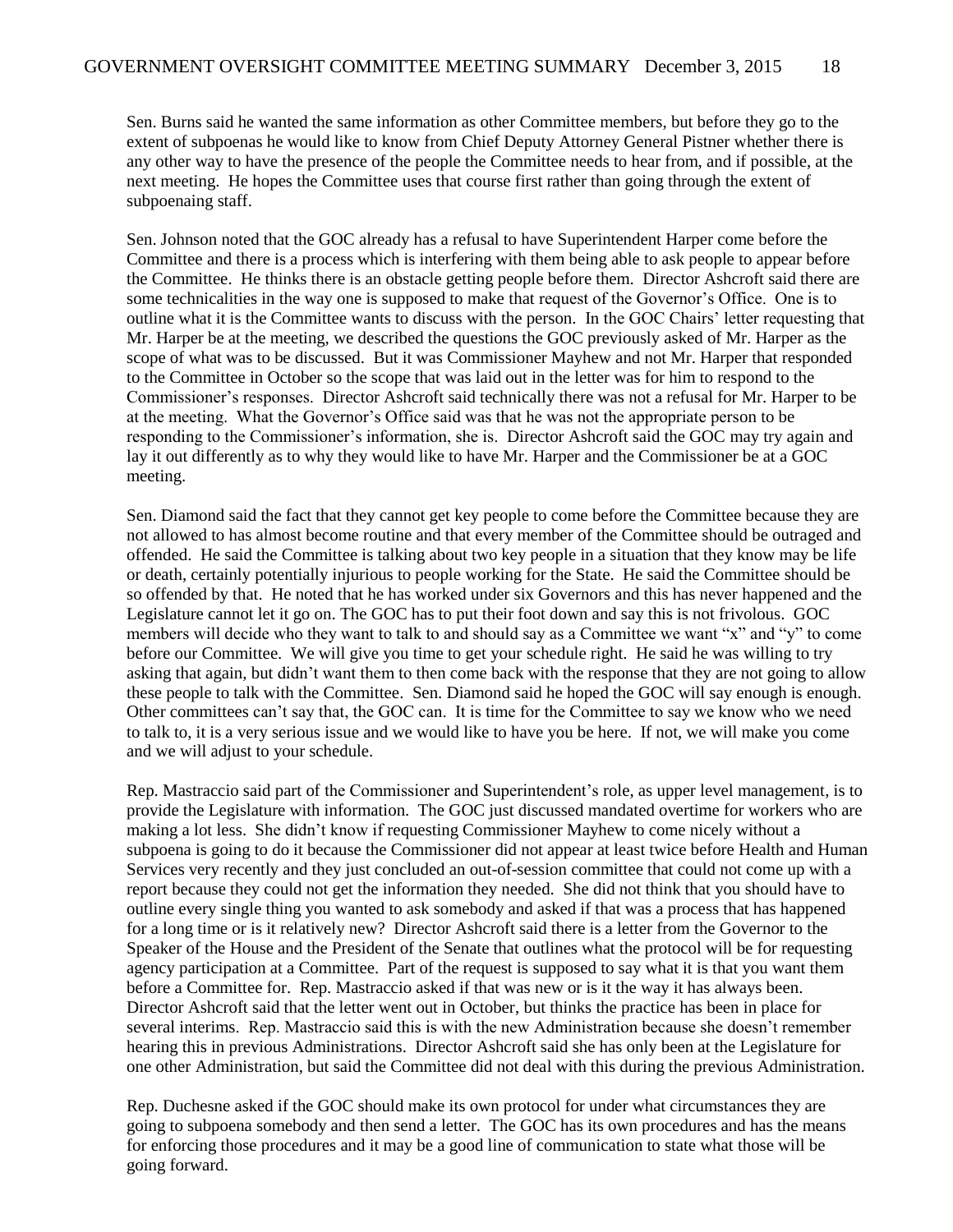Rep. Sanderson said she agreed with Sen. Diamond regarding the importance of having Departmental input on a lot of issues that come before them, but she did not hear Director Ashcroft say there was a refusal to come. It sounded to her like it was a conflict and the Commissioner just could not make it. She did not hear that the Executive had refused to let them come to the meeting. She would understand an outrage if the Committee sent another invitation and they could not come in another month, but she would hope the GOC could be reasonable and give the Commissioner the benefit of the doubt that she did have a prior commitment.

Chair Katz suggested a middle ground because the calendar continues to go by and the GOC only meets about once a month. He said Rep. Sanderson might be right, but she might also be wrong and he does not want to wait until after Red Sox opening day to be able to deal with this issue. He said one possible solution was to say the GOC will send an invitation, asking for a response within "x" number of days and if a favorable response is not received then, a subpoena will be issued. He thinks that will take into account what Rep. Sanderson was talking about, but will not delay the important work that the Committee is charged with doing.

Sen. Diamond thought he heard Director Ashcroft say that Mr. Harper was not the right person to come to the GOC meeting and he did not want to let anybody decide who they think should appear, the Committee will decide who they think and then give them plenty of time to adjust their schedule. He agreed that a letter be sent and he would fully expect both to be at the next meeting.

Rep. Mastraccio asked when the GOC was expecting to hear back from Justice Wathen. Director Ashcroft said Justice Wathen has always been willing to come when the Committee wanted to hear from him. She understood that he was going to be doing his extra investigation over the next month so she would say at least a month's time from now before he would have anything further to share with the Committee.

Sen. Davis noted that the GOC meets twice a month during session so two dates could be offered to the Commissioner and Superintendent and he would think that one of them would work.

Sen. Gerzofsky agreed with Senators Diamond and Davis that both individuals be invited again, but if you get the same results, you might want to change the way you are doing it.

**Motion**: That the Government Oversight Committee invite Commissioner Mayhew and Superintendent Harper to choose between one of the next two GOC meetings, ask them to respond to that request within ten days and if the Committee does not get a favorable response then a subpoena will be issued. (Motion by Sen. Johnson, second by Sen. Gerzofsky.)

#### **Discussion:**

Sen. Burns asked if the GOC will include the scope of what it is they want to discuss with them so they will not have to come prepared to talk about nebulous things. He thinks it is important to try to follow the criteria they have set forth for the Legislature.

Sen. Johnson agreed the Committee should give them a scope of what they are looking to discuss with them, but he was also adamant that the GOC should just not be posing a specific set of questions. The Committee's scope would be regarding the performances reported on by the Court Master and responses from the Department.

Rep. Sanderson clarified that the Motion was that the GOC will send the letter, if the Committee does not hear back from them within ten day then a subpoena will be issued. She asked if that was the Motion. Chair Katz said the Motion was that they would be invited to come to one of the next two meetings of their choosing and ask them to give a response within ten days. If the response was not yes, then a subpoena would be issued. Rep. Sanderson said the subpoena power that the GOC has is an extreme privilege for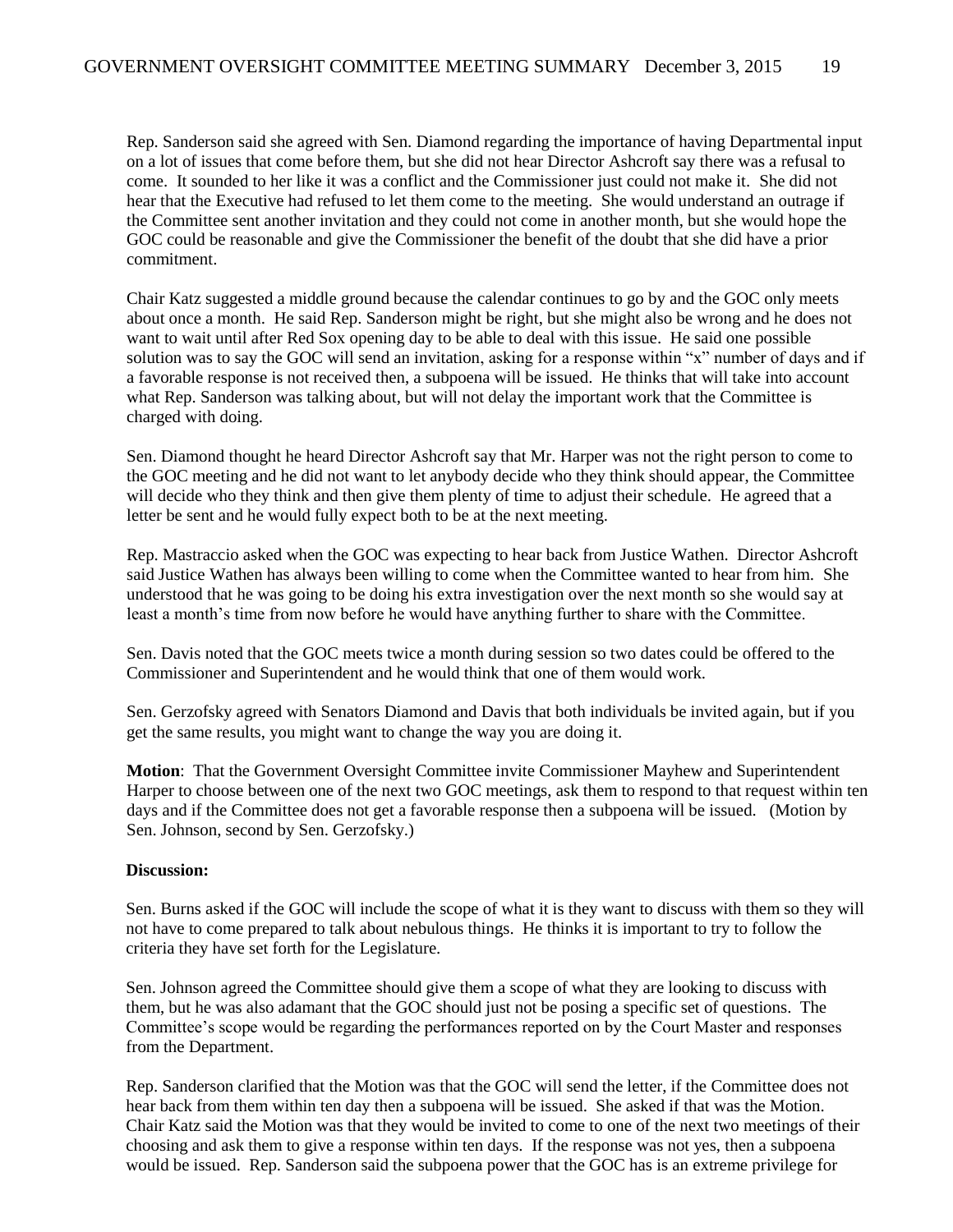them to be able to use. The talk of subpoena has come up because the Commissioner could not be at today's meeting because of a scheduling conflict and she thinks it may be premature to subpoena. Chair Katz said this issue is not occurring in a vacuum. Every Committee that has met since the end of the Session, as he understands it, has had the same problem. He said they have had it on the AFA Committee, the Special Committee he was on to study Difficult to Place Patients, and as recently as last week, the Commissioner's Public Relations person indicated that this same policy about Administration officials appearing before legislative committees was going to continue into the next Session. He said they were willing to give everybody the benefit of the doubt, but it did not sound entirely like a scheduling issue. Chair Katz said the reason he was voting in favor of the Motion is that it is not a back burner problem, there are constituents of his that work at RPC, who are in physical danger and the Committee cannot be sitting on their hands. That would be irresponsible.

**Vote:** Motion passed 11-1. Rep. Sanderson voted against.

#### • **GOC Consideration of New Requests for OPEGA Reviews**

#### - **Board of Licensure for Professional Land Surveyors**

Director Ashcroft summarized the request for a review of the Board and noted that the legislative sponsor for the request was Rep. Kumiega. She said OPEGA's recommendation on the possible focus, should the Committee want to task them with the review, would be to look into the effectiveness of the Board in addressing complaints that are filed against licensed surveyors. For the GOC's reference, Director Ashcroft noted that this is not the first Board that OPEGA has received such concerns about over the years. It is the first one where the requestors have gotten a legislative sponsor to bring it forward. She said there is often a question about the effectiveness of any of the oversight boards when they are made up of members who are of the profession that they are overseeing. Director Ashcroft said there are no General Fund dollars involved, the Board is self-supporting and has dedicated revenue from the license fees paid by the folks who are licensed and overseen by the Board.

Rep. Mastraccio asked if the Director could say how much time it would take to review the request, or how much work would have to be done by OPEGA to answer the questions posed as the potential areas of focus. Director Ashcroft said OPEGA could look at what complaints have come in, what their process is for the complaints, and what their results usually are. OPEGA would not have much by way of comparison to other boards in terms of their enforcement activities unless the review was expanded to include other boards. Director Ashcroft said the Board is only doing seven to nine complaint cases annually so that is not a huge amount of cases that would need to be looked at.

Rep. Sanderson said in Rep. Kumiega's request it says "should the Board fail to act the land owner has no other options. Decisions of the Licensing Board are final" and asked if that was consistent across most boards. Director Ashcroft did not think that was exactly right. She thought the option was an appeal through the Court system. There is not an appeal process through the Board and not through the Department of Professional and Financial Regulation.

Sen. Burns asked what the statutory breakdown of the Board was. Director Ashcroft said two public members and five licensed professional land surveyors, all of whom are appointed by the Governor.

Sen. Diamond asked how many projects the GOC/OPEGA had in progress currently. Director Ashcroft said they only had Riverview and Good Will-Hinckley. He asked how many on deck. She said the next two up for priority are the Division of Licensing and Regulatory Services for Child Care Providers and the Northern New England Passenger Rail Authority. The State Lottery is currently on the schedule as "In Progress", although OPEGA is not actively working on it, and DHHS Auditing and Public Utilities Commission, are in "Planned" status. He said that under normal circumstances he thinks OPEGA would have time and space to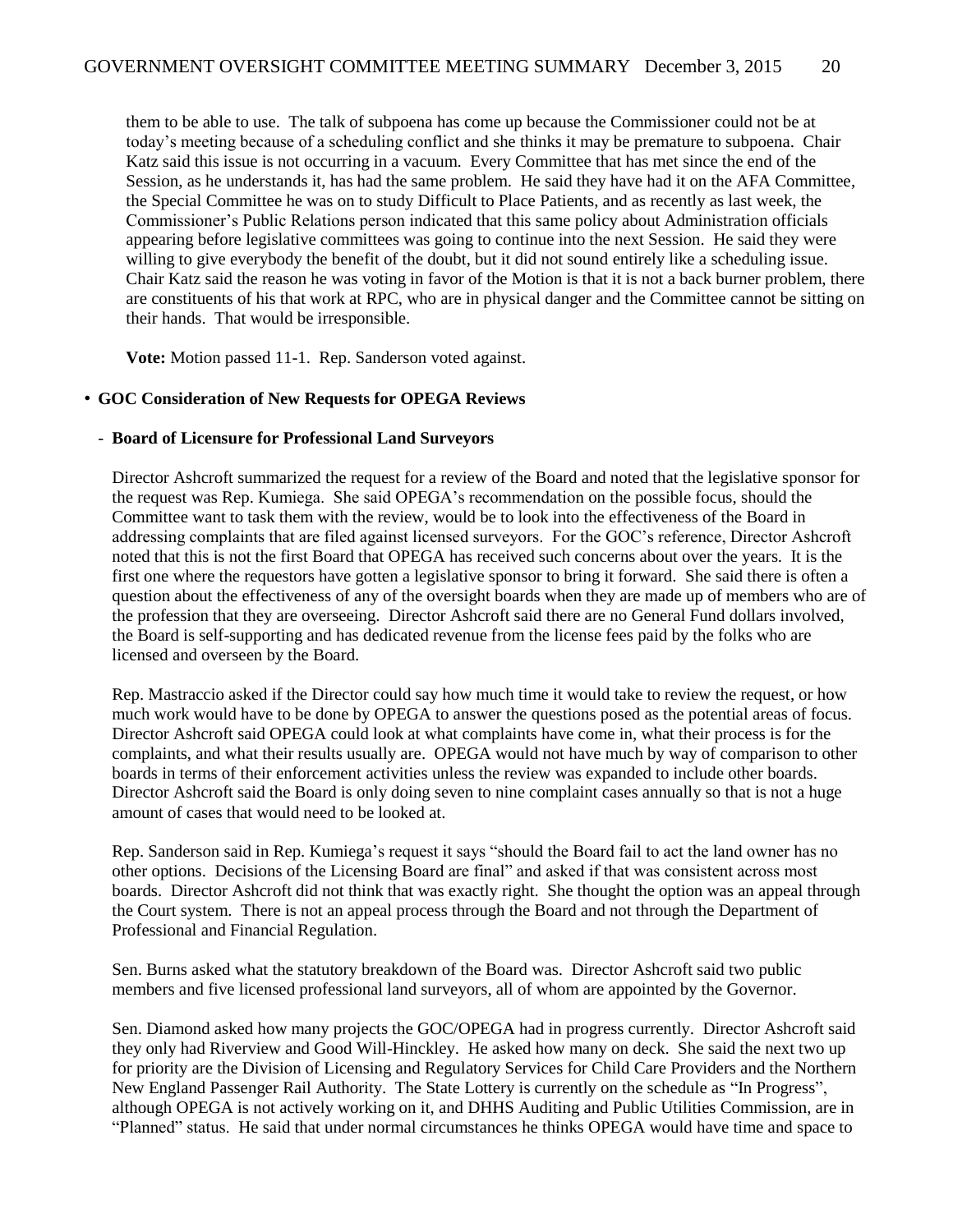do the review, but he does not see them getting through the current list of reviews for some time so he was not inclined to take on another project right now.

Rep. Mastraccio asked how much OPEGA staff time would be involved. Chair Katz said there are a number of professions, including this one, that have boards that essentially oversee the profession and are responsible for discipline. He understands from reviewing this request that there is a constituent who is complaining about a case which took place which may, or may not, be indicative of some more system wide problem with this Board. He asked if there was more than one complaint about the Board's operation. Director Ashcroft said OPEGA has heard from more than the one individual. Although the questions that have been asked in the request are based on just one person's problem with the Board's actions on a particular complaint, there are some elements to it that suggest it could be a systemic problem.

Members of the GOC asked if Rep. Kumiega could address the Committee regarding the request for a review of the Board. Rep. Kumiega said he had a couple of constituents at the meeting and they were told there is no option for them to take this to Court. He explained that if he hired a surveyor and had a complaint they would have a contract between them so the person hiring the surveyor could bring an action to Court, but if a neighbor felt he was drawn into a court case because mistakes were made, or there was incompetence on the part of a surveyor, the neighbor does not have an option for taking it to court because he does not have a contractual relationship with that person. Chair Katz said that has nothing to do with a Licensing Board. That would be solved by a statute that permitted a cause of action for a lawsuit. Rep. Kumiega agreed, but said the issue that was brought to him is that the Board is ineffective and there would be no need for further action if the Board was more effective in disciplining people who stepped over the line.

Sen. Davis asked if the Board had someone from the Attorney General's Office to work with them and to bring the matter to completion. Director Ashcroft said the Board is assisted by an Assistant Attorney General.

Rep. Duchesne said either the Board is not properly set up, does not have the right people on it, or not the right powers of oversight, etc. and that speaks to a bill that would go to the LCRED Committee. Alternatively, the Board is properly constituted, but it does not do a good job because it is all insiders who are protecting each other and, therefore, good results are not coming out of it. He said that could be revealed as an investigation, but he was not sure which of the problems required a fix. Director Ashcroft said the majority of the concerns that OPEGA has heard are related to the second.

Director Ashcroft reminded the GOC that putting the review request directly on OPEGA's Work Plan was not the only option that the Committee had. The Committee sometimes determines that there is additional information that they would like to have and OPEGA does the work to get that information prior to the GOC making a determination. The Committee can also vote to put it "On Deck", or can refer the matter to a policy committee and ask if that committee thought it was a problem that is worth OPEGA reviewing.

Sen. Diamond asked if the GOC could ask the LCRED Committee to look at the Board during the session. He said he could not vote to add another review to OPEGA's Work Plan, but did not want to let the request die. Rep. Mastraccio, a member of the LCRED Committee, said it would be easier if, when the review request was forwarded to the LCRED Committee, it have the preliminary information about the results of the last three years of complaints handled by the Board. Then at that point it could be referred to LCRED. She would prefer that process rather than killing the request all together.

Rep. Sanderson agreed with Rep. Mastraccio and would recommend doing the preliminary inquiry only at this time and that would give the GOC the information necessary to decide whether the matter should move forward.

**Motion:** That the Government Oversight Committee ask the Director and staff to do a preliminary inquiry regarding the Board of Licensing for Professional Land Surveyors. (Motion by Rep. Sanderson, second by Rep. Mastraccio)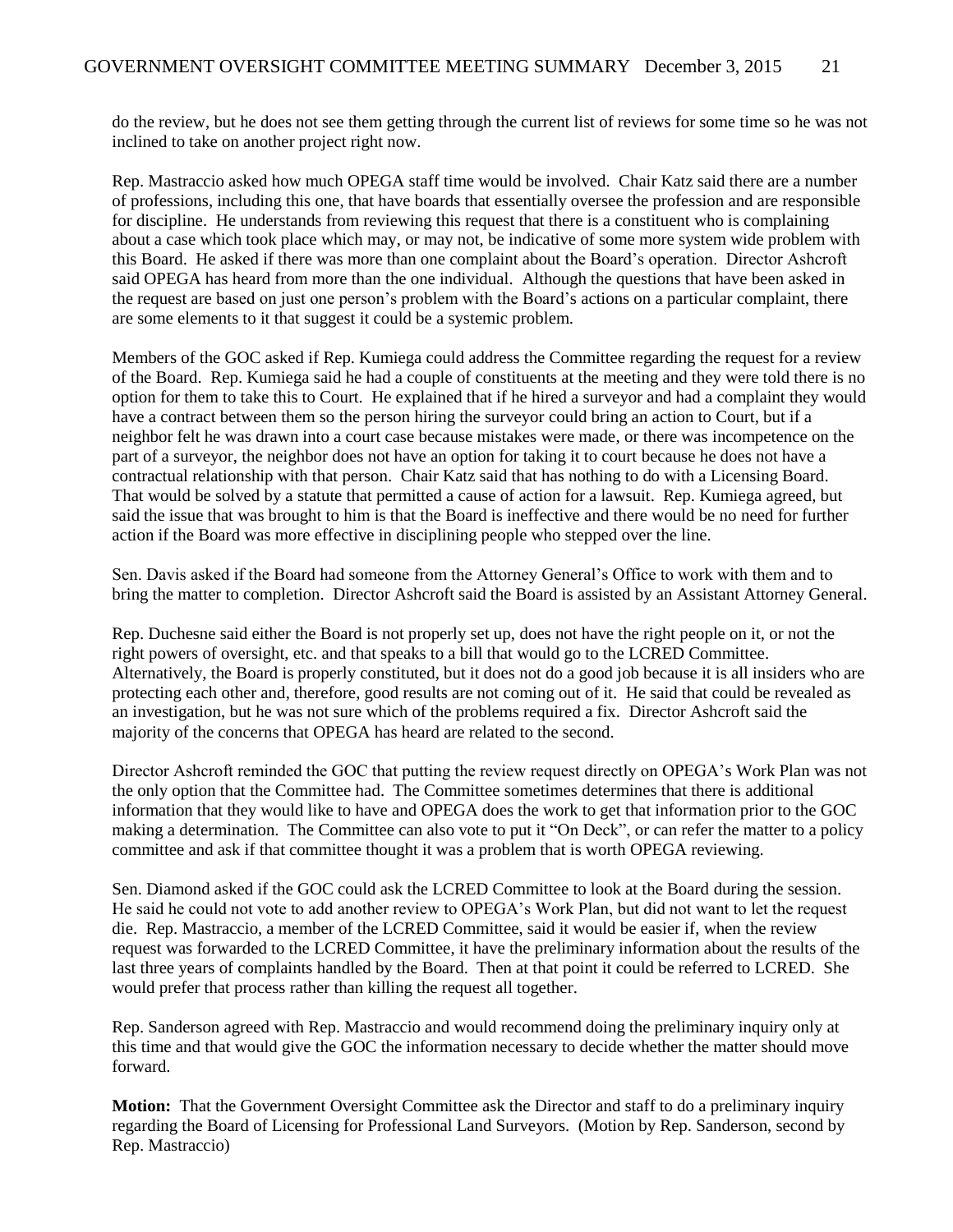#### **Discussion**:

Sen. Burns asked what would be set aside in order to work on the review request. Director Ashcroft said she would ask OPEGA staff to fit it in around other work that they are doing. It will not slow down anything that OPEGA is currently working on.

Rep. Campbell noted that he has heard complaints from professional surveyors who are not happy with the Board.

**Vote:** Motion passed10-2. Voting against the motion: Senators Davis and Diamond.

#### - **Fund for Healthy Maine**

Director Ashcroft summarized the review request.

Chair Katz noted his frustration serving on the AFA Committee with their inability to get the information AFA wanted. He did not think it was a partisan issue about wanting to get into the details about the accountability of how the funds are used. His understanding of the review request is that it has nothing to do with how the money should be spent, but is for understanding how the money is spent. He, as a legislator, does not know how the money is being spent and thinks it is an appropriate subject matter for an OPEGA review.

Sen. Davis asked when OPEGA would get to the review if the GOC moved it in. Director Ashcroft would ask the Committee whether it wants to give the review any particular priority as to where it would stand among the other reviews. She said some of the reviews on OPEGA's Work Plan might be appropriate for OPEGA to hire consultants and that is an option. She said if the current priorities stay as they are, it would probably not be until the second half of 2016.

Chair Katz suggested that the motion be, for whoever wanted to make it, that the review requested be placed on the current Work Plan.

Rep. Mastraccio uncomfortable with the fact that there was just a Legislative Committee that was supposed to study the allocations of Fund for A Healthy Maine and could not get the people to show up to tell them anything about it. She was not inclined to fast tract it over other work that the GOC has going on that she thinks is critically important.

Rep. Sanderson, a member of the HHS Committee, said the Committee was looking at the allocations of the State Health Plan money of where it should stay, and should it be changed. HHS was not looking at the specific grantee management, the actual use, or what portion is administration versus actual money going into the end receiver services. She also said HHS did not look at how important the FHM money was to the organizations, is it the only source of revenue in order to be able to continue the work they do. She said after the 2009 Report there was a clear recommendation that, again, this money be put into a separate account. It was not until the 2011 Commission which Chair Katz and she were on, that they actually got that done. She said there are still a lot of things out there that need to be done. One thing that is not clear is to have a requirement on the grantees part to make sure that this money is not put into the big pot so they can have an indication of how money is tracked as well as to make sure that the end services are being utilized appropriately and effectively. They have tried to deal with this on a HHS Committee level and she does not think they have been able to get their point across adequately, or actually had the teeth to get it done. Rep. Sanderson said this review would be a different look at the Fund for A Healthy Maine.

Sen. Diamond noted his concern again about the work on OPEGA's Work Plan and suggested that the review requestors resubmit the request after the coming session is over.

Chair Katz recognized Rep. Timberlake, one of the sponsors for the review request.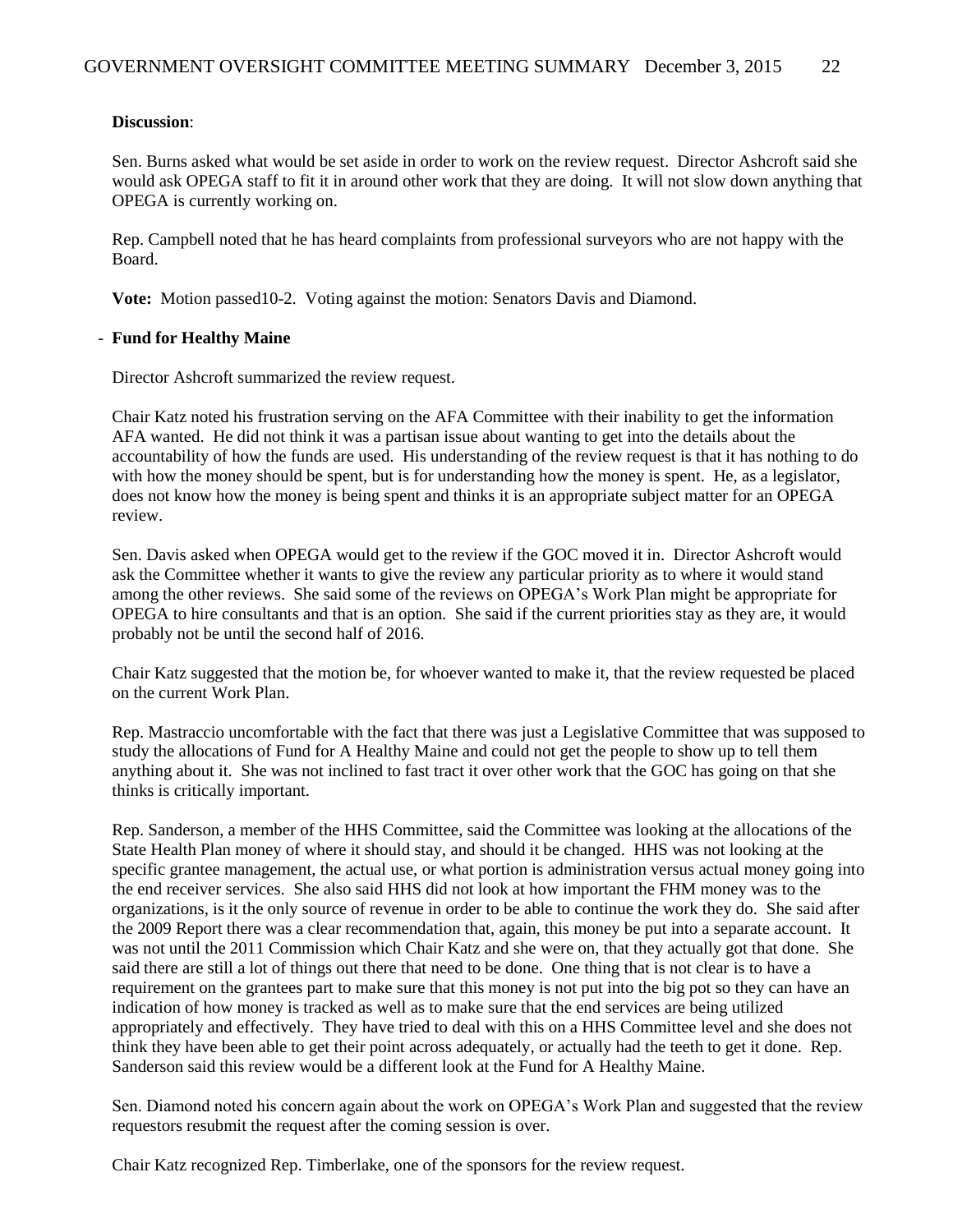Rep. Timberlake agreed with what Chair Katz had noted earlier. Legislators have asked for information from anyone, including the Administration who cannot get the requested information because the providers that they give the money to are not getting the information back to them. He believes that the only way the Legislature is going to find out where \$52 million of the tax payers' money goes is to have the GOC make a request for the information. He asked that the GOC approve the request for the review. He and the other requestor knew that OPEGA will not get to the review right away, but wanted to make sure it was on the GOC list. Rep. Timberlake said it was not a partisan issue, or that any part of the money was spent wrong, but no one knows how it is spent.

Rep. Campbell noted problems with The Fund in Bucksport and made the following motion:

**Motion:** That the Government Oversight Committee places on OPEGA's Work Plan a review of The Fund for A Healthy Maine. (Motion by Rep. Campbell, second by Rep. Sanderson)

Chair Katz said when the above review request came in it raised a fair amount of red flags because in the requesting letter there was at least a passing reference to Planned Parenthood. It was his understanding that although Planned Parenthood used to get some funding from The Fund for A Healthy Maine it no longer receives any funding. Director Ashcroft said that was her understanding.

**Vote:** Motion passed 11-1. Voting against the motion: Sen. Diamond.

#### - **Certain Matters Related to the Acadian World Congress**

Director Ashcroft summarized the review request related to the Acadian World Congress. (A copy of Rep. Cooper's email and the letter from Reps. R. Martin and Saucier is attached to the Meeting Summary.)

The Committee invited Rep. Cooper to speak on the review request related to Acadian World Congress.

Rep. Cooper said the reason she made the request specifically for a review of the Acadian World Congress was because the facts were not known, unlike Good Will-Hinckley situation. With regard to Acadian World Congress there are only newspaper reports and some people back tracking on what they said so, she thought the only way to understand what actually happened was to request the review. Rep. Cooper thinks the review is important because of its similarity to the allegations in the Good Will-Hinckley case.

**Motion:** That the Government Oversight Committee take no further action on the review request of Certain Matters Related to the Acadian World Congress. (Motion by Rep. Sanderson, second by Sen. Burns).

Sen. Diamond said he was going to vote the same way as on the previous two requests because OPEGA's Work Plan was full.

**Vote:** Motion passed 8-4. Voting against the motion: Sen. Johnson, Rep. Mastraccio, Chair Kruger and Rep. Duchesne.

#### • **OPEGA Report on the Office of Information Technology**

#### - **Committee Work Session – Further Consideration of Possible GOC Action**

Director Ashcroft said the GOC held the public comment period and heard from Mr. Smith briefly about his thoughts on the Report. Mr. Smith had agreed to all the Recommendations in the Review, but she was left with uncertainty as to where DAFS actually landed on whether they intended to implement the Recommendations in the Report.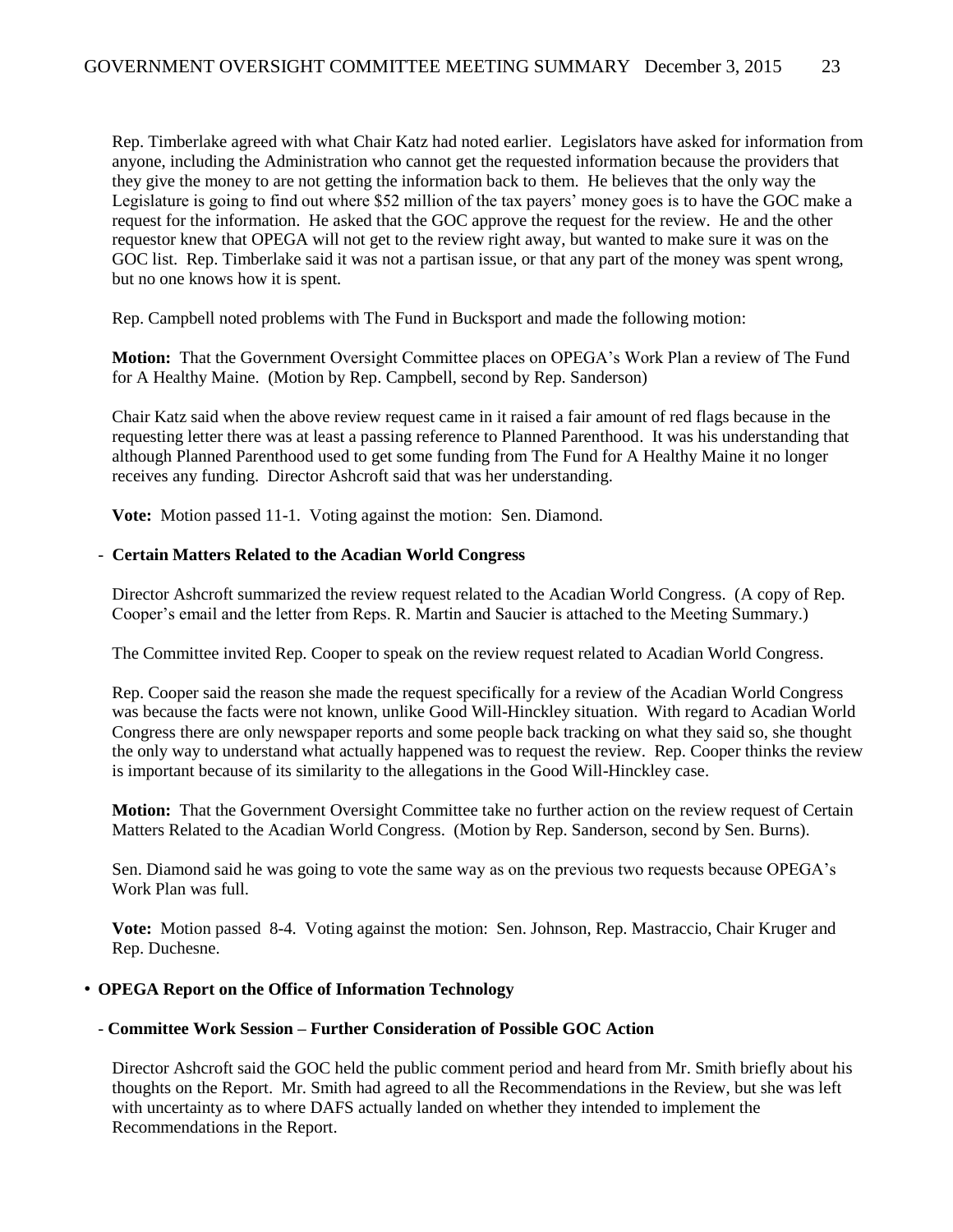Director Ashcroft said she has since met with Commissioner Rosen to talk about what DAFS' planned actions might be. She said Commissioner Rosen told her that all the Recommendations that OPEGA made are things that they are interested in pursuing, have been pursuing, and want to continue pursuing so there is no disagreement about whether or not these things should go forward. She said the Commissioner felt some are complicated issues and will take some time to resolve so they do not have a current plan. She thought an appropriate thing for the GOC to do, and the Commissioner agrees, to ask him and Mr. Smith to come back to the Committee in the fall of 2016 to give a status report on the implementation of the Recommendations in the Report that involves agencies other than the Information Technology Office. Also to ask Mr. Smith to come back before the GOC in a couple of months with a more filled out plan in terms of expected dates of completion, or the next milestones for the things they had reported are in progress, or planned actions on their part. Director Ashcroft said they were agreeable to that and she thought that would work. She said the above process is the best suggestion she has for monitoring it at this time.

Rep. Mastraccio said information technology is a big issue and, as legislators, they need to understand that when it is in the budget the next time everybody gets why it is there. Director Ashcroft said Commissioner Rosen and Mr. Smith did share with her that that is part of what they also recognize was important to do this Session. She thinks she understood correctly from the Commissioner that they are going to be looking to get in front of Committees to help them understand the IT issues, and what is going on, because that is crucial to what legislators have to decide with regard to the budget.

#### **- Committee Vote**

**Motion:** That the Government Oversight Committee Fully Endorse the Report on Office of Information Technology. (Motion by Rep. Mastraccio, second by Rep. Sanderson, passed by unanimous vote 12-0.)

## **REPORT FROM DIRECTOR**

#### • **Status of Current Projects in Progress**

Director Ashcroft said at this time the only review that OPEGA has in progress and is actively working on is the Riverview Psychiatric Center. She said it has been difficult in getting access to some of the records, not because the Department is not being cooperative, but because of the confidentiality of some of those records as prescribed by federal regulations and making sure that everyone is comfortable with the protocol for OPEGA accessing them.

The Director expects OPEGA to get started on the DLRS and NNEPRA reviews the first of the year.

State Lottery is still listed as "In Progress" though OPEGA is not actively working on it and the GOC did not give it priority. The Committee talked about putting it in suspended status, but they wanted to hold off on that until the recent report that was connected with the Maine Center for Public Interest Reporting came out. She said she was prepared for whenever the Committee wanted to continue that discussion.

#### • **Status of Tax Expenditure Reviews**

Director Ashcroft said there are four evaluations that are up for full evaluation by OPEGA for 2016 and they have started on all of those. She has hired a Sr. Analyst who used to be Principal Analyst in OPEGA, Jennifer Henderson, who is currently working in a part-time capacity. Director Ashcroft said the programs are New Markets Tax Credit, Pine Tree Development Zones, Employment Tax Increment Financing and the TIF Program for the Brunswick Naval Air Station.

Director Ashcroft said under the statute that was passed, the GOC, in conjunction with the Taxation Committee, and with input from stakeholders, is supposed to approve OPEGA's evaluation parameters for each of the four evaluations by January 31<sup>st</sup>. OPEGA will have those documents and parameters for the GOC's consideration,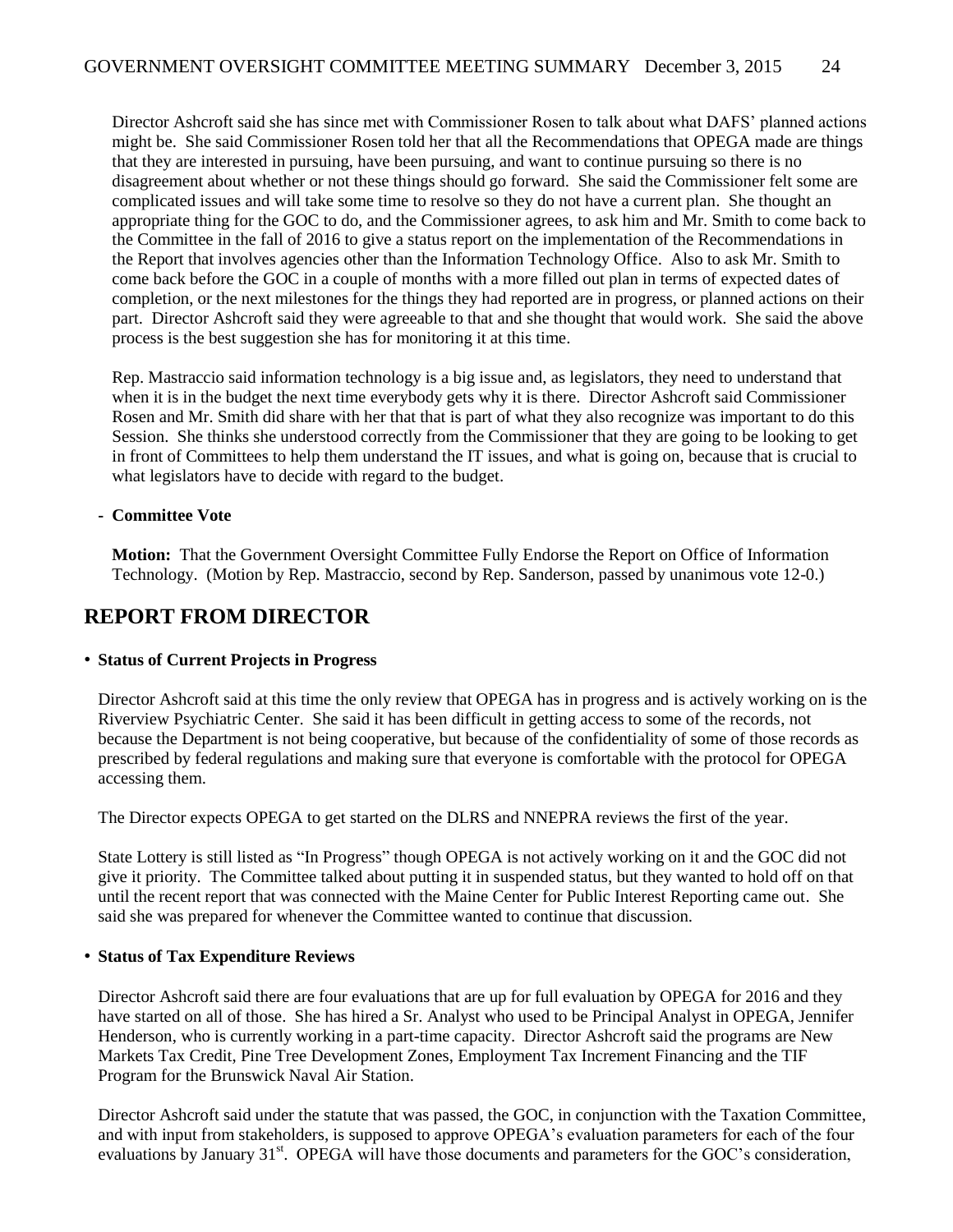and she wanted to get it on the radar screen that the discussion will be in the first part of January when the GOC meets. She will be talking with the Chairs about how to get that information from stakeholders and the Taxation Committee in accordance with the Statute.

#### • **Staffing**

OPEGA is currently recruiting for the second Analyst position that will be on their Tax Expenditure Review Team. There is one other OPEGA Analyst vacancy and once the Tax Analyst position is filled, she will begin recruiting for that position.

## **SCHEDULE NEXT GOC MEETING DATE**

The Government Oversight Committee scheduled meetings for January 8 and January 22, 2016 at 9:00 a.m.

# **ADJOURN**

**Motion:** The Government Oversight Committee was adjourned at 1:35 p.m. on the motion by Chair Kruger, second by Sen. Davis, unanimous vote 12-0.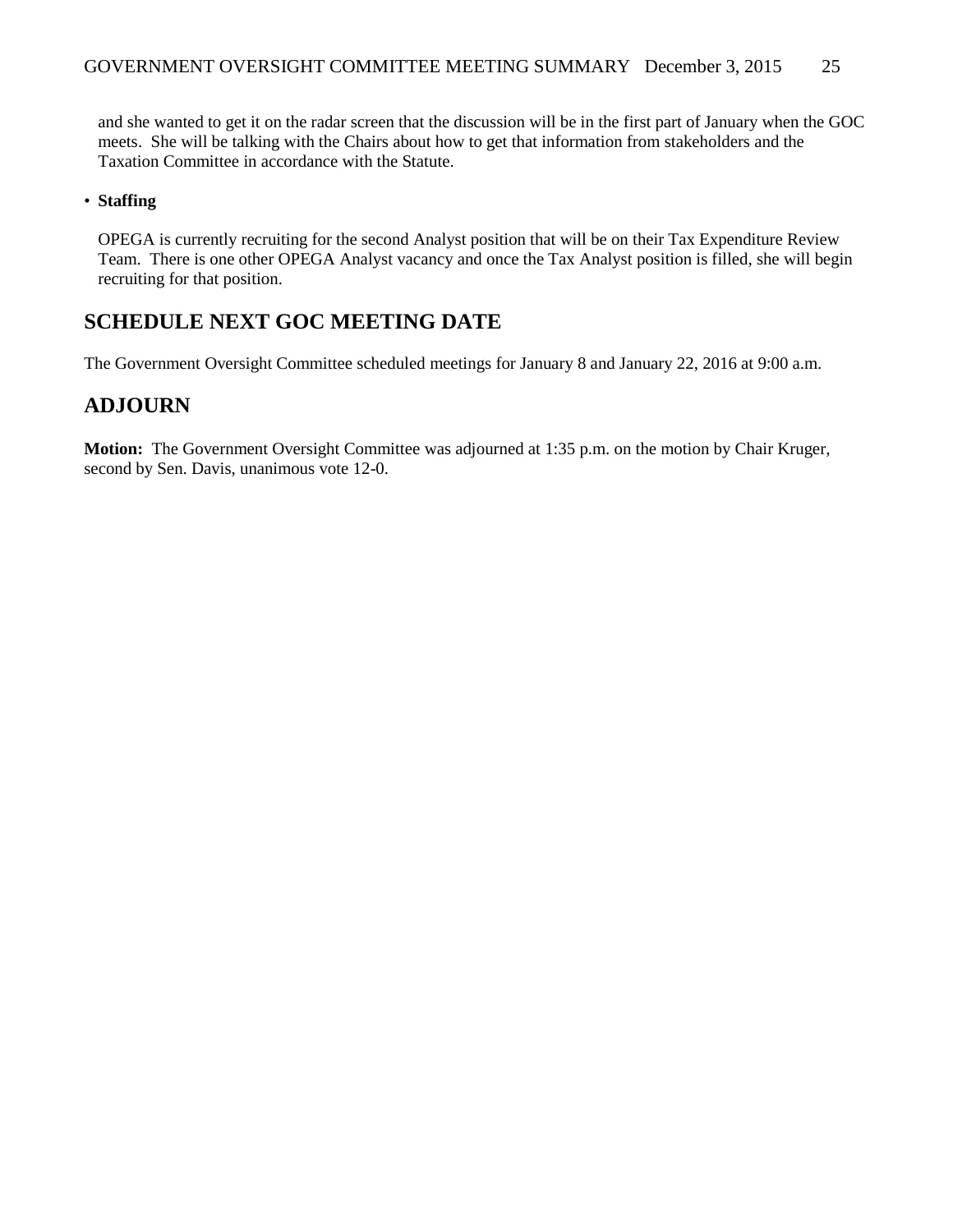# **DRAFT**

### **Report of Actions of the**

### **Government Oversight Committee**

# **on the Office of Program Evaluation and Government Accountability's Information Brief State Funding for Good Will-Hinckley**

### **December 2015**

This report summarizes the actions of the Legislature's Government Oversight Committee (GOC) in response to the Information Brief by the Office of Program Evaluation and Government Accountability (OPEGA) on State Funding for Good Will-Hinckley (GWH). It also includes additional or new information pertinent to the events and content reported in the Information Brief that was gathered during the GOC's public consideration of this report.

OPEGA's Information Brief can be found at [www.legislature.maine.gov/opega/opega-reports.](http://www.legislature.maine.gov/opega/opega-reports) The GOC Meeting Summaries documenting, in more detail, the Committee's work and deliberations with regard to this report can be found at [www.legislature.maine.gov/opega/archive-of-previous-meeting.](http://www.legislature.maine.gov/opega/archive-of-previous-meeting) Copies of the report or summaries can also be obtained by contacting OPEGA at 207.287.1901 or email to [etta.connors@legislature.maine.gov.](mailto:etta.connors@legislature.maine.gov)

**Key GOC Dates** (See GOC Meeting Summaries on these dates for detailed record.)

**Report Presentation:** September 8, 2015

**Public Comment Period:** October 15, 2015

**Special Inquiry of Officials and Other Representatives:** November 12, 2015

**Work Sessions:** October 15, 2015 and December 3, 2015

**Vote on Endorsing OPEGA Report:** December 3, 2015

## **Summary of Public Comment Period**

Following the presentation of OPEGA's Information Brief on September 8, 2015, the GOC decided to request that certain individuals attend the Public Comment Period to answer GOC questions. The GOC subsequently sent letters requesting attendance to:

- Cynthia Montgomery, Chief Legal Counsel, Governor's Office
- Aaron Chadbourne, Senior Policy Advisor, Governor's Office
- Thomas Desjardin, Acting Commissioner, Department of Education
- James Moore, Chairman, Good Will-Hinckley Board of Directors

Of these four, only Mr. Moore attended the Public Comment Period and answered GOC questions. The GOC's discussion with Mr. Moore is captured is the GOC Meeting Summary for October 15, 2015. Ms. Montgomery and Mr. Chadbourne declined to attend citing the current civil lawsuit on the related matter pending against the Governor. Acting Commissioner Desjardin was unable to attend for health reasons but did send written testimony. The Acting Commissioner's written testimony and the letter from Ms. Montgomery explaining why she and Mr. Chadbourne declined the request are attached to this GOC report.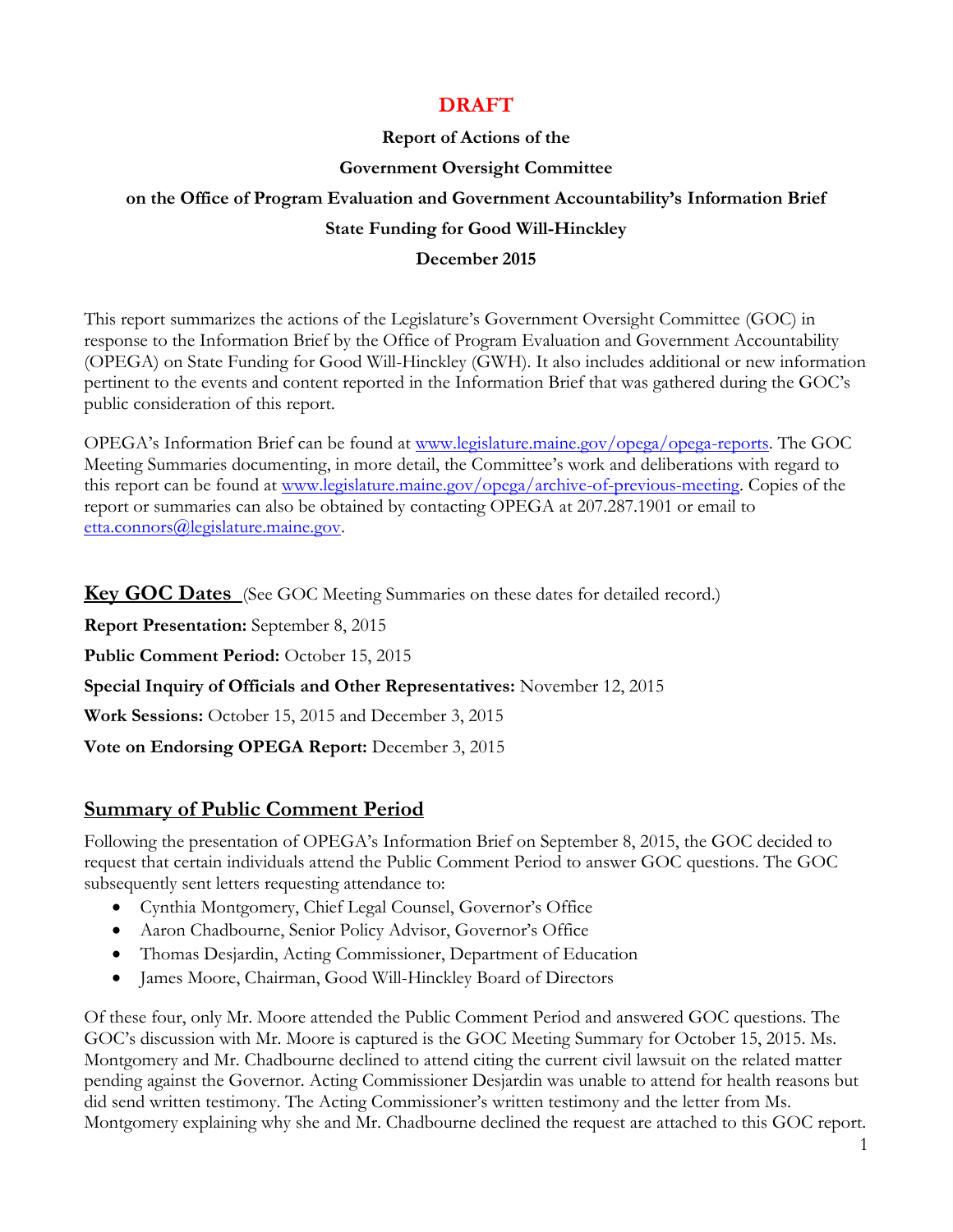During the Public Comment Period on October 15, 2015, the GOC also heard and/or received written testimony from:

**Oral Testimony Only:** Rep. Helen Rankin, Chris Myers Asch, Davey Crockett, David Travers, Deb Fahy, Barbara Moore, Harold Booth, Mike Wiley, Suzanne Hedrick, Will Neils, Meredith Ares

**Oral and Written Testimony:** Rep. Jeff McCabe on behalf of Howard Trotzky, Rep. Jeffrey Evangelos, Rep. Benjamin Chipman, Rep. Janice Cooper, Brian Hodges, Cushing Samp, Jeanie Coltart, Alan Tibbetts, Becky Halbrook, James St.Pierre, Jim Ramsey, Hendrik Gideonse, and William J. Brown

**Written testimony only:** Susan Bloomfield, Andrew Cadot, Mary Chouinard, Walter Eno, Judith Farley, Lianne Mitchell, Elisabeth Ramsey, Charles Sims, Ed Spencer and Edward and Diane Potter.

Copies of all written testimony are attached to this report.

Through their oral and written testimony, multiple commenters urged the GOC to take one or more of the following actions:

- Get the rest of the facts related to the Good Will-Hinckley matter by issuing subpoenas and inviting others to a meeting, as necessary, to answer the GOC's questions.
- Engage the Attorney General's Office or a Special Prosecutor to determine whether there has been any crimes actually committed with regard to the Good Will-Hinckley matter. One commenter specifically referenced the following statutes:
	- o Title 17A §355: Extortion
	- o Title 17A §603: Improper Influence
	- o Title 17A §903: Misuse of Entrusted Property
- Increase the scope of the GOC's inquiry to find the facts associated with other situations the Governor has been involved in, or allegedly been involved in, to establish whether actions taken in the Good Will-Hinckley matter are representative of a pattern of behavior/actions.
- Forward OPEGA's report and additional facts found on the Good Will-Hinckley matter to the House of Representatives for its consideration in possible impeachment proceedings against the Governor.

## **Summary of Special Inquiry**

During its Work Session on October 15, 2015, the GOC discussed its role in gathering facts and getting as much information as possible relevant to OPEGA's report on State Funding for Good Will-Hinckley. Accordingly, the GOC voted to issue subpoenas for Cynthia Montgomery and Aaron Chadbourne of the Governor's Office to appear at the GOC's next meeting to answer the Committee's questions as they had declined to appear at the Public Comment Period as requested. The GOC also voted to send letters to seven other individuals involved in the reported events requesting they too appear at the GOC's next meeting. Those individuals were:

- Thomas Desjardin Deputy Commissioner, Department of Education (former Acting DOE Commissioner)
- Suzan Beaudoin –Director of School Finance and Operations, Department of Education
- Rich Abramson former Good Will-Hinckley Interim President
- Sara Vanderwood lobbyist for/representing Good Will-Hinckley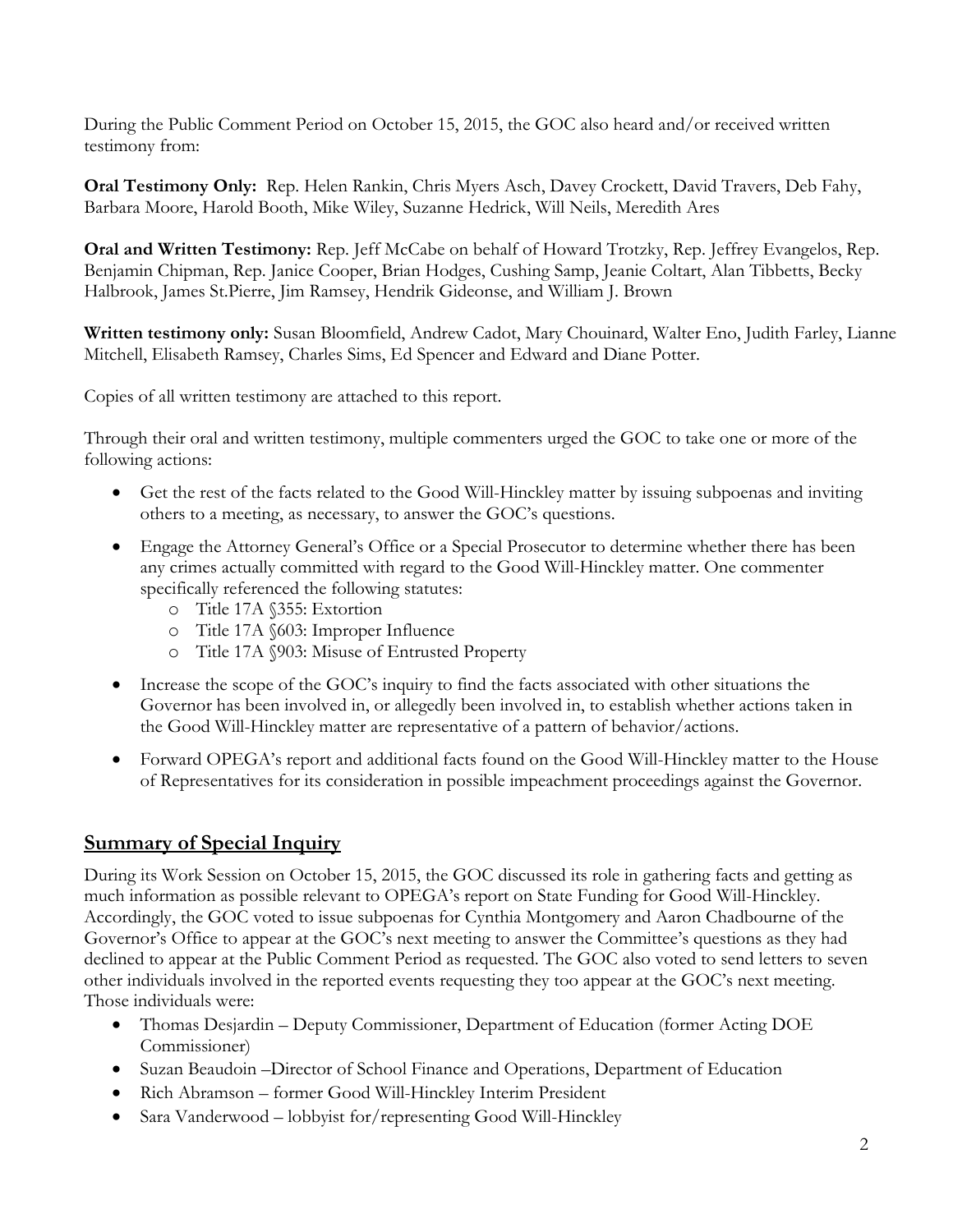- Jay Nutting –lobbyist and former Good Will-Hinckley Board member
- William Brown Chairman, Maine Academy of Natural Sciences Board of Directors
- Gregory Powell Chairman, Harold Alfond Foundation Board of Trustees

A summary of the GOC's discussion and a record of the votes taken can be found in the Meeting Summary for the GOC's October 15, 2015 meeting.

The GOC Chairs also subsequently sent letters to each of the nine individuals subpoenaed or requested to appear requesting that the also produce any relevant records that had not already been provided to OPEGA during the course of the review.

All nine of the individuals appeared at the GOC's meeting on November 12, 2015 and answered questions from the Committee under oath. With the exception of Mr. Nutting, all also provided additional records, some of which OPEGA already had and some of which were new. Mr. Nutting testified that he did not have any records meeting the description of what the GOC Chairs had requested.

The GOC's protocols and procedures for this Special Inquiry were governed by several statutes, with interpretation as necessary from the GOC's counsel, Chief Deputy Attorney General Linda Pistner and OPEGA Director Beth Ashcroft. Those statutes are:

- Title 3 Chapter 21 Legislative Investigating Committees
- Title 3 Chapter 37 Legislative Oversight of Government Agencies and Programs
- Title 1 Chapter 13 Public Records and Proceedings

The Meeting Summary for the GOC's November 12, 2015 includes a summary of the GOC's discussions and record of votes on the procedural matters.

The Meeting Summary also includes a summary of information gathered through the witnesses' testimonies. A full audio recording of the entire meeting and testimonies can be found on the Government Oversight Committee's website at [www.legislature.maine.gov/opega/archive-of-previous-meeting.](http://www.legislature.maine.gov/opega/archive-of-previous-meeting)

# **Additional Information Gathered (This Section Not Complete)**

Following presentation of the Information Brief on September 8<sup>th</sup>, the GOC made requests for additional information. The Committee also directed OPEGA to conduct an interview with William Brown, the Chair of the MeANS Board and a staffer for Speaker Eves, whom OPEGA had not interviewed during the review. OPEGA provided the GOC with the requested information, as well as a summary of OPEGA's interview with Mr. Brown, at the Committee's October 15<sup>th</sup> meeting. That information is attached to this report.

Testimony and records obtained through the GOC's Public Comment Period and Special Inquiry produced the following additional information and details pertinent to events reported in OPEGA's Information Brief on State Funding for Good Will-Hinckley (Info Brief).

 The last paragraph on page 6 of the Info Brief, describes a plan GWH submitted to the Administration in December 2012 that the GWH President at the time indicated was intended to have GWH independent of State Center of Excellence funds in 24 months. In response to GOC questions on October 15<sup>th</sup>, GWH Board Chair Jack Moore said that this plan to be independent of this State funding has been the focus of GWH all along. However, it became clear that in order to achieve sustainability, GWH need to rebuild the School and grow enrollment. As they grow enrollment, they can allocate fixed costs over a wider population, but they were curtailed on enrollment with the current environment they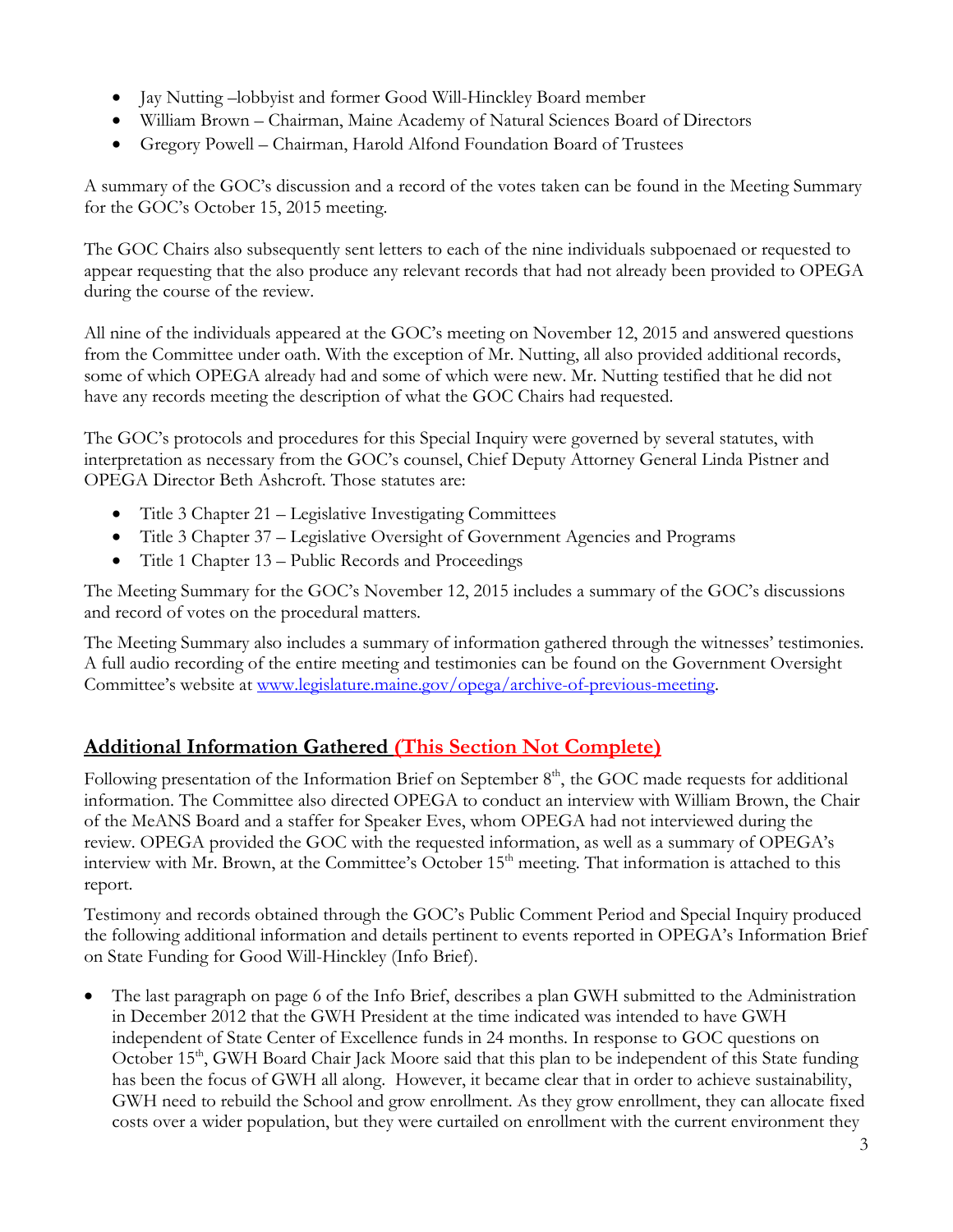had. Hence, the effort to renovate and expand the Moody school building that is expected to be paid for with the remaining balance of the Alfond Foundation grant.

- The last bullet on page 9 of the Info Brief describes a March  $3<sup>rd</sup>$  meeting of GWH Board Chair Jack Moore and GWH Interim President Rich Abramson, with the Governor and Senior Policy Advisor Aaron Chadbourne. Mr. Abramson had previously described to OPEGA that in this meeting he also briefly talked with the Governor about GWH's plans to get off the \$530,000 in State funding. In his testimony, Mr. Abramson also described conversing with the Governor about the funding in a meeting he was in with the Governor, Mr. Moore, Mr. Abramson and Ms. Vanderwood in April. Mr. Abramson testified that at that meeting he let the Governor know that he was aware that the funding being provided through DOE was time limited and that part of his (Mr. Abramson's) responsibility was to develop a plan on how GWH would continue with providing the residential component without State funds. Mr. Abramson said he was reporting to the Governor that he had begun building that plan. In his testimony, Mr. Chadbourne also referenced attending a meeting with GWH in April where others were present and where he said he first heard of GWH's search for a President. (Note: OPEGA reported the date of this meeting as March 3rd based on documentary evidence obtained during the review. OPEGA is unaware of any meeting of the Governor's Office with the school other than that meeting. Though both Mr. Chadbourne and Mr. Abramson say in their testimonies that this meeting took place in April, given the attendees they described as being present it is likely the March  $3<sup>rd</sup>$  meeting they were referencing.)
- Page 11 of the Info Brief describes a May 22<sup>nd</sup> lunch meeting between the GWH Board Chair, Jack Moore, and the Acting DOE Commissioner, Thomas Desjardin. Mr. Desjardin told OPEGA that during the meeting Mr. Moore appeared to be asking him if he was interested in the position even though, as OPEGA reported, by that date the GWH Board had already voted to offer the position to Speaker Mark Eves. Mr. Moore told OPEGA he did portray at the meeting that Speaker Eves' hiring was not a done deal as a final contract had not been signed, and he did think he asked a couple of times who Mr. Desjardin thought would be great for the position. In responding to GOC questions on October 15th, Mr. Moore maintained that he did not offer the job to the Acting Commissioner. He said he might possibly have asked if the Acting Commissioner was interested in the job given the Acting Commissioner's level of his enthusiasm and his level of disapproval over Speaker Eves. However, he did not recall asking this so he could say it was not a meaningful part of their conversation. Mr. Moore described his efforts in meeting with the Acting Commissioner as diplomacy in presenting the notion that Speaker Eves was their selection and trying to determine if that would negatively impact GWH.
- The second paragraph on page 12 of the Info Brief describes a June 5<sup>th</sup> meeting between the Acting DOE Commissioner and the Governor regarding the logger training initiative, the meeting where the Acting Commissioner told the Governor that Speaker Eves had been hired. In his testimony to the GOC, Aaron Chadbourne (the Governor's Senior Policy Advisor) said that he was also present at that meeting. He testified that this was the first time he had heard the news and that he believes it to be the first time the Governor heard the news. Mr. Chadbourne said the Governor was very surprised and that his instant reaction was question what Speaker Eves knew about running a school for adverse kids. He described the Governor as puzzled over what qualifications the Speaker might have had that led to such a decision. Mr. Chadbourne also testified that in this meeting the Governor asked him whether or not it was permissible under law for a member of the Legislature to be employed by a charter school that receives its funding directly from the State. Mr. Chadbourne said he researched that question after the meeting by taking it to Assistant Attorney General Sarah Forester. Mr. Chadbourne said this was the only thing the Governor asked him to do coming out of that meeting.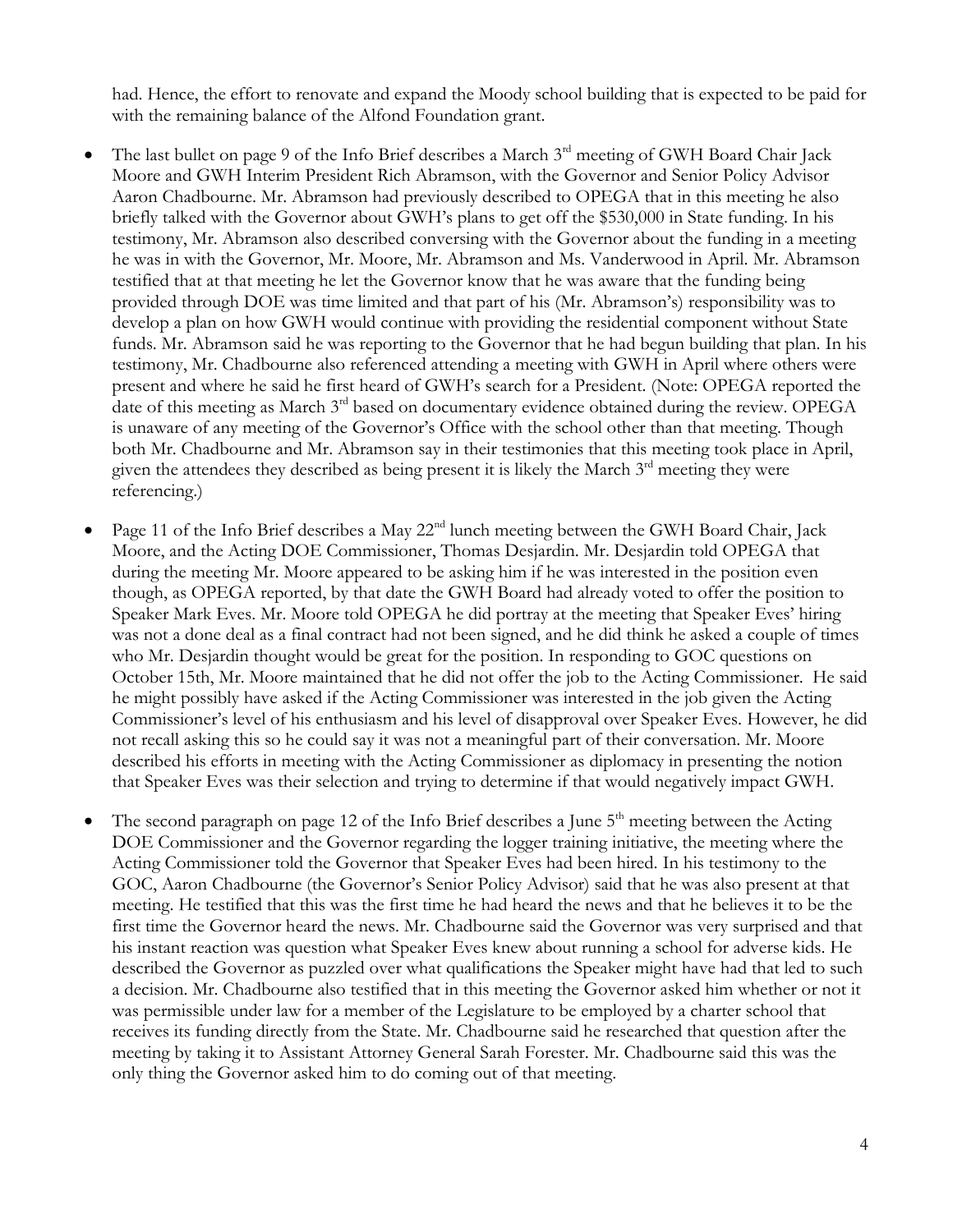- The second bullet on page 12 of the Info Brief describes Senior Policy Advisor Aaron Chadbourne's interactions with GWH's lobbyist Sara Vanderwood on June 5<sup>th</sup>. In his testimony, Mr. Chadbourne confirmed that he had called Ms. Vanderwood and asked her to stop by his office, that he asked her to confirm whether Speaker Eves had been hired and that she said she did not know. He said this contact with Ms. Vanderwood was on his own initiative, no one told him to contact her. He testified that Ms. Vanderwood came back to see him that afternoon with the information and he thought she was also surprised to learn of it. Mr. Chadbourne said he let her know of the Governor's concerns about Speaker Eve's qualifications and whether this decision had been made in the best interest of GWH. Mr. Chadbourne testified that Ms. Vanderwood asked whether the Governor would still speak at GWH commencement. He said GWH funding was not discussed, he was not familiar with the details of GWH's funding at that time, and whatever Ms. Vanderwood inferred about the funding being in jeopardy was not a direct result of things that he said. Mr. Chadbourne testified that no one ever directed or asked him to convey a message about the funding being in jeopardy to Ms. Vanderwood or anyone else.
- In her testimony about these conversations with Mr. Chadbourne, Ms. Vanderwood said that Mr. Chadbourne told her the Governor was very upset if it was Speaker Eves that had been selected. That the Speaker was not qualified to hold the position either educationally or from the perspective that he was a vocal opponent of charter schools. Ms. Vanderwood said she also believes Mr. Chadbourne stated that the Governor knew the at-risk student population very well and that Speaker Eves would be incapable of handling a group of at-risk students. Mr. Chadbourne said the Governor had been very supportive of GWH in the past and he did not think that support would continue if GWH hired Speaker Eves as their President. Ms. Vanderwood testified that to her the issue of the Governor's support was directly related to funding and that it seemed very clear to her without funding being mentioned that funding is what support meant and she did relay that to Mr. Abramson. She said there was nothing further that happened after that to ever make her question her assessment of that message. She noted in her testimony that, although she worked on some other minor issues for GWH, her primary role was to ensure the funding for GWH stayed in the budget, that she had had conversations with Mr. Chadbourne leading up to this whole situation and that she thinks he understood what her role was. Ms. Vanderwood maintained throughout her testimony that she was given the impression the funding was in jeopardy.
- The last bullet on page 12 of the Info Brief, describes the GWH Interim President Rich Abramson receiving a call from the Governor on June 5<sup>th</sup>. In his testimony, Mr. Abramson further described his conversation with the Governor. He said the Governor informed him that he was extremely upset that he had learned Speaker Eves had been hired as the next President of GWH. Mr. Abramson said the Governor expressed his concerns about the Speaker, particularly around his voting record on charter schools. Mr. Abramson testified it was obvious that the Governor was upset with GWH, the Board and with him for having led the process. Mr. Abramson said the Governor used a few profanity words in describing the Speaker and the Speaker's work, but that the Governor was not yelling or screaming. Mr. Abramson said he tried as hard as could to explain to the Governor the process GWH had followed but that didn't mean much to the Governor and he was still pretty upset after the explanation. It was clear the Governor wanted to make a point. Mr. Abramson testified that the Governor did share as part of that conversation that he had been a big proponent of MeANS and that if GWH was making this type of decision, GWH would lose his support. There was no mention of money, it was merely stated that GWH had lost his support if it moved forwarded with this decision. Mr. Abramson asked the Governor what he wanted him to do as he worked for the Board and the Board had followed a straightforward process. The Governor shared a couple of people he thought GWH should have considered but who didn't apply. Mr. Abramson said he knew the people the Governor mentioned and said they would be excellent candidates but they did not apply for the position. Mr. Abramson said he asked once more if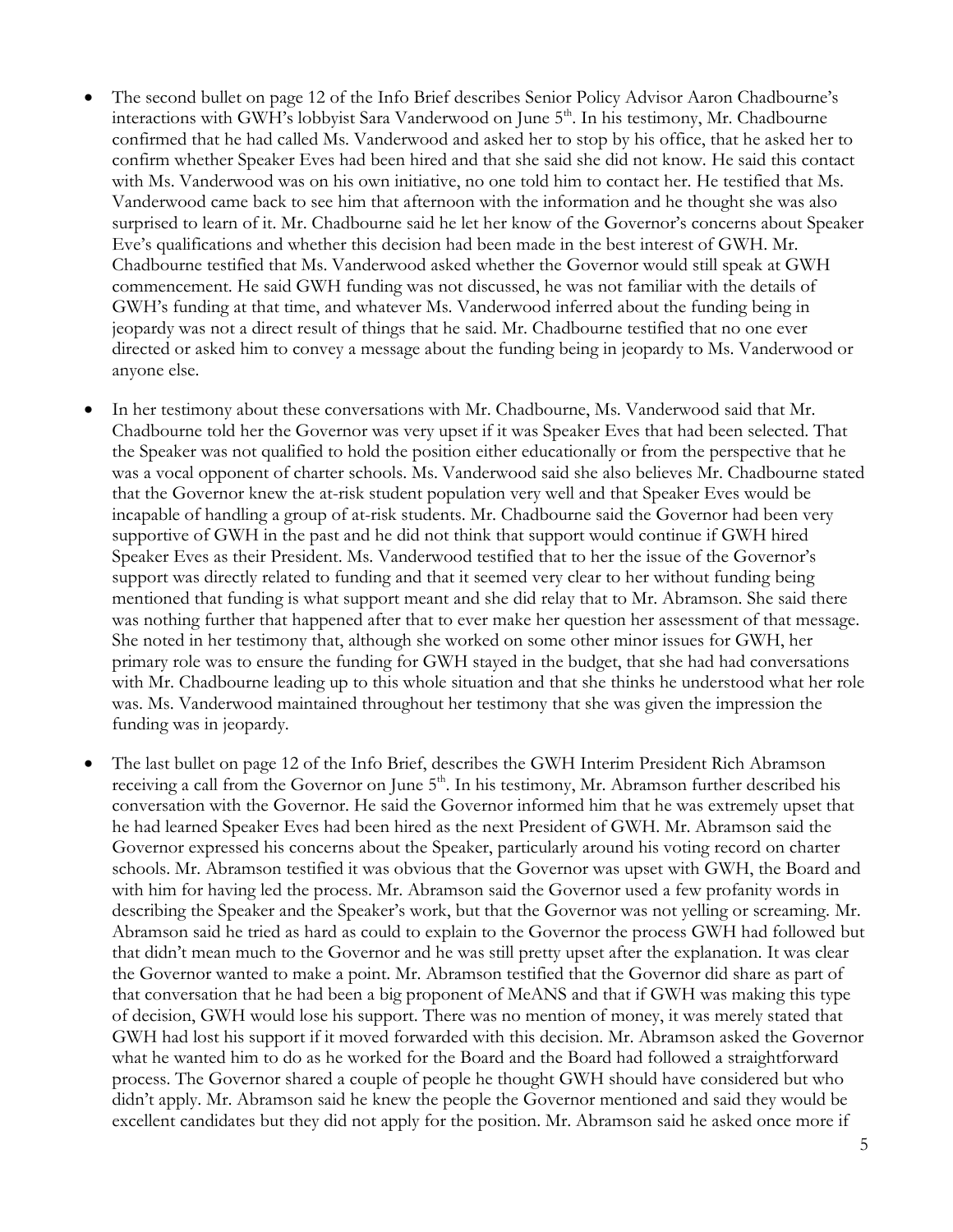there was anything more the Governor would like him to do and the Governor replied "No" and the conversation ended. Mr. Abramson said the conversation lasted about 15 minutes.

- The fifth paragraph on page 14 of the Info Brief describes the contents and status of a handwritten note the GWH Board Chair Jack Moore received from the Governor. In response to GOC questions on October  $15<sup>th</sup>$ , Mr. Moore confirmed that he no longer had the note saying he may have showed it to his wife but he knows that it never left his house and that it ended up in a pile that was heading for the dumpster. He described it as a short note and said he did remember what it said. Mr. Moore said in the note the Governor recognized the note Mr. Moore had just sent to him. Mr. Moore also said there was an element in the note where the Governor said that he would have trouble supporting GWH if they were to hire, and Mr. Moore believes there were two words and one was scribbled out, but he did refer to Speaker Eves as a hack.
- The last paragraph on page 14 describes the GWH Board Chair's recollections of two conversations he had with Senior Policy Advisor Aaron Chadbourne, although he could not recall the dates of those conversations. In his testimony, Mr. Chadbourne said the date of his first conversation with Jack Moore, GWH Board Chair, was on June 8<sup>th</sup> and that he called Mr. Moore on his own initiative. Mr. Chadbourne said he had spoken to Sara Vanderwood prior to the weekend. She had indicated that Mr. Moore might like to meet with the Governor and he had indicated to her that the Governor might be willing to meet. Mr. Chadbourne's purpose in calling Mr. Moore on June 8<sup>th</sup> was to let him know that the Governor had instead decided to send him a letter outlining his concerns with their selection of the Speaker and that the Governor hoped they would continue the selection process. Mr. Chadbourne testified that during this conversation he laid out the same objections that were in the Governor's letter. He also described Mr. Moore asking him about whether the Governor was objecting because Speaker Eves was a Democrat to which the answer was no, it was about the Speaker's qualifications. A June  $7<sup>th</sup>$ email that OPEGA obtained during the review suggests that someone had already told Mr. Moore prior to June 8<sup>th</sup> that the Governor did not want to meet. In the email, which is described in the second bullet on the top of page 14 of the Info Brief, Mr. Moore also states he understands if the Governor is not interested in meeting.
- Mr. Chadbourne maintained throughout his testimony that the only message he intended to convey to Mr. Moore during the June 8<sup>th</sup> call was that the Governor disagreed with their selection and did not have confidence in the selection process, that the Governor did not believe Speaker Eves was qualified. The Governor could not support their decision and encouraged them to continue their search process. Mr. Chadbourne also maintained that he did not tell Mr. Moore the funding was in jeopardy nor did he ever bring up the funding situation. Mr. Chadbourne said he did not remember his exact words and could not say for certain that he did not say "we would have trouble supporting GWH if you hire the speaker" but he maintained it was not his intent to communicate anything about the funding. He said he was not even aware at that time of the extra \$530,000 in funding that GWH was receiving from the State as it was not part of the budget he had worked on before it was submitted. Mr. Chadbourne said he did not know what he said that would have led Mr. Moore to conclude that the funding was in jeopardy. Mr. Chadbourne also testified that he did not have any direct knowledge of the Governor instructing anyone else to convey concerns about the funding to GWH.
- Mr. Chadbourne testified that it was also in this June 8<sup>th</sup> conversation that Mr. Moore indicated the Speaker had signed a contract with GWH over the weekend. That fact was not known to either Mr. Chadbourne or the Governor when they were putting together the Governor's June  $8<sup>th</sup>$  letter to the GWH and MeANS Board Chairs. Mr. Chadbourne testified that when Mr. Moore told him this he told Mr. Moore that it seemed the Board had made its decision then and there was nothing to talk about.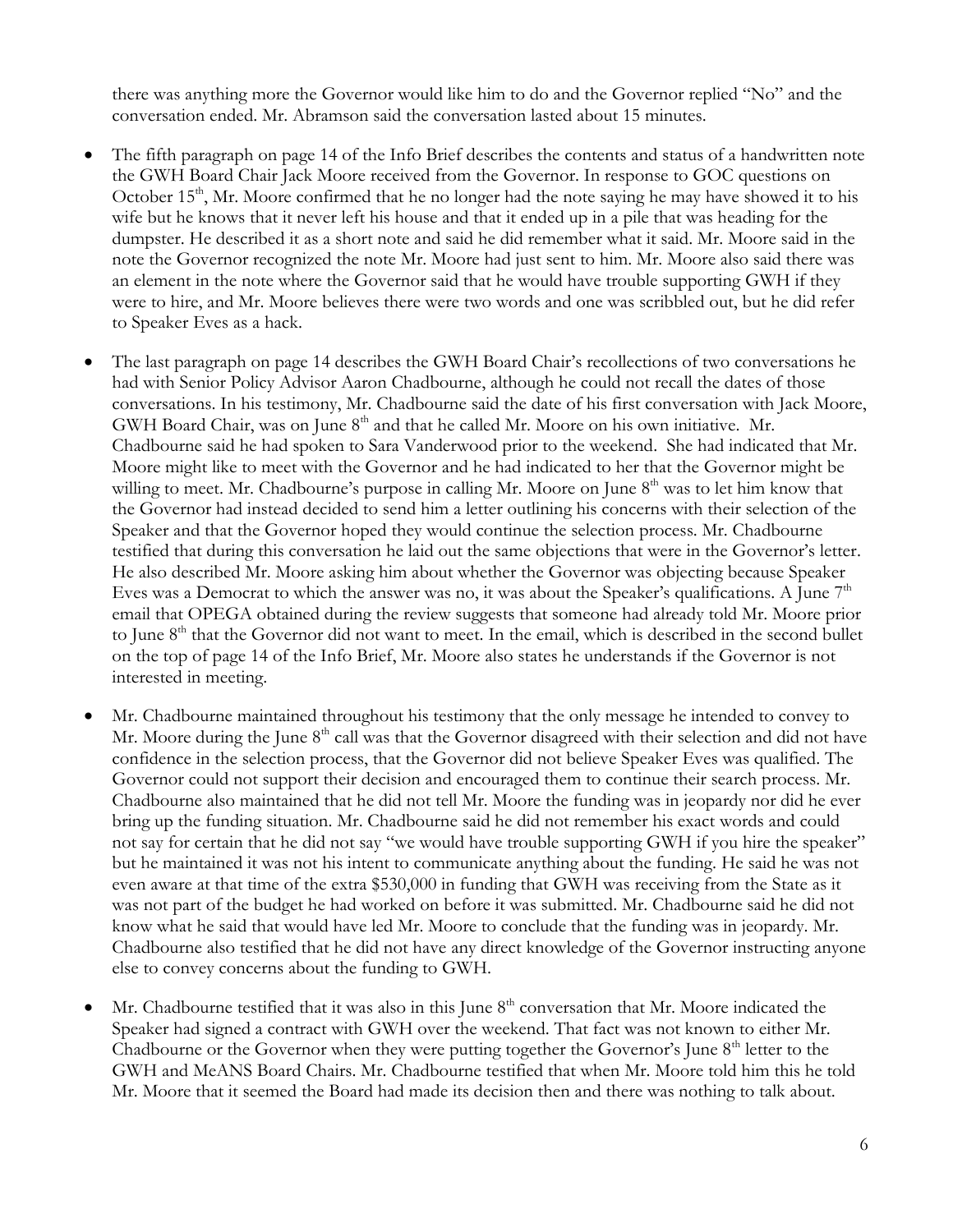- When asked why the Governor did not have confidence in the selection process, Mr. Chadbourne said that it was because the Governor had learned that the Chair of the MeANS Board was one of Speaker Eves' staffers. Mr. Chadbourne acknowledged that he personally did not know much about the selection process other than a couple of details that Mr. Moore may have mentioned in the June 8<sup>th</sup> conversation. Mr. Chadbourne also testified that he did not believe the Governor had any additional knowledge, beyond what was described in the OPEGA report, of GWH's selection process or how the MeANS Board Chair was involved in it.
- The last sentence on page 14 of the Info Brief describes that the GWH Board Chair was informed at some point by Senior Policy Advisor C, Aaron Chadbourne, that their lawyer would like to speak to him. Mr. Chadbourne testified that he did not recall the specific date of this call but thought it was just before July  $4<sup>th</sup>$ . He called Mr. Moore to let him know that he was giving Mr. Moore's contact information to Cynthia Montgomery, Governor's Chief Legal Counsel, and that she might be contacting him given that there was pending litigation. Emails provided show that Ms. Montgomery first contacted GWH Board Chair Jack Moore on July 20, 2015 and a meeting was set for July 23, 2015. Ms. Montgomery had to cancel that meeting on July 22, 2015 and intended to reschedule. She said her purpose in arranging a meeting with Mr. Moore was that by that time she had been contacted by Speaker Eves' attorney and it was clear that litigation was going to be filed and that is what she wanted to talk with Mr. Moore about. Ms. Montgomery testified, however, that the meeting was never held as she became consumed by issues emerging at that time regarding the legal status of a large number of bills on the Governor's desk. In addition, during the period she was dealing with that, an outside attorney had been obtained for the Governor.
- On page 16 of the Info Brief, OPEGA reports that the Acting DOE Commissioner described a meeting he had with the Governor in which the Governor told him that he did not want to send any funds to GWH that were not required by law. The Acting Commissioner could not recall when this conversation had taken place, though he did not think it was prior to his DOE Lead Team meeting on June 9<sup>th</sup>. In his testimony, the Governor's Senior Policy Advisor, Aaron Chadbourne, confirmed that he was present with the Acting Commissioner and the Governor during that conversation. Mr. Chadbourne testified that he did not specifically recall when the conversation took place but, after looking at his calendar recently, his best guess is that it took place following the June 9<sup>th</sup> Cabinet meeting. The Governor had a previously scheduled meeting with the Acting Commissioner immediately after the Cabinet meeting to talk about a teacher certification issue and he believes this is where the conversation took place. The meeting was in the Governor's Office and GWH was not at all the focal point of the conversation. Mr. Chadbourne described it as an incidental comment made as he and the Acting Commissioner were leaving. Mr. Chadbourne testified that he thought the Acting Commissioner made some comment about the Governor's past advocacy for more funding for GWH and at that point the Governor said very clearly to the Acting Commissioner that he wanted him to read the budget very carefully after it was passed and "we'll give them exactly what we are required by law and nothing more."
- The fifth bullet point on page 17 describes that the HAF Board Chair, Gregory Powell, met with the GWH Board Chair, Jack Moore, on June 15<sup>th</sup>, possibly over dinner. An email from Mr. Moore to Mr. Powell dated June 21<sup>st</sup> briefly references a dinner meeting the two had the previous week and indicates that GWH was a topic of discussion at that meeting. Mr. Powell testified that at that meeting the concerns about losing State funding and what that meant to GWH's financial stability. Mr. Powell said Mr. Moore already knew about these concerns because he had asked Mr. Moore to help out at GWH. He said Mr. Moore is a very intelligent guy from a finance standpoint and Mr. Powell had wanted him to work with the Board to bring financial stability and sustainability to the operation. Mr. Powell testified that he thought Mr. Moore already knew that the loss of funding was a serious issue and that the more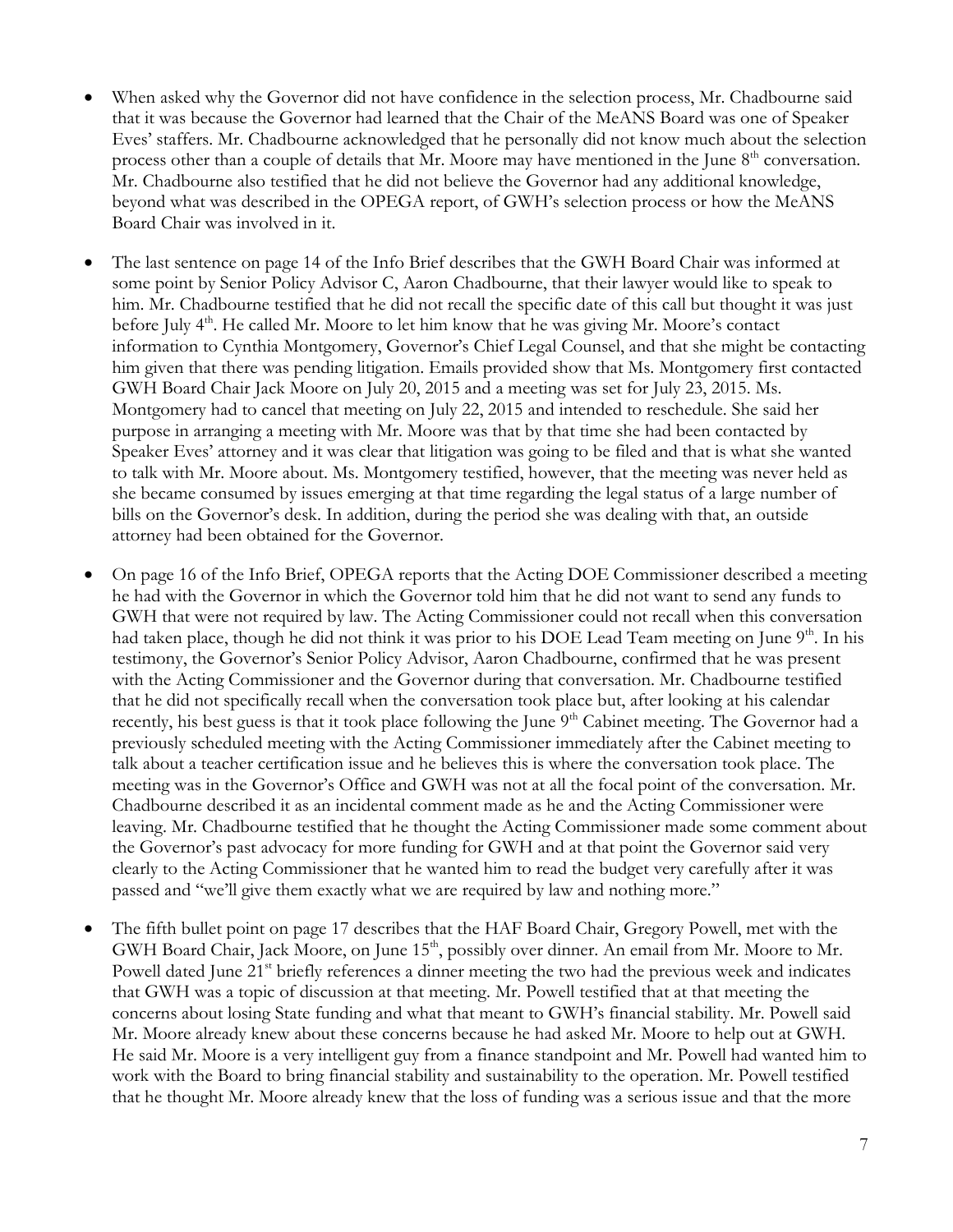people were thinking about it the more concerned they became because \$500,000 a year was at least 15% of GWH's total operating budget.

- The last bullet on page 17 discusses the June 18<sup>th</sup> letter that Mr. Powell sent to Mr. Moore advising him of the HAF's concerns with the likely loss of State funding and the HAF's plan to re-engage a consultant to revisit the GWH and MeANS budget and financial forecasts. An email shows that this letter was sent to Mr. Moore via email at 5:21 pm on June 18<sup>th</sup> with a copy to the consultant. Another email shows that the consultant contacted Mr. Moore via email at 6:39 am on June 19<sup>th</sup> to let Mr. Moore know he will call him on Monday, June 22<sup>nd</sup> to discuss the process and schedule for this assessment. June 19th is also the date the GWH Board held its regularly scheduled Board meeting and discussed the financial risks associated with the loss of State funding as described on page 18 of the Info Brief. Minutes of the GWH June  $19<sup>th</sup>$  Board Meeting show this meeting began at 8:10 am.
- The last paragraph on page 18 of the Info Brief discusses communications occurring between the GWH Board Chair, Jack Moore, and Speaker Eves on Sunday, June 21<sup>st</sup>. An email from Mr. Moore to HAF Board Chair, Gregory Powell, at 10:31 am on June 21<sup>st</sup> includes a post script note letting Mr. Powell know that he (Mr. Moore) has been back and forth with Speaker Eves already that day and Mr. Moore hopes to have some developments later.
- Page 19 of the Info Brief discusses events occurring on June 24<sup>th</sup>, particularly the 4:30 pm GWH Board meeting. An email shows that it was also on this day, at 4:19 pm, that the HAF Board Chair, Gregory Powell, informed the HAF Board of the situation with the threat of loss to State funding and his letter to GWH Board Chair Jack Moore. The subject of the email is "Foundation Update" and the GWH situation is one of two items Mr. Powell is updating the Board on. Mr. Powell attached to this email the Governor's June 8<sup>th</sup> letter to the GWH and MeANS Board Chairs and his own June 18<sup>th</sup> letter to Mr. Moore.
- The last paragraph on page 19 of the Info Brief notes the June  $25<sup>th</sup>$  posting of a Maine Center for Public Interest Reporting article about the Governor taking action to withhold a payment that was in process for GWH. Preceding the posting of that article are emails from the reporter to both the Governor's Office and DOE seeking confirmation of information she had obtained that the Governor or someone in his office had called an impromptu meeting with Suzan Beaudoin, DOE Director of School Finance and Operations, on June 9<sup>th</sup> and she was told to stop the payment to GWH. The Governor's Press Secretary forwarded that email to Senior Policy Advisor C, Aaron Chadbourne, and others in the Governor's Office. Mr. Chadbourne replied by email at 1:36 pm on June 25<sup>th</sup> that he had not met with Ms. Beaudoin on this issue and did not believe anyone else in the Governor's Office had either. The DOE Director of Communications deferred all comment to the Governor's Office. According to the article, the Governor's Press Secretary replied to the reporter that "This is not accurate and due to pending litigation, we are unable to comment."
- Page 20 of the Info Brief has a paragraph describing the Acting DOE Commissioner, Thomas Desjardin, working with GWH's new Interim President during the period July  $1^{st}$  – July  $11^{th}$  to establish a new written agreement for the FY16-17 funding. OPEGA reported that on July  $6<sup>th</sup>$ , Acting Commissioner Desjardin sent GWH a letter committing to sending the first quarterly check as soon as the agreement was signed. The agreement was signed and returned on July 8th which committed DOE to \$530,000 in funding for FY16 and FY17 if conditions were met. The Acting Commissioner had also previously told OPEGA that it was on July 9<sup>th</sup> that the DOE Lead Team met to determine how to address the \$1.5 million in cuts to the budget for the Miscellaneous Costs category of which the GWH funding was a part. Included in the records obtained through the Special Inquiry is a July 4<sup>th</sup> email from the Governor's Senior Policy Advisor, Aaron Chadbourne, to Acting Commissioner Desjardin regarding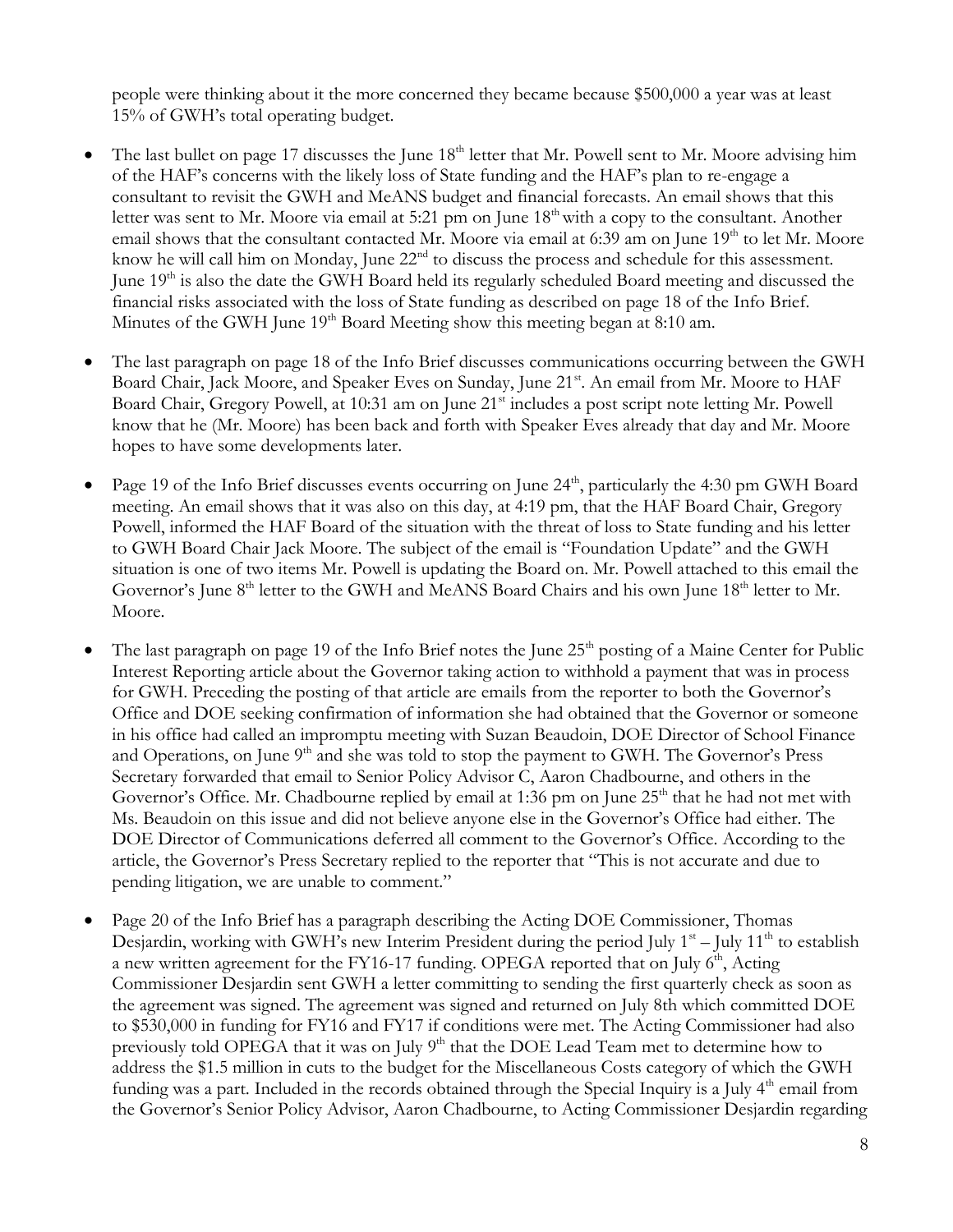the new draft agreement and the letter to GWH that is to accompany it. In this email, Mr. Chadbourne asks whether DOE has determined yet how much money would be available for GWH given the reductions to Miscellaneous Costs and suggests that the Acting Commissioner should let GWH know in the letter what they can expect for funding or where DOE is in its process of determining that.

 On page 21 and 22 of the Info Brief, OPEGA provides details about GWH's selection process. In response to GOC questions on October 15<sup>th</sup>, GWH Board Chair Jack Moore discussed further how the process led them to select Speaker Eves. Mr. Moore said that none of the applicants fit to a "T" the criteria GWH had listed when it advertised the position. Consequently, as they went through the process they needed to prioritize what was important to the school, look at the strength of each applicant, weigh how those strengths would most benefit GWH, and which applicants would best complement the existing GWH staff. Mr. Moore described the position as unique and outward facing noting that the school already had strong senior leadership and staff that did very well day to day. Mr. Moore said they felt the Speaker had a good skill set for that outward facing role. He was a good communicator and it was their view that he could probably raise money as well as be a good spokesperson for the school. Mr. Moore said the Speaker was not hired because he was a politician but politicians tend to have the type of skill sets they were looking for in this position. Mr. Moore said the GWH Board has not reached out in the past to the Administration about who was acceptable to hire or not hire at GWH and GWH has not at any other time given the Administration the opportunity to veto any of the names of applicants being considered for a position. Mr. Moore said that if GWH had not been in jeopardy of losing the State funding he thinks Speaker Eves would have been the President of GWH today.

Other relevant information of interest obtained from records or testimony:

- OPEGA's first interview with Acting DOE Commissioner Desjardin was on July 23, 2015. In an email from the Acting Commissioner to the Governor's Chief Counsel, Cynthia Montgomery, dated July 24<sup>th</sup>, the Acting Commissioner said "Two things I would like to "add to the record" with OPEGA after yesterday's interview but wanted to check with you first." He included, for her review, a draft of the email he proposed to send to OPEGA. He wanted to let OPEGA know what Jack Moore told him during the May 22<sup>nd</sup> lunch meeting regarding Speaker Eves' responses to questions about his relationship with the Governor and whether his role as Speaker would interfere with his work at GWH. The Acting Commissioner also told Ms. Montgomery in the email about a question OPEGA asked him and another example he could provide OPEGA to show how the Governor separates personal issues from professional if she thought it would be useful for him to do so. Ms. Montgomery's response to his email is "Let's talk." She also forwarded the email chain to Mr. Chadbourne.
- In her testimony on Nov. 12<sup>th</sup>, Ms. Montgomery acknowledged this email from the Commissioner and said she didn't really advise him. She said she let him know that her opinion the arguments she raised with respect to OPEGA examining the Governor's exercising executive authority did not apply to the agencies and, therefore, he would need to respond to OPEGA and I wasn't advising him on that one way or another. She also remembers specifically telling him and others in DOE that if they were asked to testify they should tell the truth. In his testimony, Deputy Commissioner Desjardin explained that at one time he had asked Ms. Montgomery for some general advice when it became clear that the Governor's Office was not going to be participating in any interviews with OPEGA. He said there was one communication where he was asking Ms. Montgomery how he should approach this and her response was that it was for him to decide. Mr. Desjardin said it became clear that we would not be coordinating on those kind of communications and he had to make decisions on his own. During his testimony, Aaron Chadbourne said he thought there were several times that the Acting Commissioner reached out to the Governor's Office to let them know what he was sharing with OPEGA but that Mr. Chadbourne at no time had given any direction about what Acting Commissioner Desjardin should do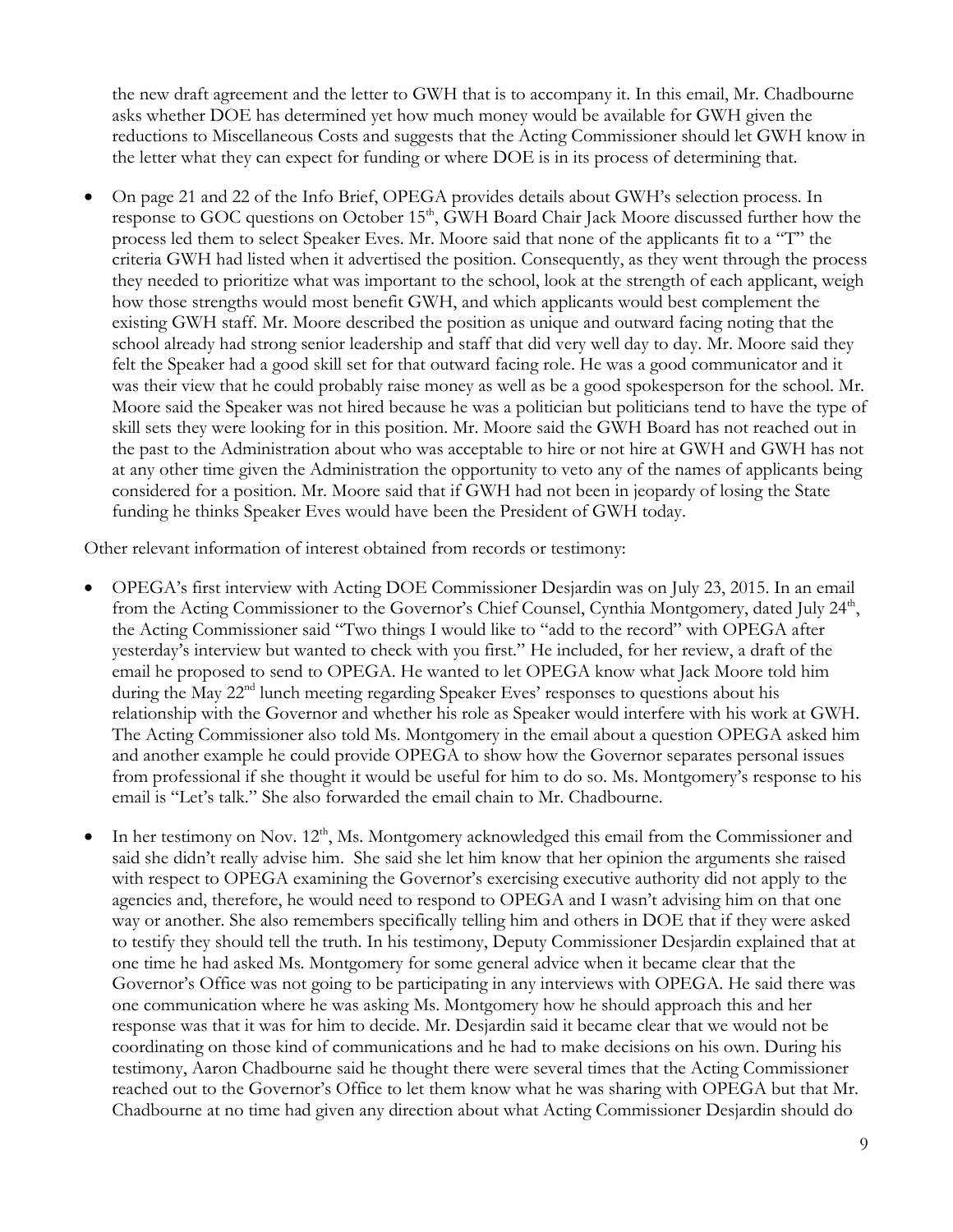about sharing information, it was the Acting Commissioner's decision to make. Mr. Chadbourne testified that the only direction he provided the Acting Commissioner, and DOE, was that they should cooperate fully with OPEGA and be truthful and provide exactly what they were asked for (in terms of documents).

Aaron Chadbourne testified that following the June  $5<sup>th</sup>$  meeting with the Governor, where they both learned from the Acting DOE Commissioner about Speaker Eves being hired, there were only two other instances where he spoke with the Governor about the situation. One of those was when he was assisting the Governor with drafting the letter that was sent to GWH on June  $8<sup>th</sup>$ . The other instance was on June 10<sup>th</sup>. Mr. Chadbourne said the Governor was traveling out of state that day and called him as he had heard something on the radio about education funding more broadly and had questions about that. Mr. Chadbourne said that during their conversations about this the Governor mentioned that he wanted Mr. Chadbourne to start working on charter school laws because he wanted to make sure that if Speaker Eves was going to be President of GWH that we have the toughest and best charter school laws in the country. Mr. Chadbourne testified that he relayed that comment to the Acting Commissioner who responded that because Maine's laws were so new they are some of the best. Mr. Chadbourne said he then relayed this to the Governor who responded that Arizona was ranked number one and Maine was only ranked number three and there is more we can do particularly if the Speaker is now interested in charter schools.

# **GOC Actions**

To be completed after December 3<sup>rd</sup> meeting.

# **GOC Vote on Endorsement of OPEGA Report**

A provision in OPEGA's enabling statute, Title 3 §997.2, provides that the Committee may, at its discretion, vote to endorse, to endorse in part or to decline to endorse the report submitted by the OPEGA Director. The Committee's written process and procedure for receiving OPEGA reports states that endorsement indicates the Committee's public approval of, and support for, OPEGA's reported results and recommendations. Generally, the Committee will fully endorse the report if it finds that:

- a. the reported results are credible, objectively derived and sufficiently relevant and complete with regard to the assigned scope for the review; and
- b. the reported recommendations are reasonable and appropriate for addressing the issue(s) identified.

Record of Committee vote to be included once it is taken. Also will include any specific comments a Committee member or members wants to have on the record with regard to their vote.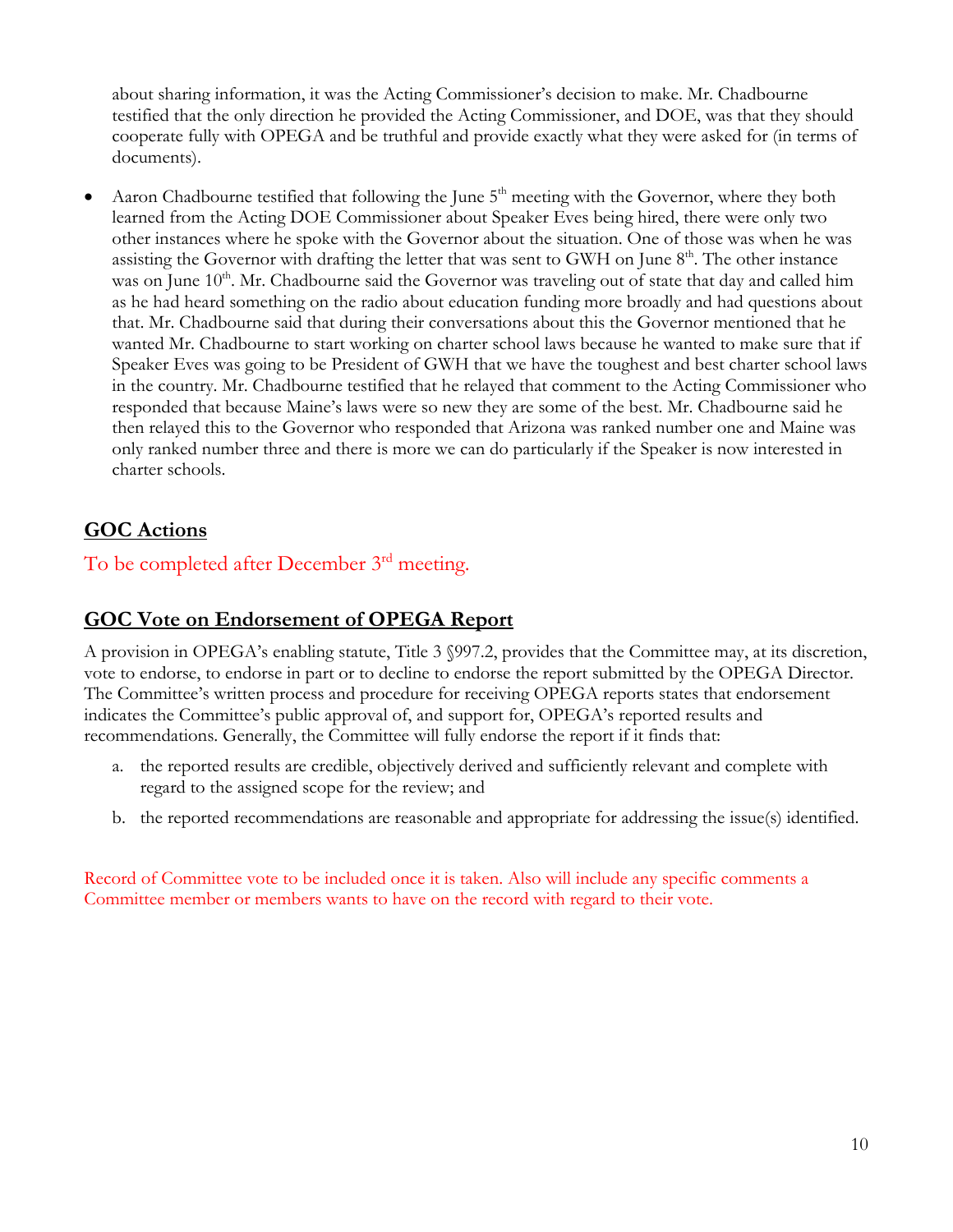**From: Janice Cooper [mailto:janicecooperforhouse@gmail.com] Sent: Thursday, August** 13, 2015 11:42 AM **To: Ashcroft, Beth Subject: Request to the Government Oversight and Accountability Committee**

To the member of the Government Oversight and Accountability Committee.:

In an email dated July 24 to OPEGA Director Beth Ashcroft, I requested this Committee to broaden its review of the facts pertaining to Governor Paul LePage's alleged activities regarding his threat to withhold public funding to the Good-Will Hinckley School to also include similar activities. As I wrote to Ms.Ashcroft, I request this Committee to also investigate "the reported involvement of Gov. LePage in threatening the loss of public funds to the World Acadian Congress unless its president, Jason Parent, were dismissed from office. President Parent did in fact leave that position, and according to news reports, his departure was the result of the governor's alleged threats. See http://bangordailynews.com/2015/07/24/news/state/lepage-denies-forcingouster-of-acadian-congress-president/

"If accurate, this scenario closely resembles the one previously reported and now under investigation by your office, involving the governor's threat to withhold state funds unless the Good-Will Hinckley school rescinded its job offer to Speaker Mark Eves. The two episodes also mirror the sequence of events reported with respect to the firing of President John Fitzsimmons from the Maine Community College System. If true, these three events demonstrate a highly disturbing pattern of abuse of power by the governor, more than the previously reported albeit egregious episode.

"In addition, I ask that the committee use your offices to investigate the incident wherein the governor purportedly called workers compensation administrative judges to his office and berated them for issuing decisions he deemed pro-labor or pro-worker. If true, this, too, is an instance of improper use of the governor's authority, this time to influence the judicial process in administrative proceedings, also a clear violation of his duty to faithfully execute the powers of his office."

I understand that the Committee has already investigated and reached its conclusions on the incident regarding undue influence on administrative judges. However, if it appears that this is part of a pattern of misuse of government authority it may be appropriate to revisit this episode and consider whether it falls into such a pattern that together, form a serious violation of the governor's duty to faithfully execute the powers of his office.

Finally, I also advised Ms. Ashcroft and now this Committee that I believe the Committee should consider retaining independent counsel to advise it and the House, should that step become necessary. As I wrote, "Prior to moving to Maine, I worked for three years for the US House Judiciary Committee as counsel on the impeachment of US District Court Judge Alcee Hastings. In that capacity, I was part of a team that conducted the investigation, presented evidence to the House Judiciary Committee, the House of Representatives, and subsequently, in the trial before the US Senate. Accordingly, I am very familiar with the law regarding impeachment, including the meaning of impeachable offense, preferred procedures, standards, rules of evidence, etc. If I can be of any assistance to the committee or your office, please do not hesitate to contact me. One issue that has arisen that I think requires a closer look is the reliance on the Maine Attorney General Office for your legal advice. In the congressional impeachment cases, we took the position, which is shared by the federal courts, that impeachment is wholly a legislative function, and the executive and judicial branches have little if any role to play. Accordingly, I urge the Committee to retain outside counsel, responsible only to the House, so that this line is not crossed. I can anticipate situations where the advice of the AG's office may differ from those of the committee or other legal experts."

With best wishes,

Rep. Janice Cooper (Yarmouth, Chebeague Is., Long Is.)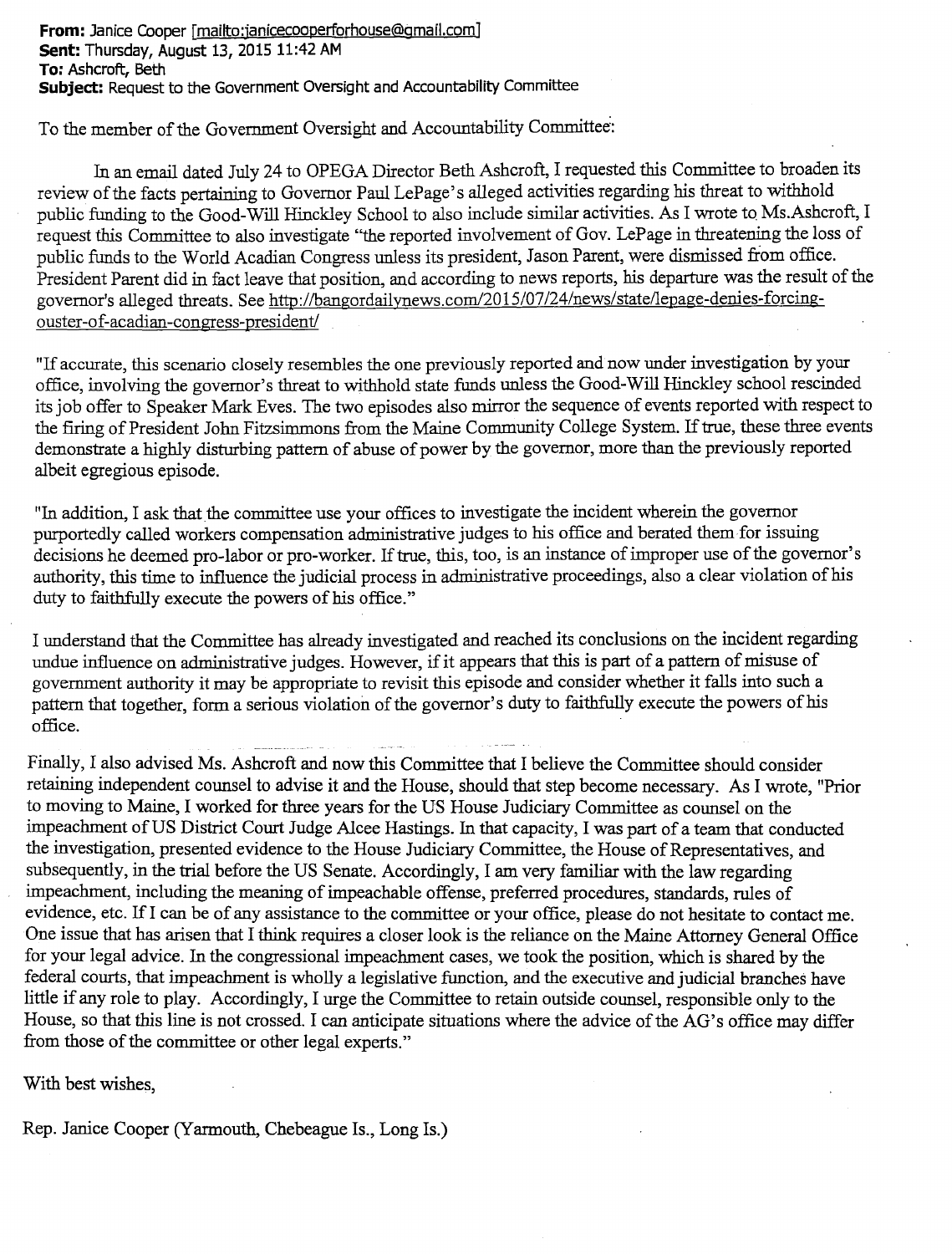

### **State of Maine House of Representatives** 2 State House Station Augusta, Maine 04333-0002

July 28, 2015

Government Oversight Committee 82 State House Station Augusta, ME 04330-0082

Chairman Katz and Chairman Kruger,

A new and additional allegation of the Governor and his staff overstepping his executive authority by forcing the resignation of Jason Parent as President of the 2014 World Acadian Congress has recently been made public through various media sources. It has been alleged by Parent himself and members of the governing board of the World Acadian Congress that the Governor and others acting on his behalf pushed for the ouster of Parent under threat of withholding \$500,000 that the State Legislature had appropriated to support this celebration of Acadian culture in Maine and beyond.

Further, it is alleged that the reason for Governor LePage's desire to remove Parent, an extremely well-known and beloved mainstay of the Aroostook County community, is that then-Congressman Mike Michaud received a commemorative license plate before the Governor received his. The allegation is that Governor LePage and/or his staff were upset because it was widely known that Congressman Michaud might run against the Governor in the upcoming gubernatorial election. This makes the allegation all the more troubling because executive authority and taxpayer money were being used to punish and/or threaten an organization based entirely on electoral concerns. The potential impact on our electoral system and the public's trust in their government is chilling.

Parent did step down as President of the World Acadian Congress before the international event commenced. Clearly, some members of the governing board have either changed their story after having spoken to Bangor Daily News columnist Mike Tipping, or feel they were somehow misquoted. Parent and board member Ann Roy have remained consistent in their statements that Parent was pressured to resign in the face of this threat from the Governor and/or individuals working on his behalf.

Our request to OPEGA is as follows: